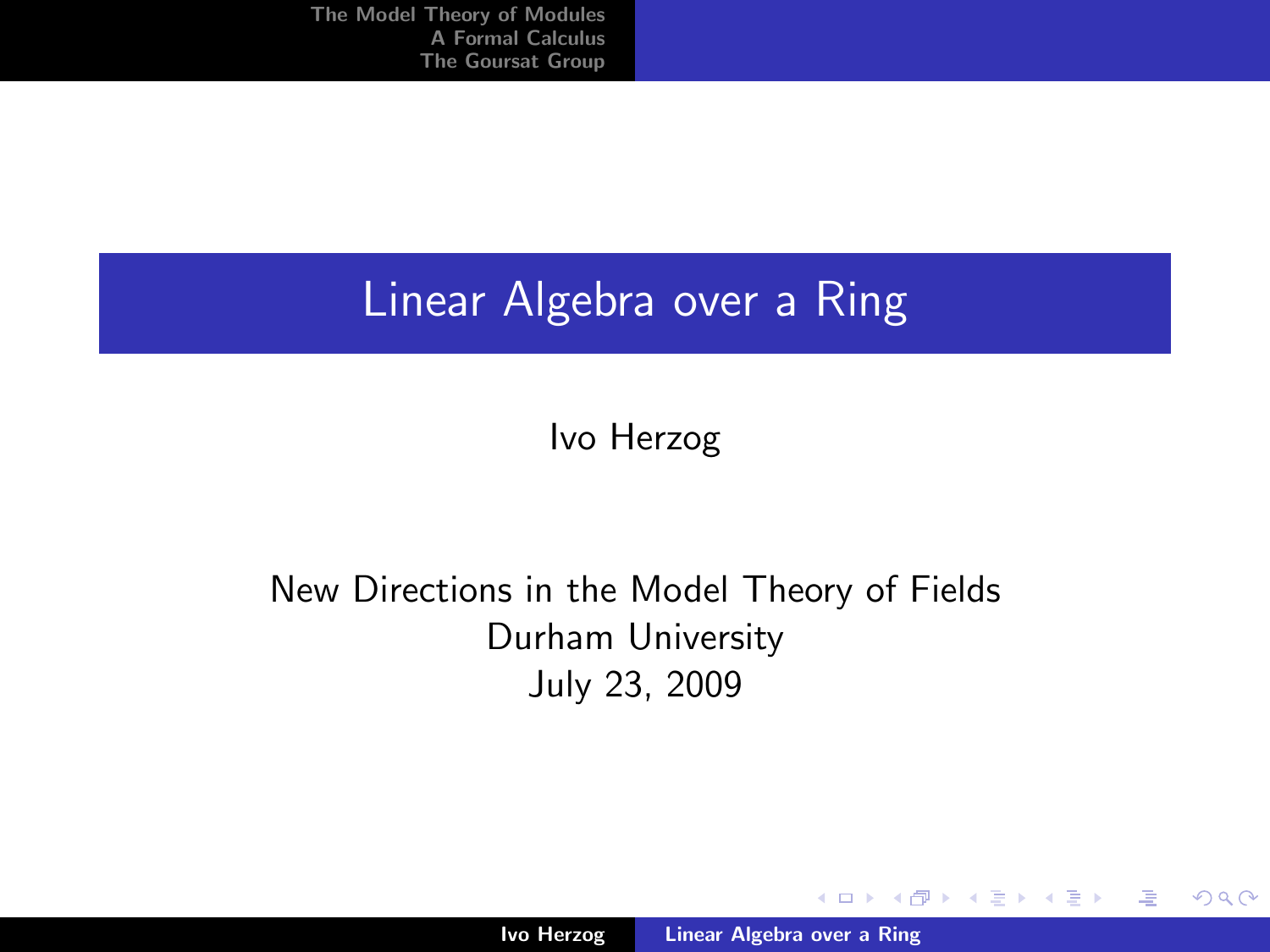[The Language](#page-3-0) [Definable Subsets of a Module](#page-11-0)

## Linear Equations

In Let R be an associative ring with 1. The language for left R-modules is

 $\mathcal{L}(R) = (+, -, 0, r)_{r \in R}$ .

イロメ イ部メ イヨメ イヨメー

<span id="page-1-0"></span>哇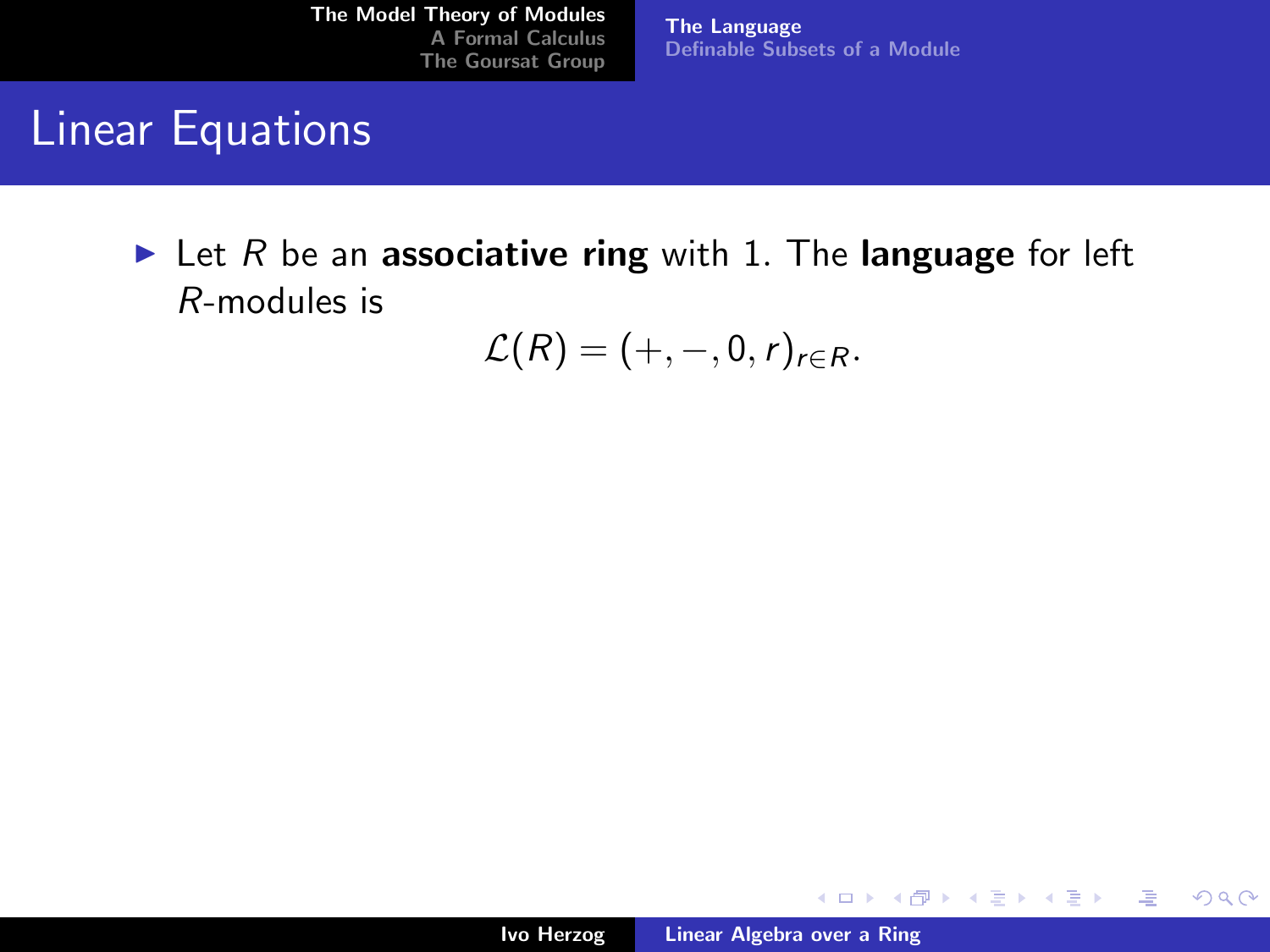[The Language](#page-3-0) [Definable Subsets of a Module](#page-11-0)

## Linear Equations

In Let R be an associative ring with 1. The language for left R-modules is

$$
\mathcal{L}(R)=(+,-,0,r)_{r\in R}.
$$

A linear equation is expressible in  $\mathcal{L}(R)$ :

$$
r_1v_1+r_2v_2+\cdots+r_nv_n\stackrel{.}{=}0.
$$

K ロ ⊁ K 倒 ≯ K ミ ⊁ K ミ ≯

哇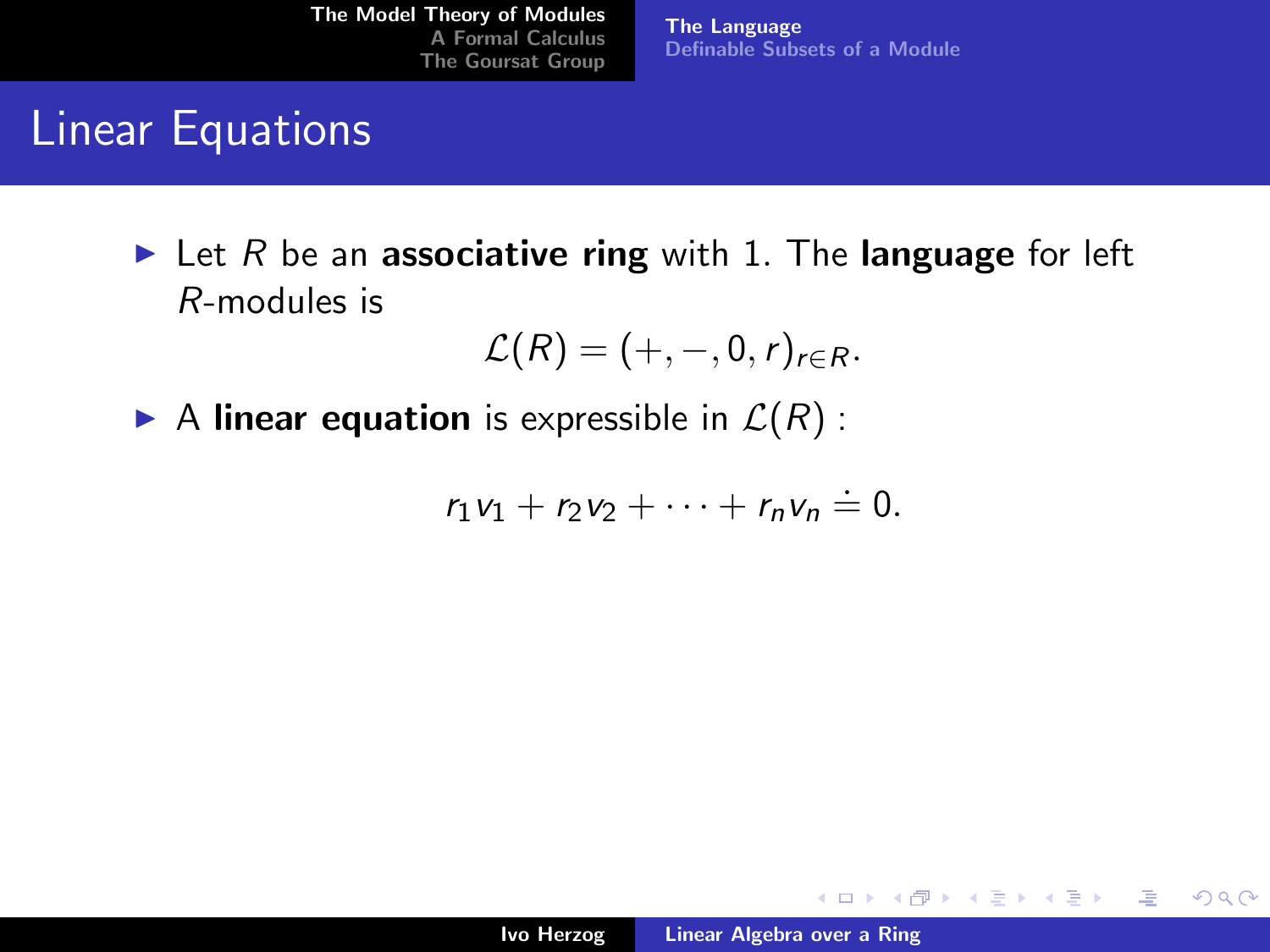Linear Equations

In Let R be an associative ring with 1. The language for left R-modules is

$$
\mathcal{L}(R)=(+,-,0,r)_{r\in R}.
$$

[The Language](#page-1-0)

[Definable Subsets of a Module](#page-11-0)

A linear equation is expressible in  $\mathcal{L}(R)$ :

$$
r_1v_1+r_2v_2+\cdots+r_nv_n\stackrel{.}{=}0.
$$

 $\blacktriangleright$  The standard axioms for a left  $R$ -module are expressible in  $\mathcal{L}(R)$ . This collection of axioms, denoted  $T(R)$ , is usually infinite. For example, for every  $r \in R$ ,

$$
(\forall v, w) r(v + w) \doteq rv + rw
$$

belongs to  $T(R)$ .

メミメ メミメ

<span id="page-3-0"></span>へのへ

 $\leftarrow$   $\cap$   $\rightarrow$   $\leftarrow$   $\cap$   $\rightarrow$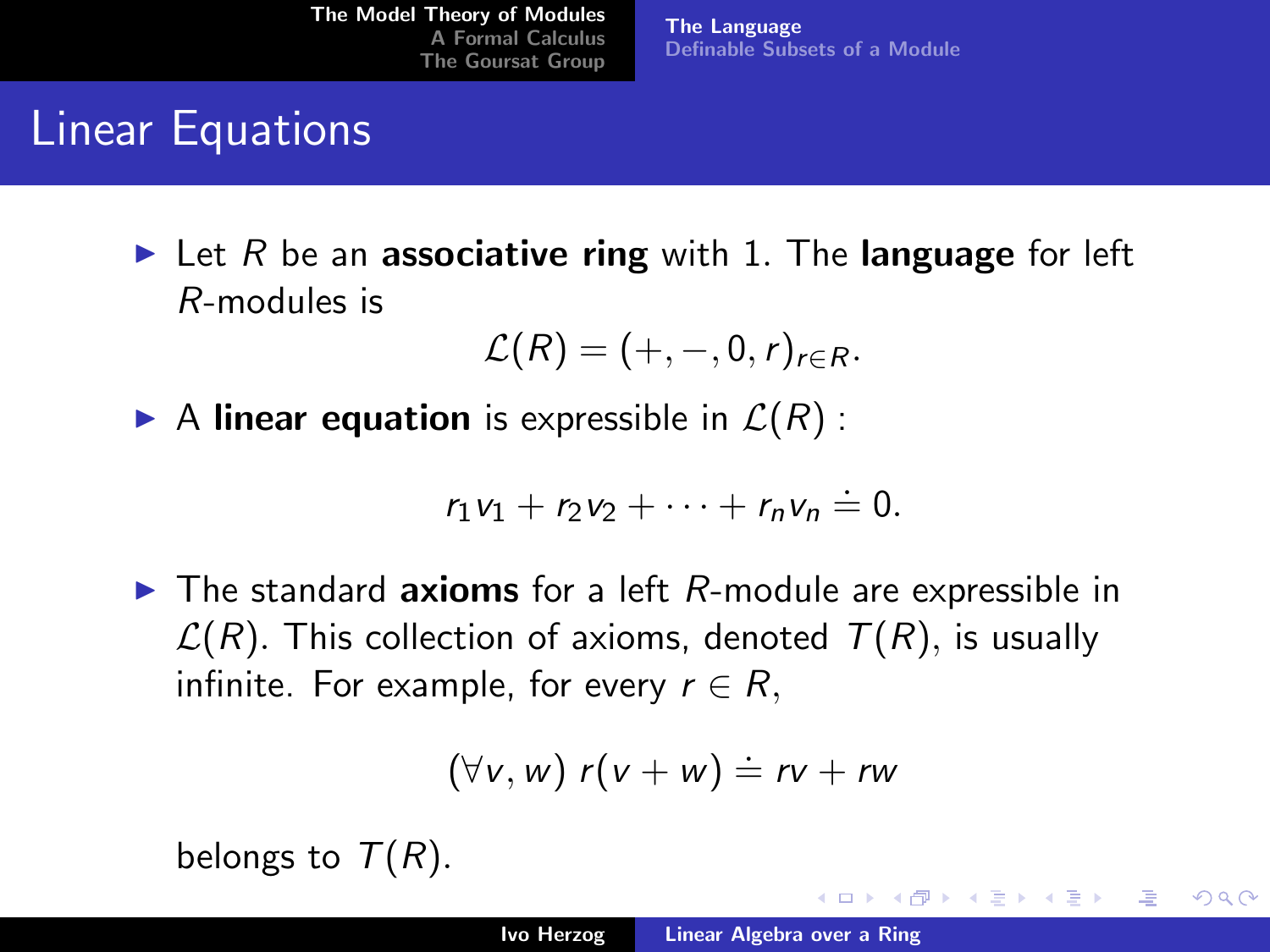[The Language](#page-1-0) [Definable Subsets of a Module](#page-11-0)

#### Positive-primitive Formulae

Relative to the axioms  $T(R)$ , every atomic formula of  $\mathcal{L}(R)$ is equivalent to a linear equation

$$
r_1v_1+r_2v_2+\cdots+r_nv_n\stackrel{.}{=}0.
$$

K ロ ⊁ K 倒 ≯ K ミ ⊁ K ミ ≯

哇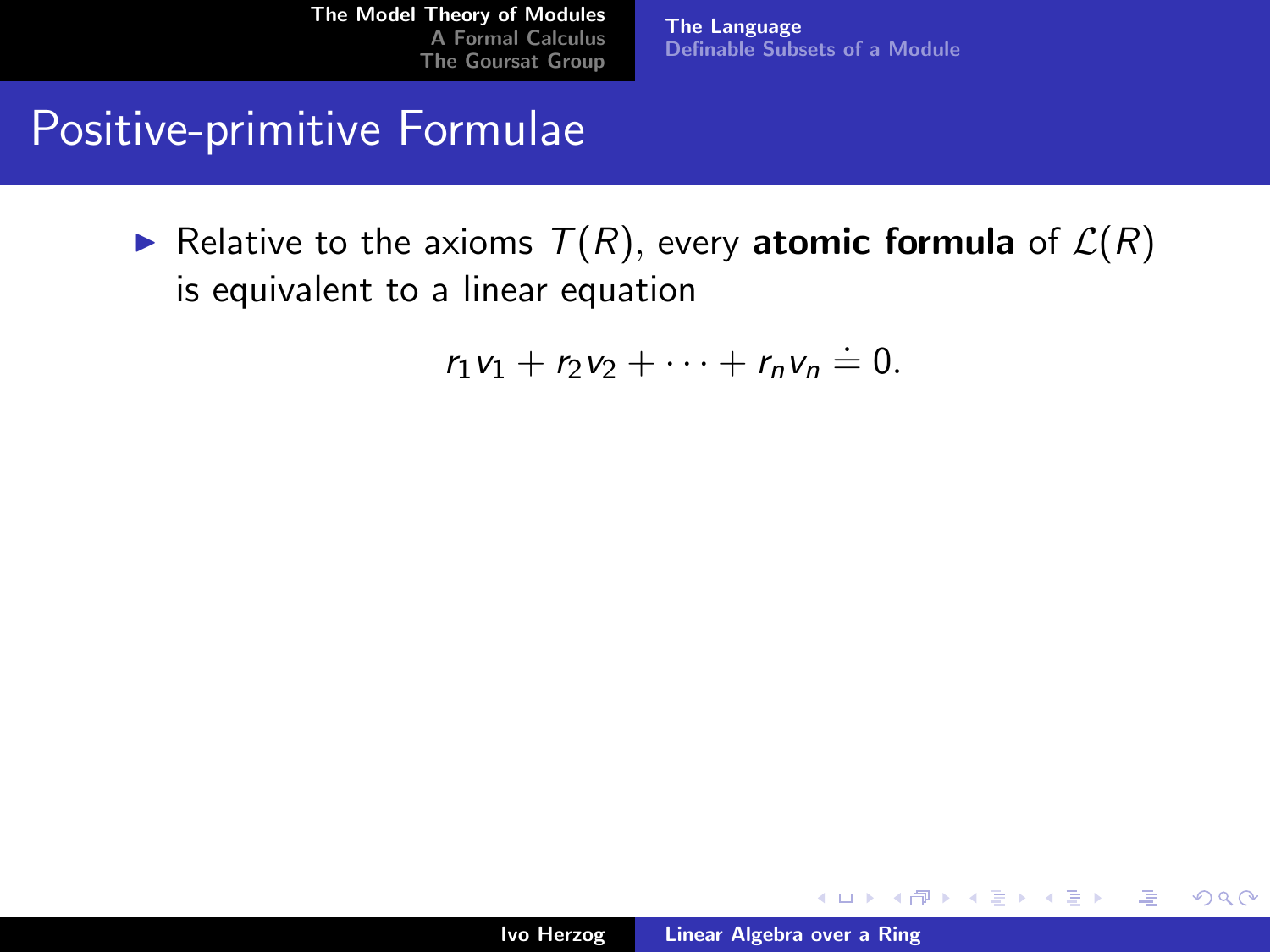[The Language](#page-1-0) [Definable Subsets of a Module](#page-11-0)

#### Positive-primitive Formulae

Relative to the axioms  $T(R)$ , every atomic formula of  $\mathcal{L}(R)$ is equivalent to a linear equation

$$
r_1v_1+r_2v_2+\cdots+r_nv_n\stackrel{.}{=}0.
$$

 $\triangleright$  A finite conjunction of linear equations is a system of linear equations:

$$
A\mathbf{v} \doteq 0,
$$

where A is an  $m \times n$  matrix and  $\mathbf{v} = (v_1, v_2, \dots, v_n)$  is a column of n variables.

K ロ ⊁ K 倒 ≯ K ミ ⊁ K ミ ≯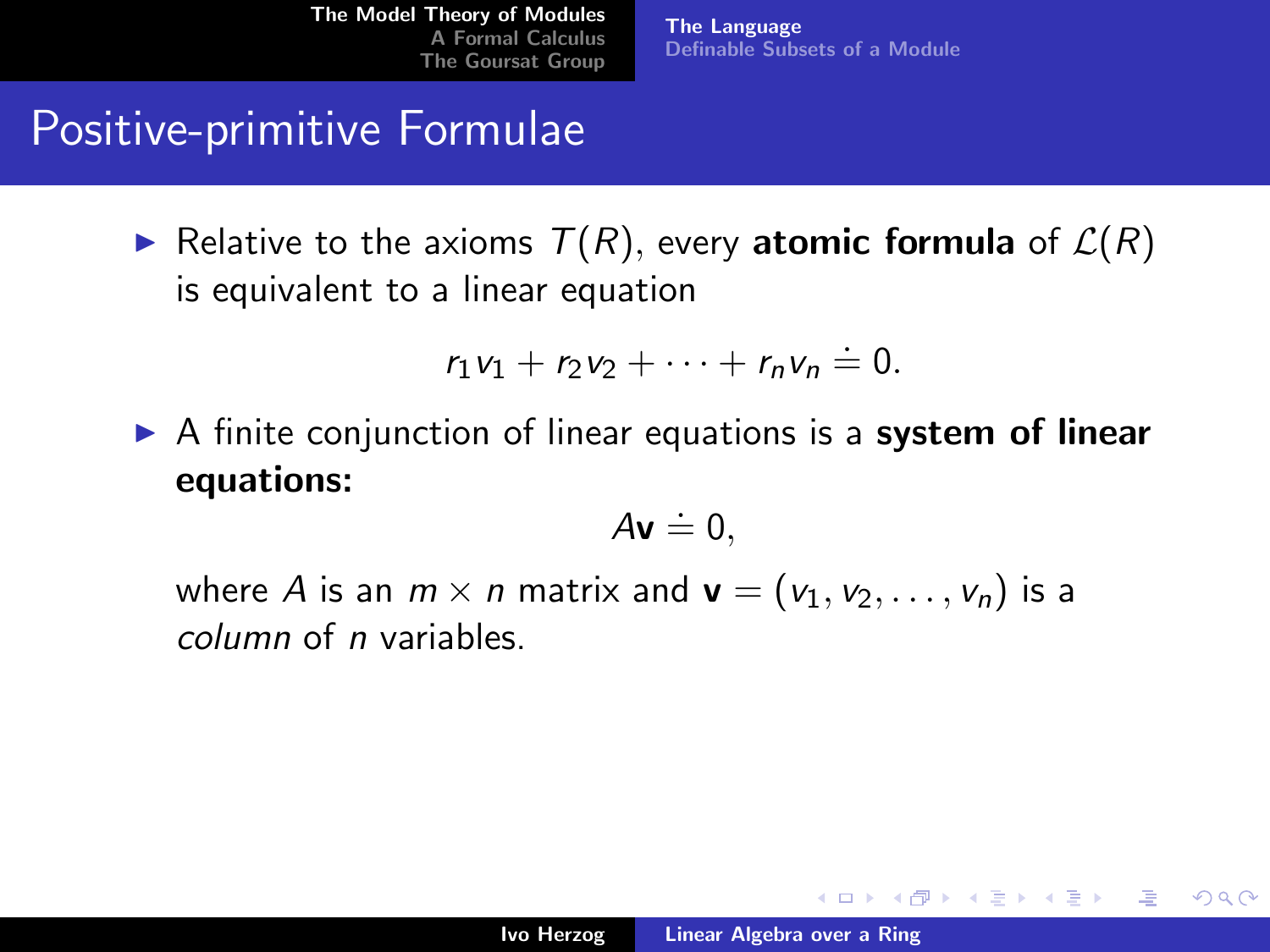[The Language](#page-1-0) [Definable Subsets of a Module](#page-11-0)

## Positive-primitive Formulae

Relative to the axioms  $T(R)$ , every atomic formula of  $\mathcal{L}(R)$ is equivalent to a linear equation

$$
r_1v_1+r_2v_2+\cdots+r_nv_n\stackrel{.}{=}0.
$$

 $\triangleright$  A finite conjunction of linear equations is a system of linear equations:

$$
A\mathbf{v} \doteq 0,
$$

where A is an  $m \times n$  matrix and  $\mathbf{v} = (v_1, v_2, \dots, v_n)$  is a column of n variables.

 $\triangleright$  A positive-primitive formula is an existentially quantified systems of linear equations:

$$
\exists \mathbf{w} \ (A\mathbf{v} + B\mathbf{w} \doteq 0).
$$

K ロ ⊁ K 倒 ≯ K ミ ⊁ K ミ ≯

 $\Omega$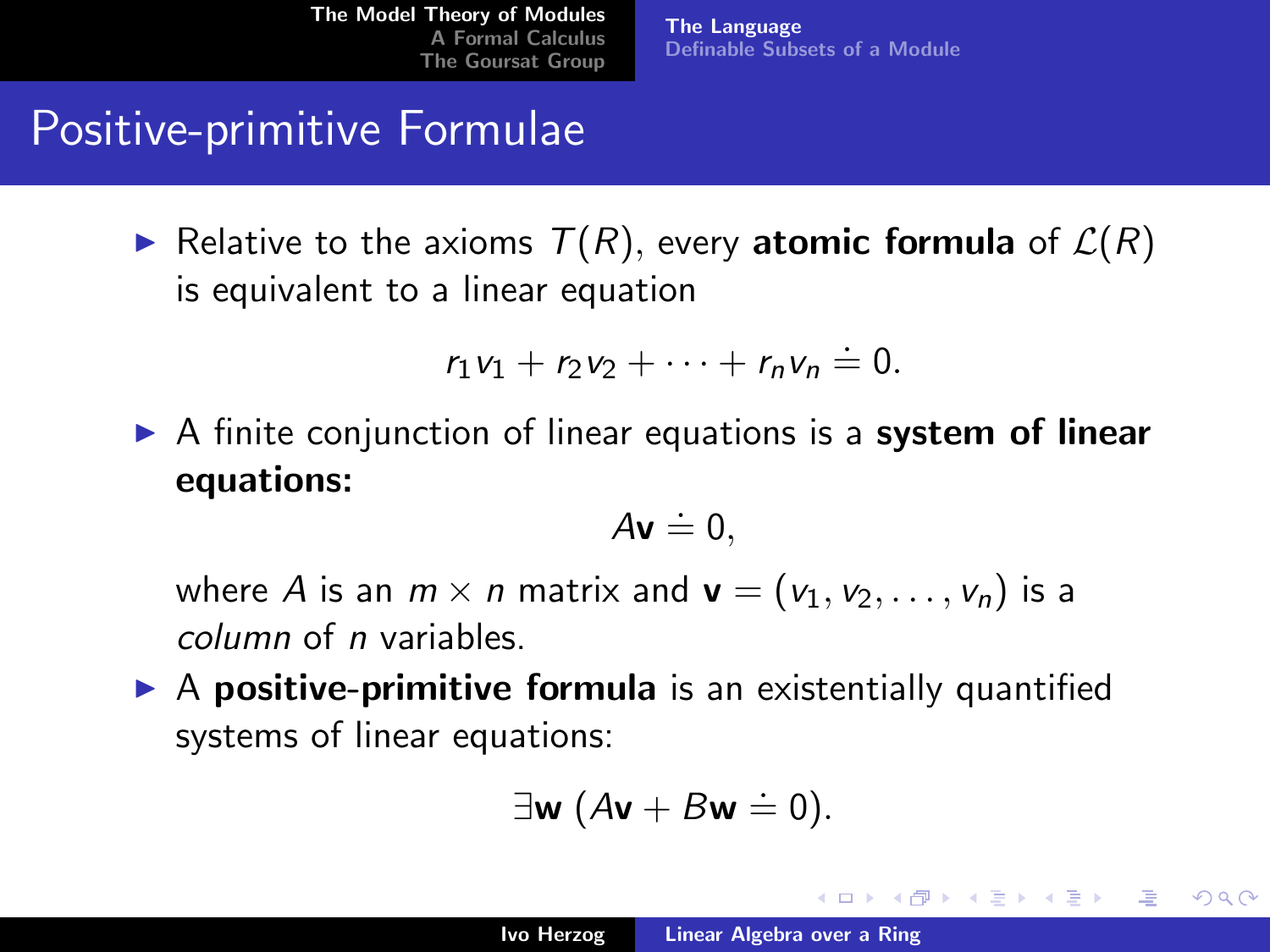[The Language](#page-1-0) [Definable Subsets of a Module](#page-11-0)

#### **Examples**

 $\blacktriangleright$  There are two extreme cases of a positive primitive formula:

$$
\exists \mathbf{w} \ (A\mathbf{v} + B\mathbf{w} \doteq 0).
$$

メロメ メ都 メメ きょくきょう

画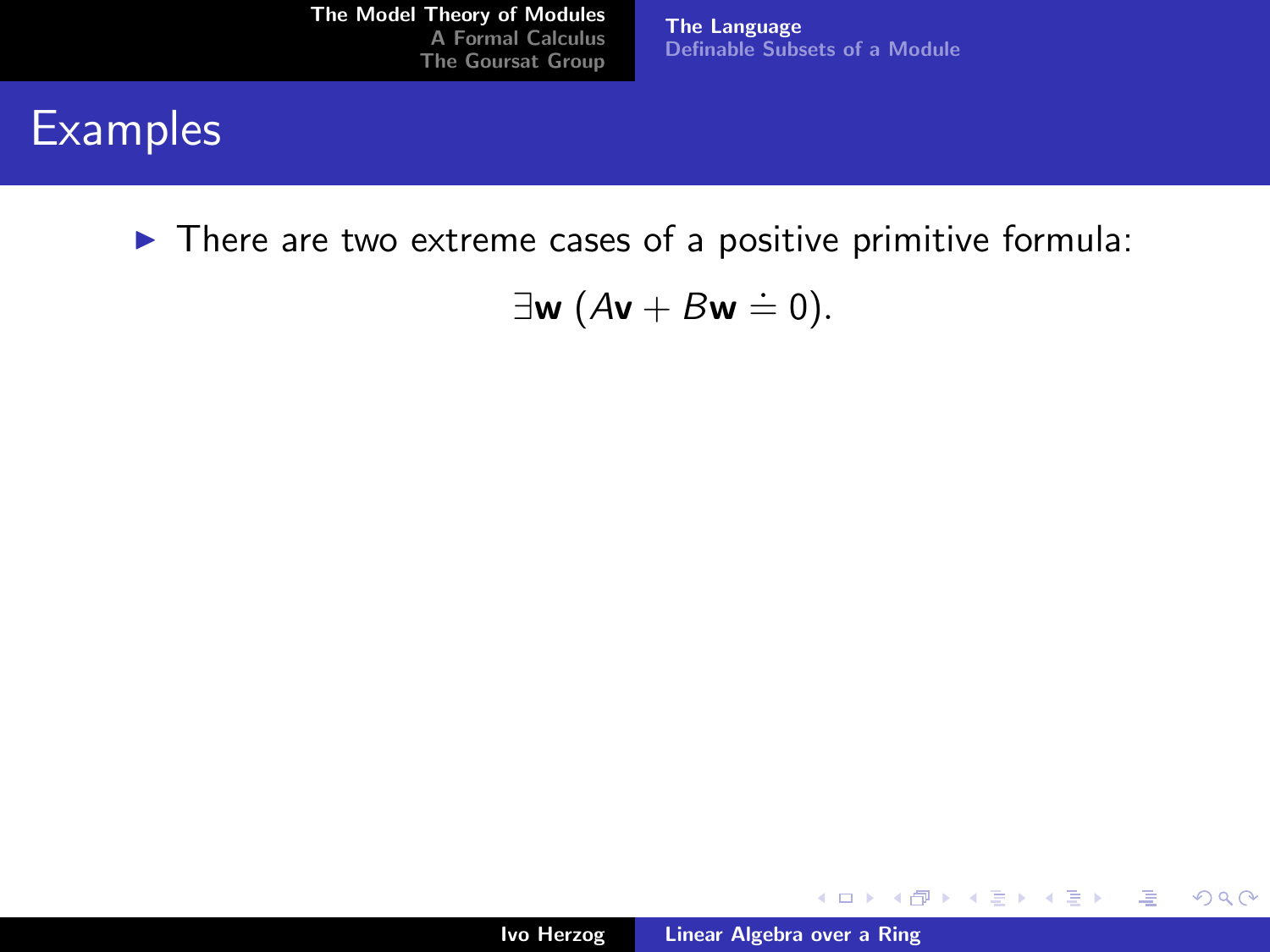[The Language](#page-1-0) [Definable Subsets of a Module](#page-11-0)

# **Examples**

 $\triangleright$  There are two extreme cases of a positive primitive formula:

$$
\exists \mathbf{w} \ (A\mathbf{v} + B\mathbf{w} \doteq 0).
$$

If  $B = 0$ , then the formula degenerates into a **quantifier-free**  $\frac{1}{2}$ ,  $\frac{1}{2}$ ,  $\frac{1}{2}$ ,  $\frac{1}{2}$ ,  $\frac{1}{2}$ ,  $\frac{1}{2}$ ,  $\frac{1}{2}$ ,  $\frac{1}{2}$ ,  $\frac{1}{2}$ ,  $\frac{1}{2}$ ,  $\frac{1}{2}$ ,  $\frac{1}{2}$ ,  $\frac{1}{2}$ ,  $\frac{1}{2}$ ,  $\frac{1}{2}$ ,  $\frac{1}{2}$ ,  $\frac{1}{2}$ ,  $\frac{1}{2}$ ,  $\frac{1}{2}$ ,  $\frac{1}{2}$ , equations, an annihilator condition.

K ロ ⊁ K 倒 ≯ K ミ ⊁ K ミ ≯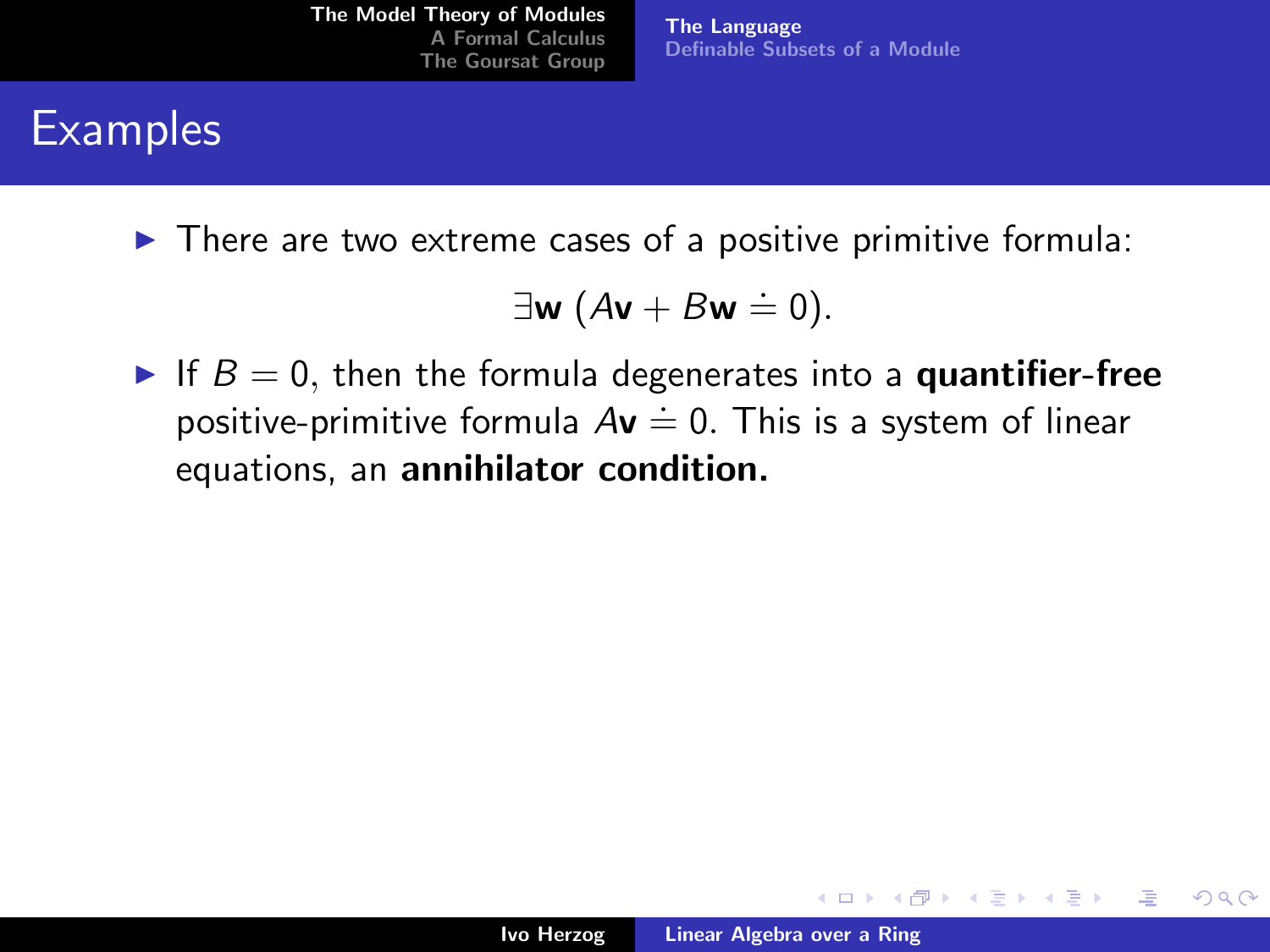[The Language](#page-1-0) [Definable Subsets of a Module](#page-11-0)

# **Examples**

 $\triangleright$  There are two extreme cases of a positive primitive formula:

$$
\exists \mathbf{w} \ (A\mathbf{v} + B\mathbf{w} \doteq 0).
$$

- If  $B = 0$ , then the formula degenerates into a **quantifier-free**  $\frac{1}{2}$ ,  $\frac{1}{2}$ ,  $\frac{1}{2}$ ,  $\frac{1}{2}$ ,  $\frac{1}{2}$ ,  $\frac{1}{2}$ ,  $\frac{1}{2}$ ,  $\frac{1}{2}$ ,  $\frac{1}{2}$ ,  $\frac{1}{2}$ ,  $\frac{1}{2}$ ,  $\frac{1}{2}$ ,  $\frac{1}{2}$ ,  $\frac{1}{2}$ ,  $\frac{1}{2}$ ,  $\frac{1}{2}$ ,  $\frac{1}{2}$ ,  $\frac{1}{2}$ ,  $\frac{1}{2}$ ,  $\frac{1}{2}$ , equations, an annihilator condition.
- If  $A = I_n$ , the  $n \times n$  identity matrix, then the pp-formula is equivalent, relative to  $T(R)$ , to the **divisibility condition**

$$
B|\mathbf{v}:=\exists \mathbf{w} \; (\mathbf{v} \doteq B\mathbf{w}).
$$

メロメ メタメ メモメ メモメ

へのへ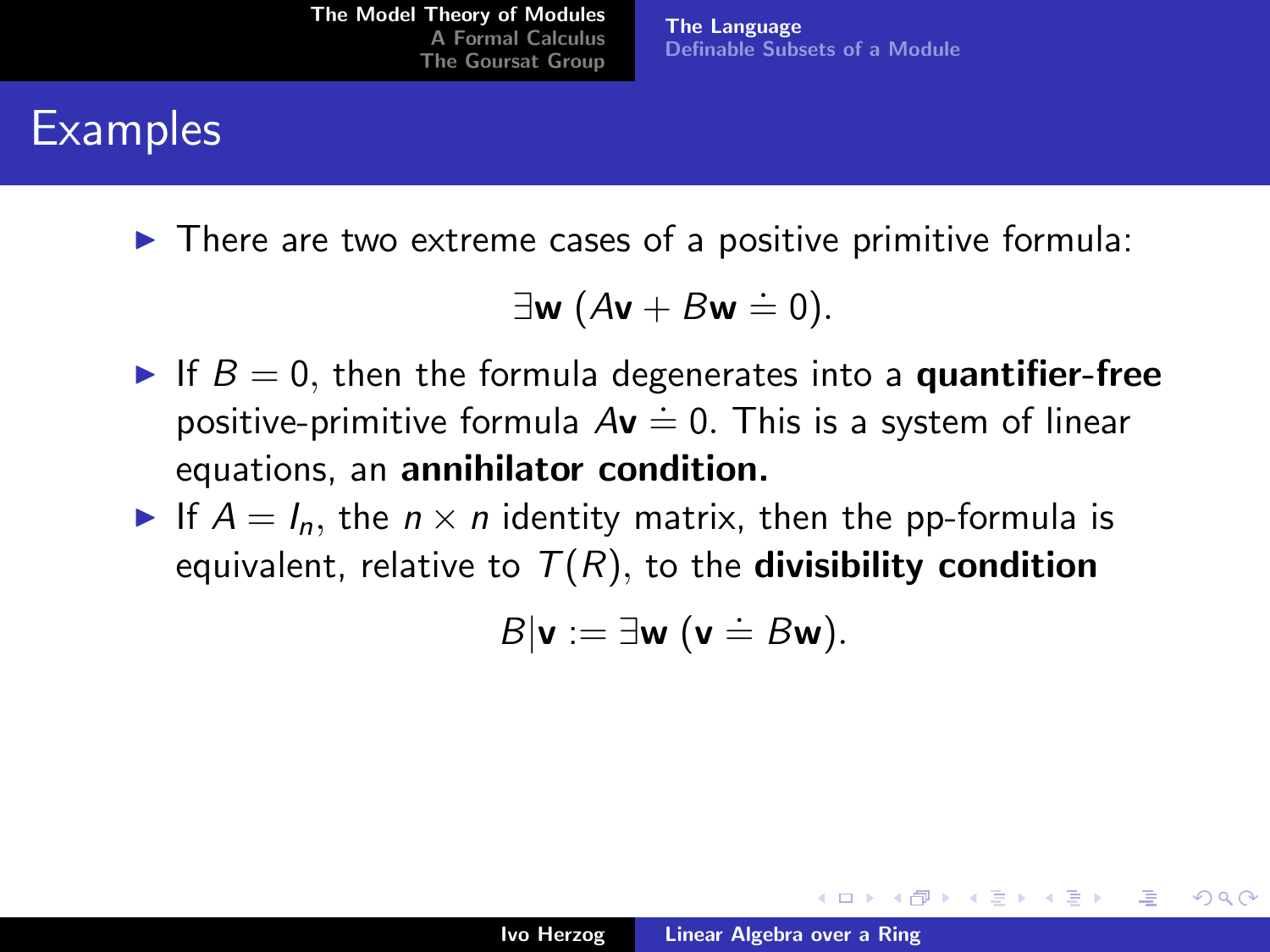[The Language](#page-1-0) [Definable Subsets of a Module](#page-11-0)

# **Examples**

 $\triangleright$  There are two extreme cases of a positive primitive formula:

$$
\exists \mathbf{w} \ (A\mathbf{v} + B\mathbf{w} \doteq 0).
$$

- If  $B = 0$ , then the formula degenerates into a **quantifier-free**  $\frac{1}{2}$ ,  $\frac{1}{2}$ ,  $\frac{1}{2}$ ,  $\frac{1}{2}$ ,  $\frac{1}{2}$ ,  $\frac{1}{2}$ ,  $\frac{1}{2}$ ,  $\frac{1}{2}$ ,  $\frac{1}{2}$ ,  $\frac{1}{2}$ ,  $\frac{1}{2}$ ,  $\frac{1}{2}$ ,  $\frac{1}{2}$ ,  $\frac{1}{2}$ ,  $\frac{1}{2}$ ,  $\frac{1}{2}$ ,  $\frac{1}{2}$ ,  $\frac{1}{2}$ ,  $\frac{1}{2}$ ,  $\frac{1}{2}$ , equations, an annihilator condition.
- If  $A = I_n$ , the  $n \times n$  identity matrix, then the pp-formula is equivalent, relative to  $T(R)$ , to the **divisibility condition**

$$
B|\mathbf{v}:=\exists \mathbf{w} \; (\mathbf{v} \doteq B\mathbf{w}).
$$

 $\triangleright$  Using this notation, we may express a general pp-formula in the free variables  $\mathbf{v} = (v_1, \ldots, v_n)$  as

$$
B|A\mathbf{v}.
$$

K ロ ⊁ K 倒 ≯ K ミ ⊁ K ミ ≯

へのへ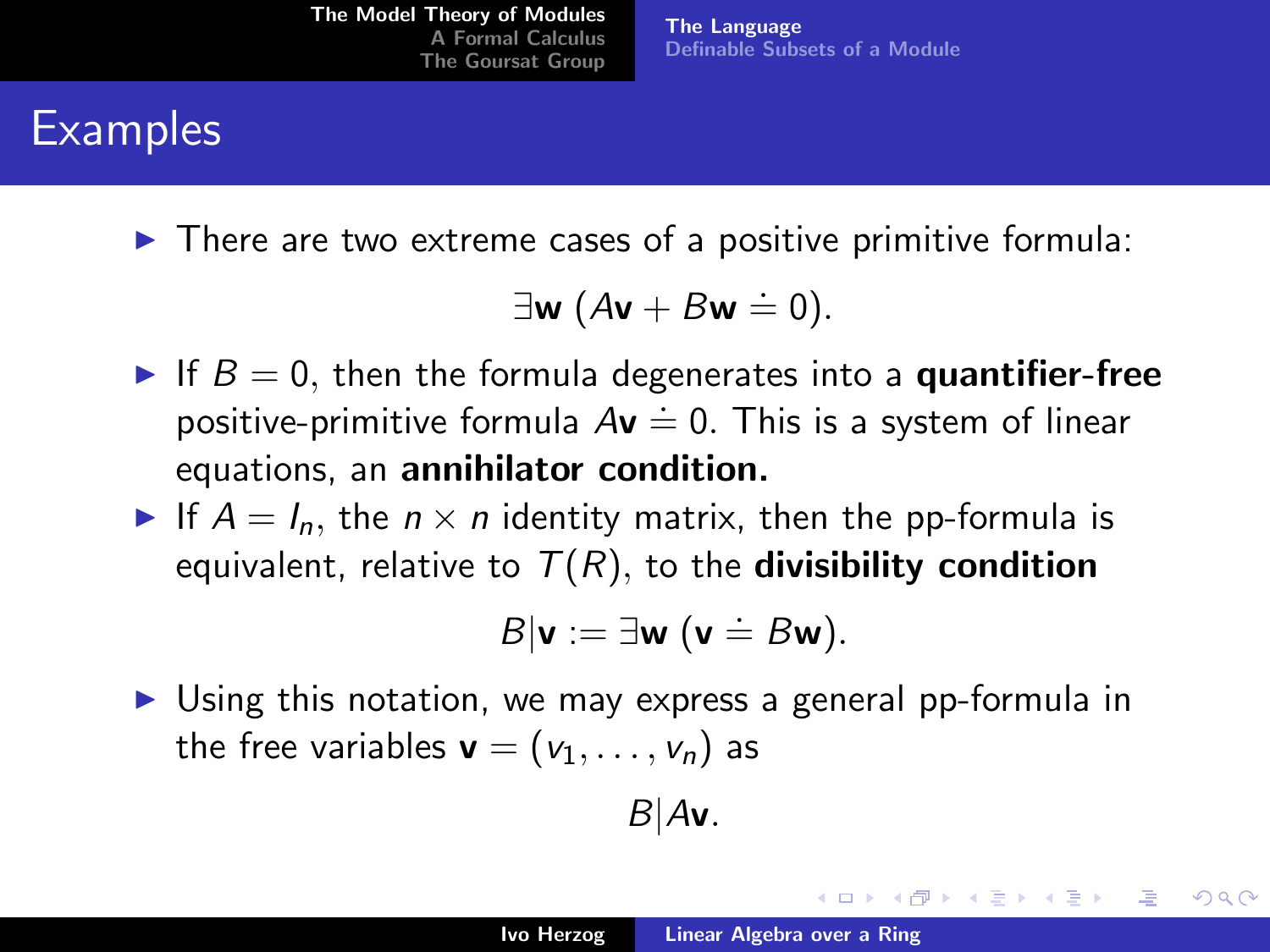[The Language](#page-1-0) [Definable Subsets of a Module](#page-13-0)

Subgroups Defined by a Positive-primitive Formula

If  $\varphi(v_1, \ldots, v_n) = B | Av$  is a positive-primitive formula in  $\mathcal{L}(R)$ , then

$$
\varphi(M) := \{ \mathbf{a} \in M^n : M \models \exists \mathbf{w} \ (B\mathbf{w} \doteq A\mathbf{a}) \}
$$

is a subgroup of  $M^n$ . A subgroup of the form  $\varphi(M)$  is called an *n*-ary pp-definable subgroup of  $M$ .

<span id="page-11-0"></span>メロメ メ御き メミメ メミメー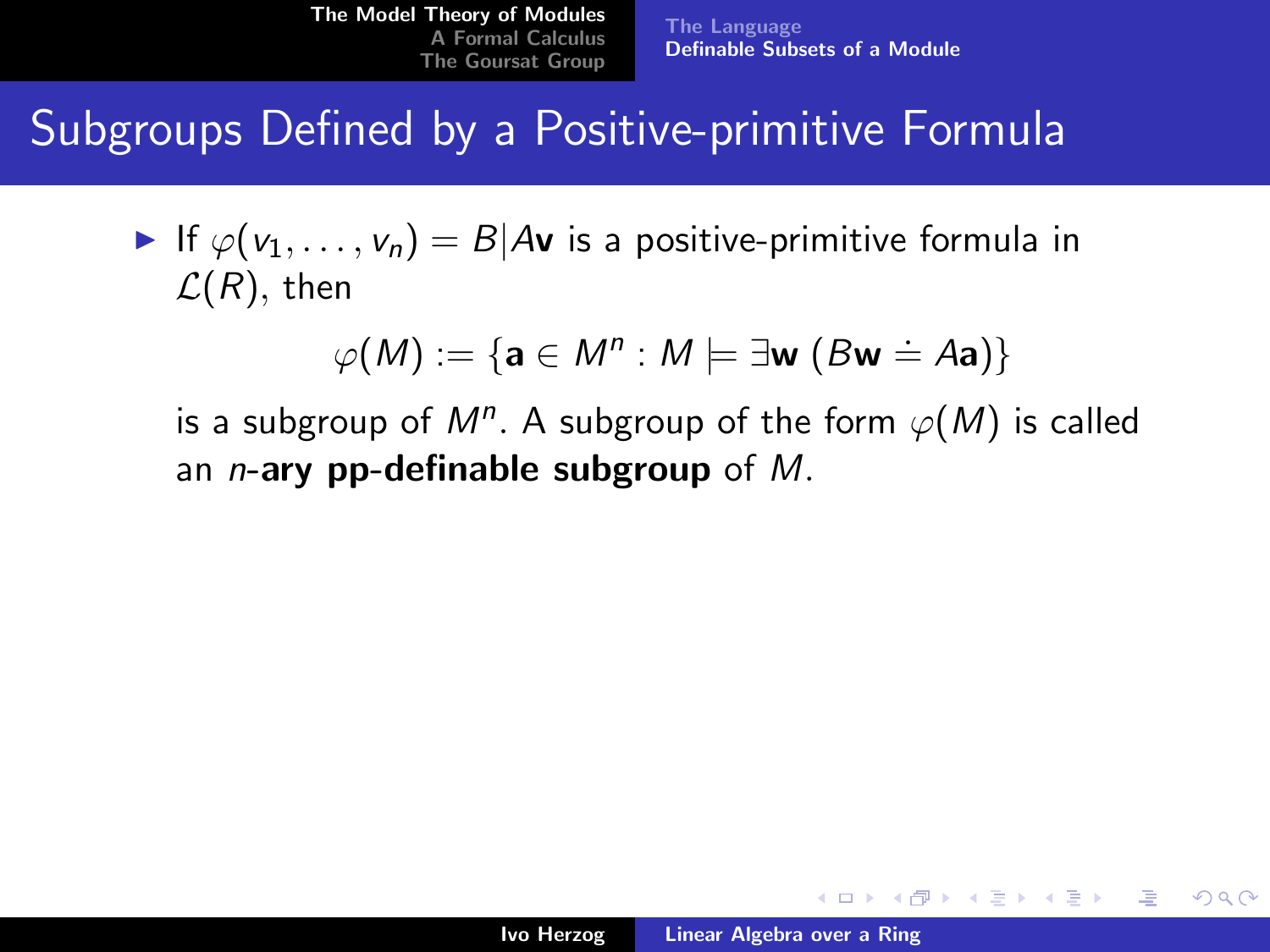[The Language](#page-1-0) [Definable Subsets of a Module](#page-13-0)

#### Subgroups Defined by a Positive-primitive Formula

If  $\varphi(y_1, \ldots, y_n) = B | Av$  is a positive-primitive formula in  $\mathcal{L}(R)$ , then

$$
\varphi(M) := \{ \mathbf{a} \in M^n : M \models \exists \mathbf{w} \ (B\mathbf{w} \doteq A\mathbf{a}) \}
$$

is a subgroup of  $M^n$ . A subgroup of the form  $\varphi(M)$  is called an *n*-ary pp-definable subgroup of  $M$ .

If  $\varphi(\mathbf{v})$  and  $\psi(\mathbf{v})$  are positive-primitive formulae, then

$$
(\varphi \wedge \psi)({\bf v}) \text{ and } (\varphi + \psi)({\bf v}) := \exists {\bf w} \ (\varphi({\bf v}-{\bf w}) \wedge \psi({\bf w}))
$$

are equivalent, relative to  $T(R)$ , to positive-primitive formulae.

イロメ イ部メ イヨメ イヨメー

 $\Omega$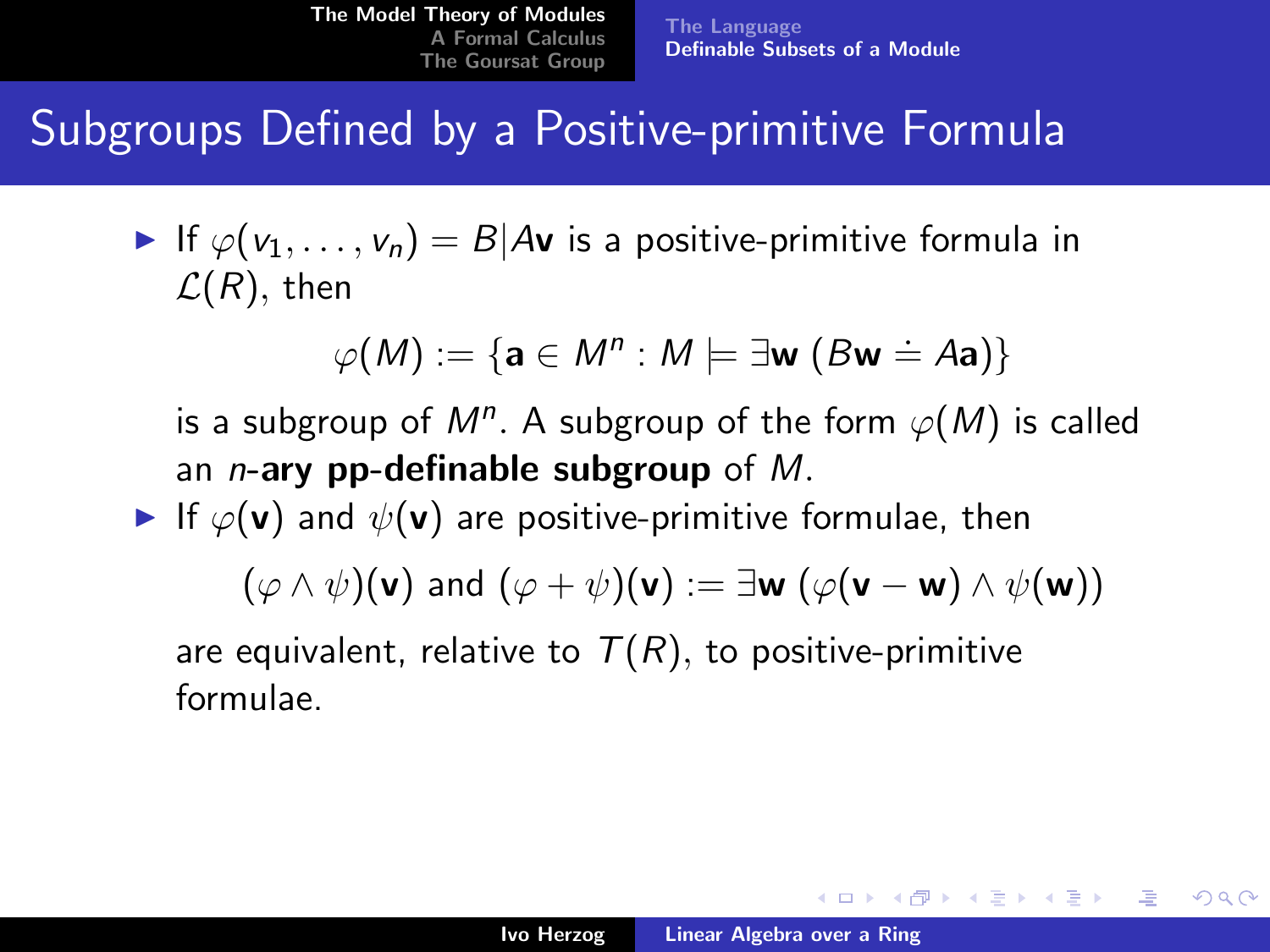## Subgroups Defined by a Positive-primitive Formula

If  $\varphi(y_1, \ldots, y_n) = B | Av$  is a positive-primitive formula in  $\mathcal{L}(R)$ , then

$$
\varphi(M) := \{ \mathbf{a} \in M^n : M \models \exists \mathbf{w} \ (B\mathbf{w} \doteq A\mathbf{a}) \}
$$

is a subgroup of  $M^n$ . A subgroup of the form  $\varphi(M)$  is called an *n*-ary pp-definable subgroup of  $M$ .

If  $\varphi(\mathbf{v})$  and  $\psi(\mathbf{v})$  are positive-primitive formulae, then

$$
(\varphi \wedge \psi)({\bf v}) \text{ and } (\varphi + \psi)({\bf v}) := \exists {\bf w} \ (\varphi({\bf v}-{\bf w}) \wedge \psi({\bf w}))
$$

are equivalent, relative to  $T(R)$ , to positive-primitive formulae.

If  $<sub>R</sub>M$  is a left R-module, then</sub>

$$
(\varphi \wedge \psi)(M) = \varphi(M) \cap \psi(M) \text{ and } (\varphi + \psi)(M) := \varphi(M) + \psi(M).
$$

イロメ イ部メ イヨメ イヨメー

<span id="page-13-0"></span> $\Omega$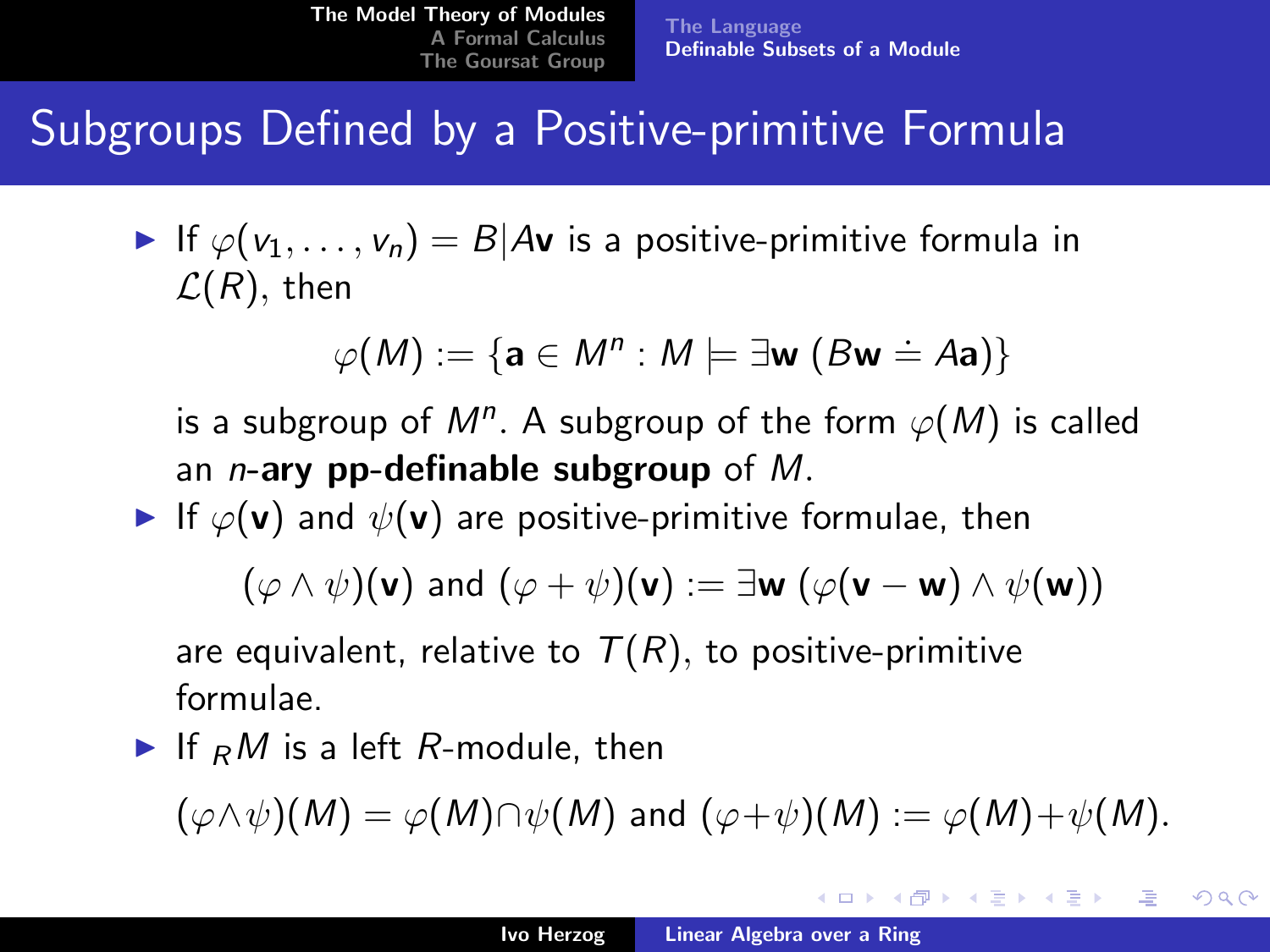[The Language](#page-1-0) [Definable Subsets of a Module](#page-11-0)

#### Lemma Presta

**Figure 1** The Completeness Theorem:  $T(R) \vdash \psi(\mathbf{v}) \rightarrow \varphi(\mathbf{v})$  if and only if  $\psi(M) \subseteq \varphi(M)$  for every left R-module  $_R M$ .

メロメ メ御き メミメ メミメー

哇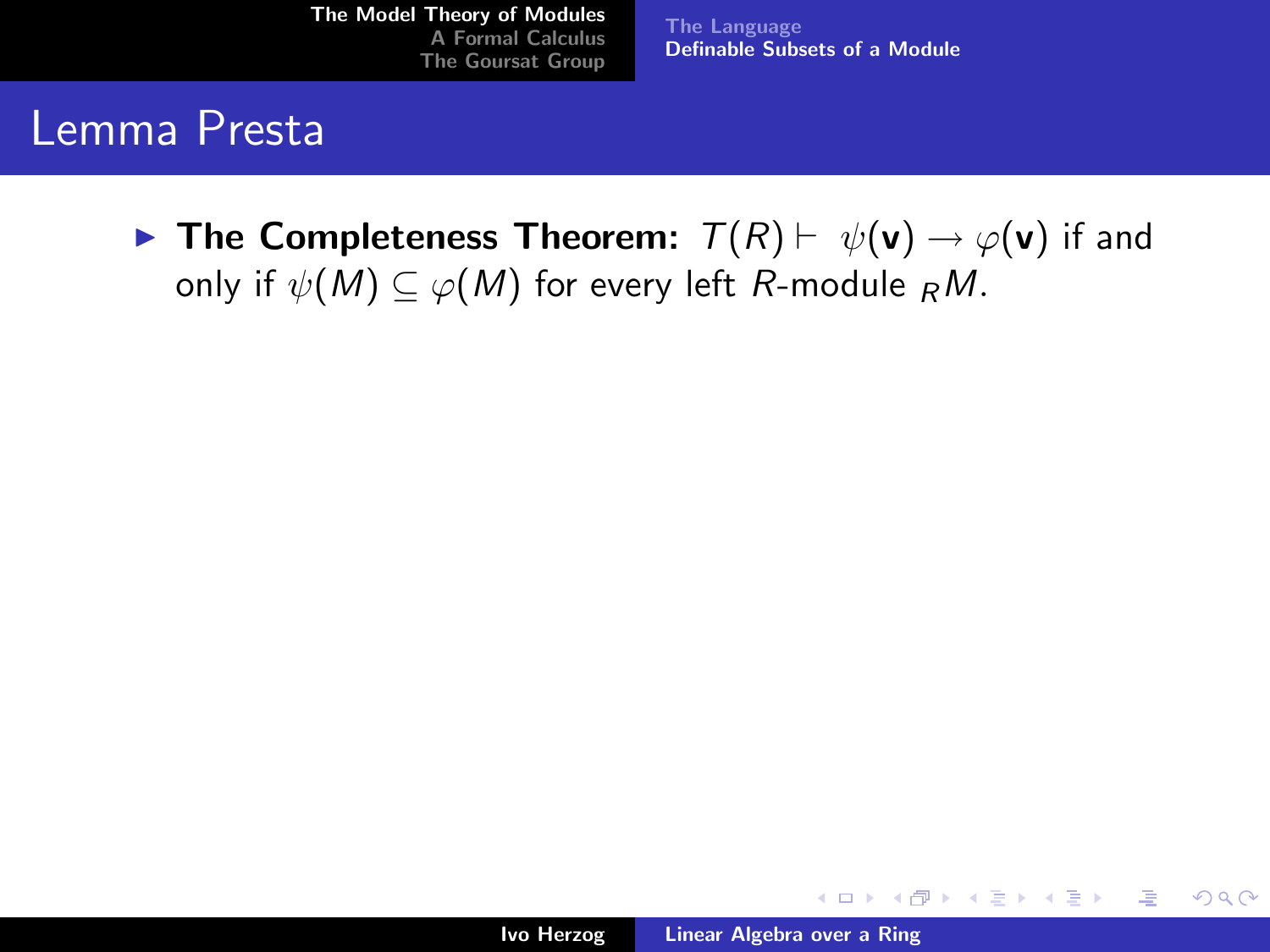[The Language](#page-1-0) [Definable Subsets of a Module](#page-11-0)

#### Lemma Presta

- **IF The Completeness Theorem:**  $T(R) \vdash \psi(\mathbf{v}) \rightarrow \varphi(\mathbf{v})$  if and only if  $\psi(M) \subseteq \varphi(M)$  for every left R-module  $_R M$ .
- **Lemma Presta.**  $T(R) \vdash B | A\mathbf{v} \rightarrow B' | A'\mathbf{v}$  iff there exist matrices  $U, V$  and  $G$ , of appropriate size, such that

 $UB = B'V$  and  $UA = A' + B'G$ .

イロメ マ桐 メラミンマチャ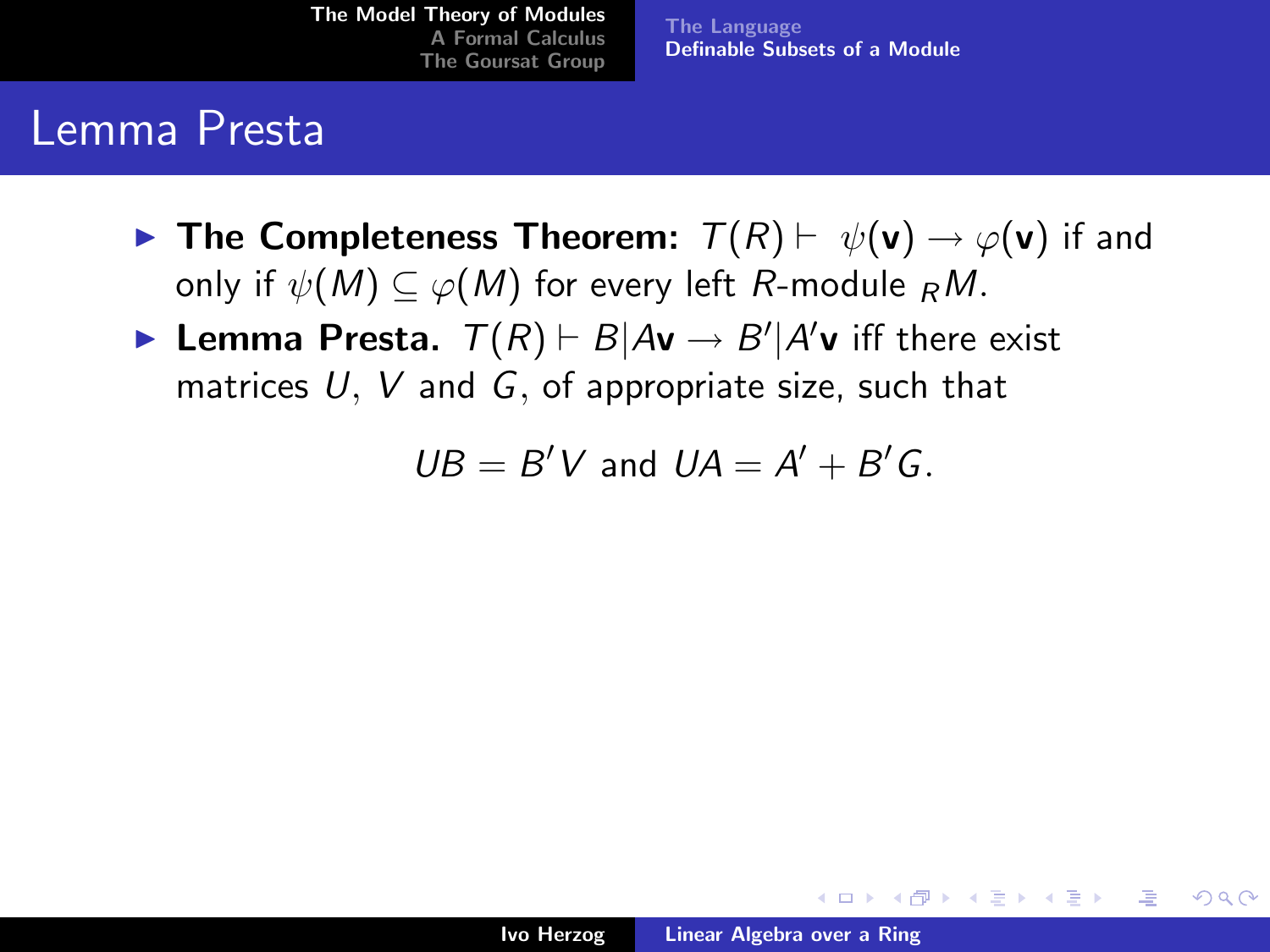[The Language](#page-1-0) [Definable Subsets of a Module](#page-11-0)

#### Lemma Presta

- **IF The Completeness Theorem:**  $T(R) \vdash \psi(\mathbf{v}) \rightarrow \varphi(\mathbf{v})$  if and only if  $\psi(M) \subseteq \varphi(M)$  for every left R-module  $_R M$ .
- **Lemma Presta.**  $T(R) \vdash B | A\mathbf{v} \rightarrow B' | A'\mathbf{v}$  iff there exist matrices  $U, V$  and  $G$ , of appropriate size, such that

$$
UB = B'V \text{ and } UA = A' + B'G.
$$

 $\blacktriangleright$  Proof of easy direction:

$$
T(R) \vdash B | A\mathbf{v} \rightarrow UB | U A\mathbf{v} \n\leftrightarrow B'V | (A' + B'G)\mathbf{v} \n\to B' | (A' + B'G)\mathbf{v} \n\leftrightarrow B' | A'\mathbf{v}.
$$

イロメ マ桐 メラミンマチャ

へのへ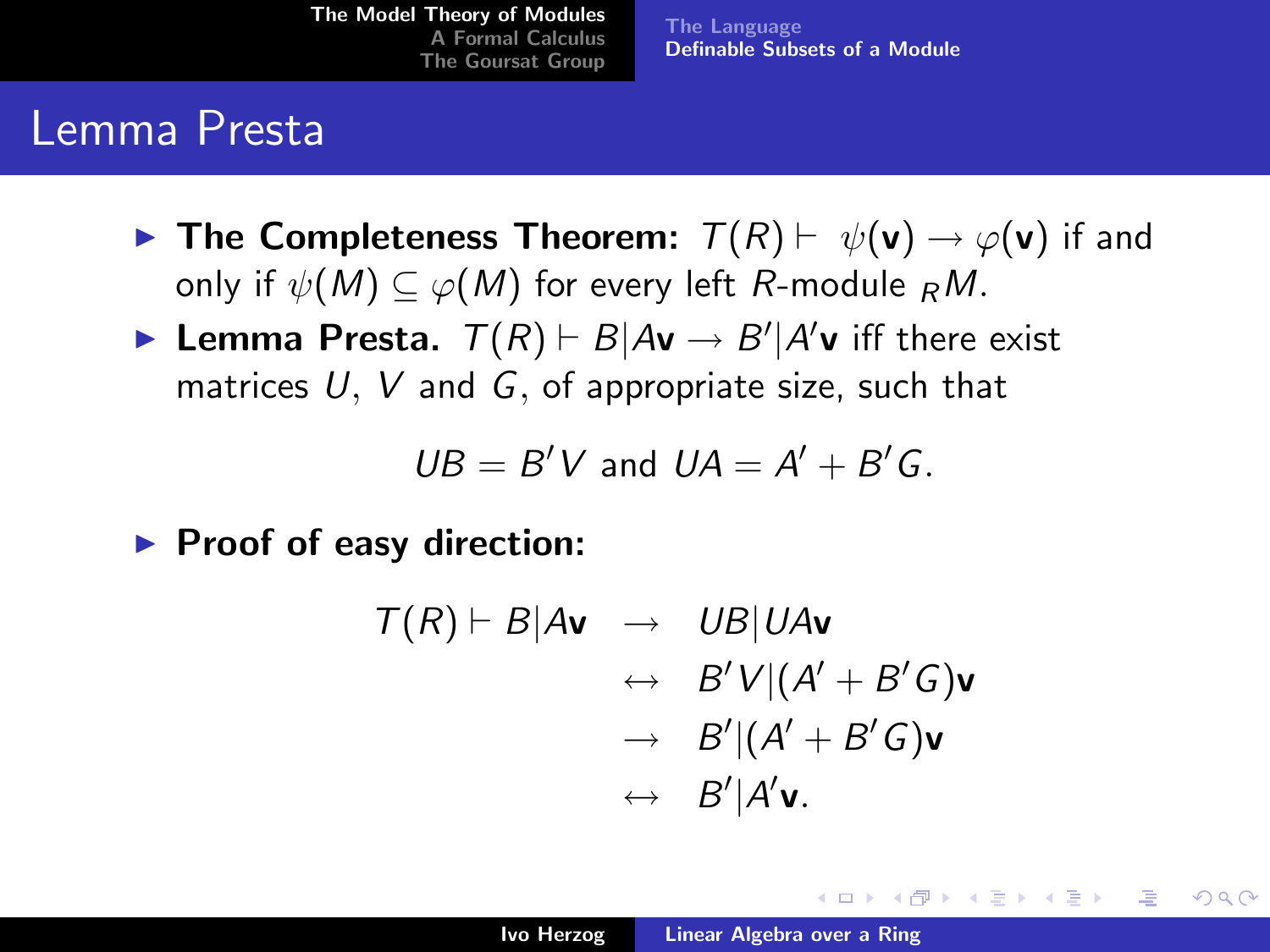[Matrix Pairs](#page-18-0) [Examples](#page-21-0) **[Duality](#page-31-0)** 

# Definition

▶ Definition. For  $n \geq 0$ , let  $L'_n(R)$  be the set of pairs of matrices  $(A | B)$  where A has n columns, and B has the same number of rows as A. The relation

$$
(A | B) \leq_n (A' | B')
$$

holds provided there exist matrices  $U, V$  and  $G$  such that

$$
UB = B'V \text{ and } UA = A' + B'G.
$$

<span id="page-17-0"></span>K ロ ⊁ K 倒 ≯ K ミ ⊁ K ミ ≯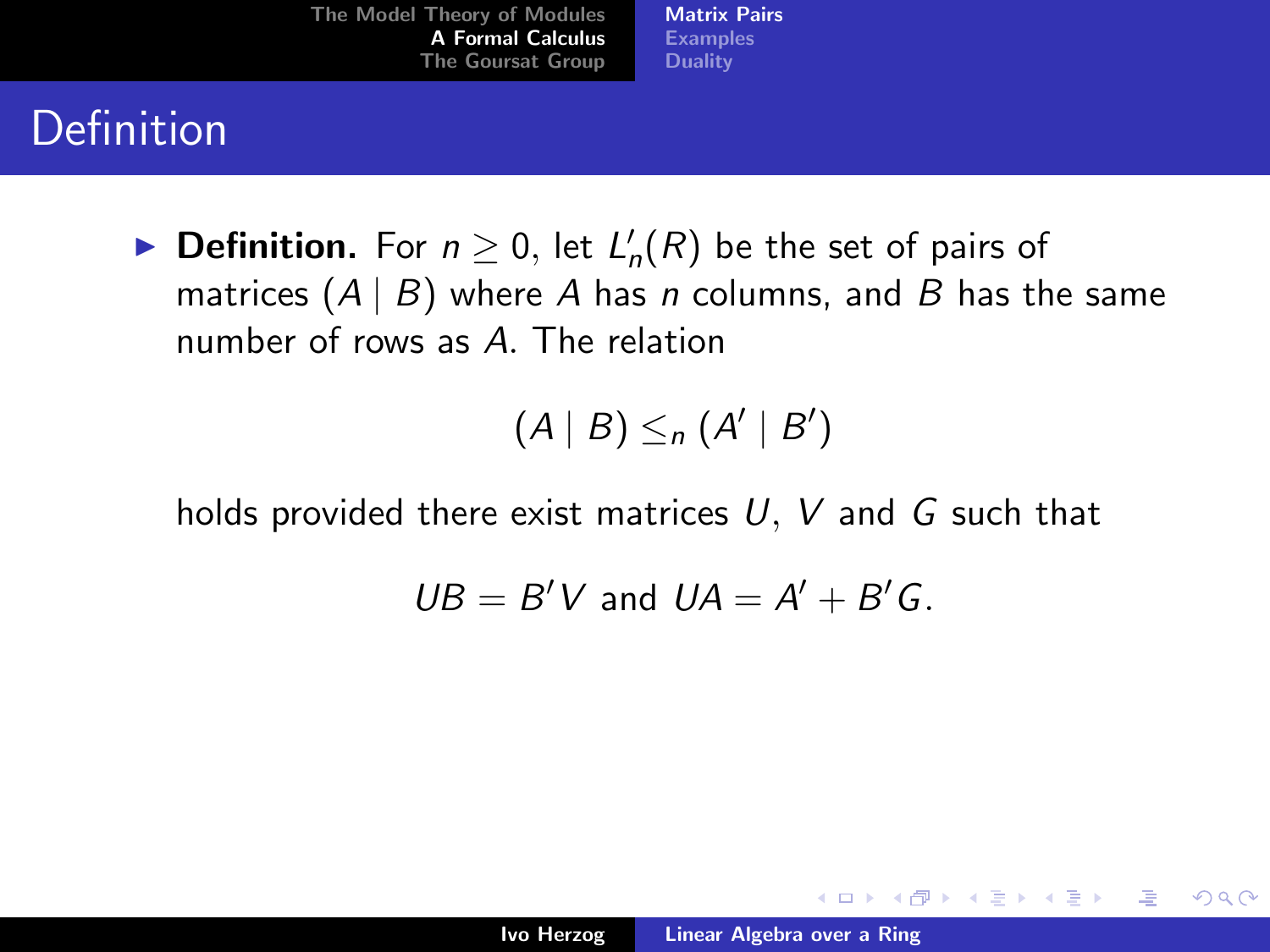[Matrix Pairs](#page-17-0) [Examples](#page-21-0) **[Duality](#page-31-0)** 

# Definition

▶ Definition. For  $n \geq 0$ , let  $L'_n(R)$  be the set of pairs of matrices  $(A | B)$  where A has n columns, and B has the same number of rows as A. The relation

 $(A | B) \leq_n (A' | B')$ 

holds provided there exist matrices  $U, V$  and  $G$  such that

$$
UB = B'V \text{ and } UA = A' + B'G.
$$

**Proposition.** Let A be an  $m \times n$  matrix; B an  $m \times k$  matrix. The relation  $\leq_n$  is the least partial order on  $L'_n(R)$  satisfying:

- 1. If U is a matrix with m columns, then  $(A | B) \leq (UA | UB)$ .
- 2. If V is a matrix with k rows, then  $(A | BV) \leq (A | B)$ .
- 3. If G is a  $k \times n$  matrix, then  $(A + BG | B) < (A | B)$ .

←ロト (御) (き) (き)

哇

<span id="page-18-0"></span>つくい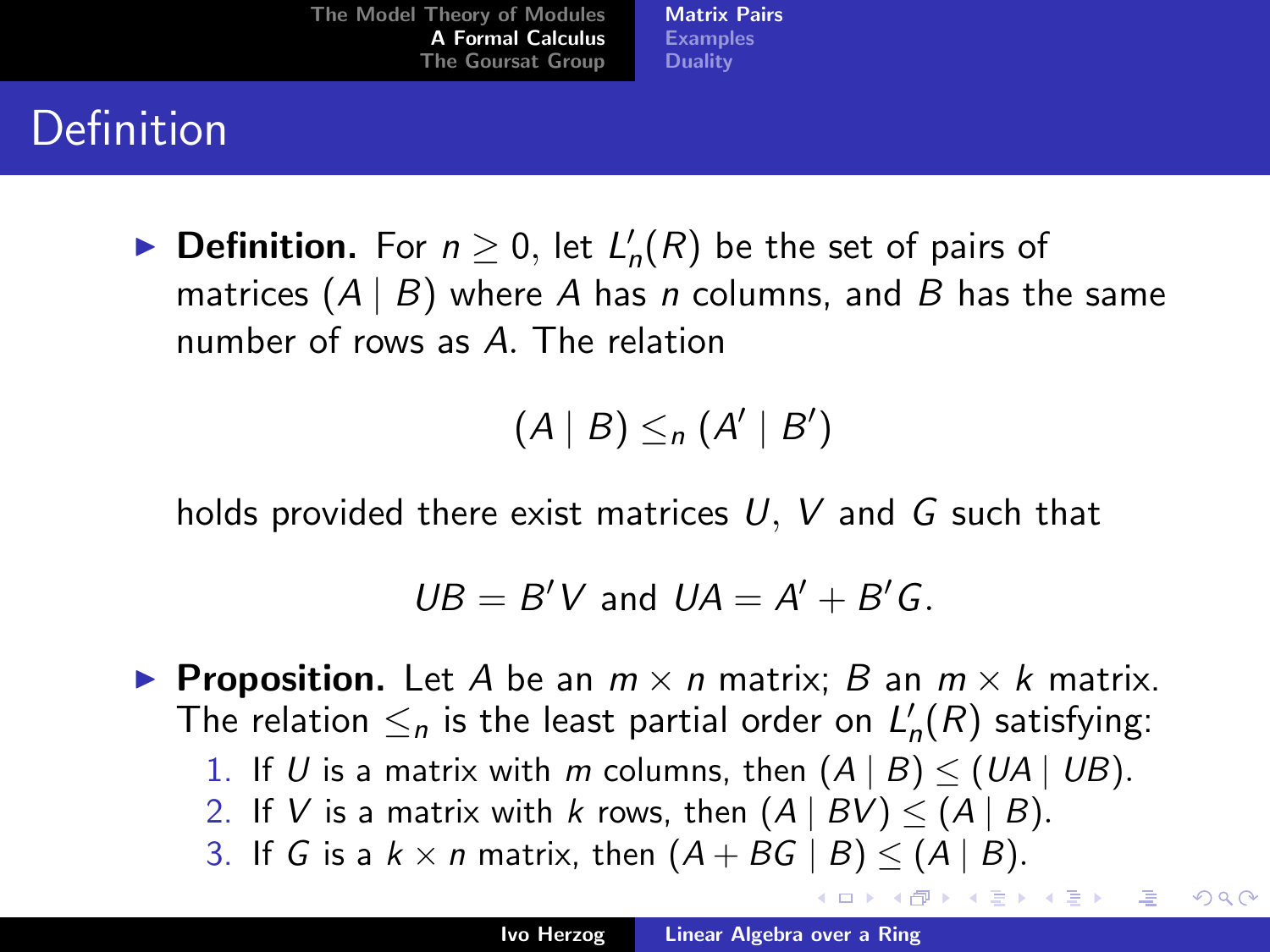[Matrix Pairs](#page-17-0) [Examples](#page-21-0) **[Duality](#page-31-0)** 

## Matrix Pairs

 $\blacktriangleright$  Two pairs of matrices  $(A | B)$  and  $(A' | B')$  in  $L'_n(R)$  are equivalent if

#### $(A | B) \leq_n (A' | B')$  and  $(A' | B') \leq_n (A | B)$ .

An *n*-ary matrix pair  $[A \mid B]$  is the equivalence class of  $(A | B)$ . Denote by  $L_n(R)$  the partially ordered set of *n*-ary matrix pairs.

メロメ メ御き メミメ メミメー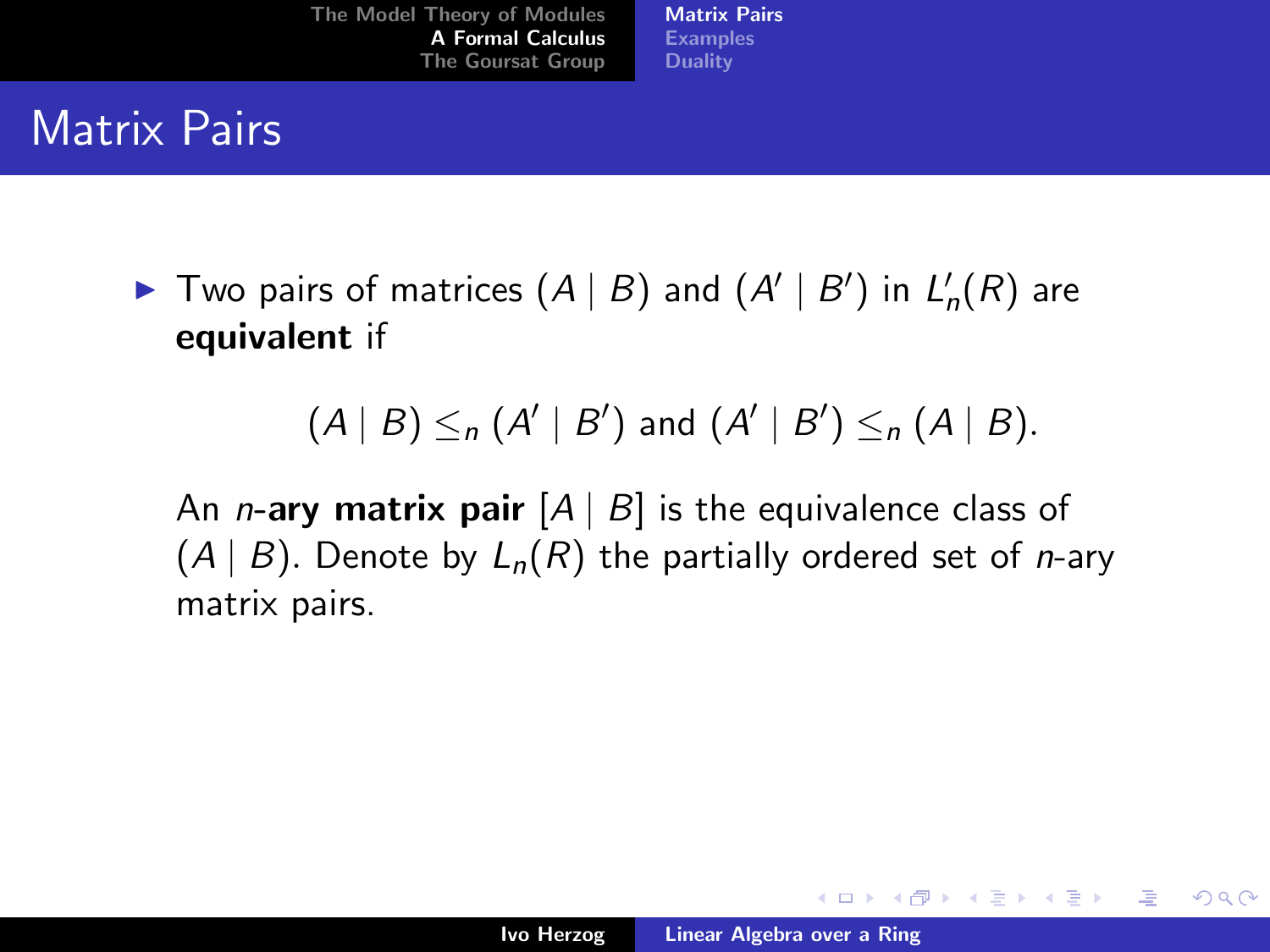[Matrix Pairs](#page-17-0) [Examples](#page-21-0) **[Duality](#page-31-0)** 

## Matrix Pairs

 $\blacktriangleright$  Two pairs of matrices  $(A | B)$  and  $(A' | B')$  in  $L'_n(R)$  are equivalent if

## $(A | B) \leq_n (A' | B')$  and  $(A' | B') \leq_n (A | B)$ .

An *n*-ary matrix pair  $[A \mid B]$  is the equivalence class of  $(A | B)$ . Denote by  $L_n(R)$  the partially ordered set of *n*-ary matrix pairs.

#### **Proposition.** The following hold in  $L_n(R)$ :

- 1. If P is an invertible matrix, then  $[A | B] = [PA | PB]$ .
- 2. If Q is an invertible matrix, then  $[A \mid BQ] = [A \mid B]$ .
- 3. If G is any matrix, then  $[A + BG | B] = [A | B]$ .

メロメ メ御き メミメ メミメー

つへへ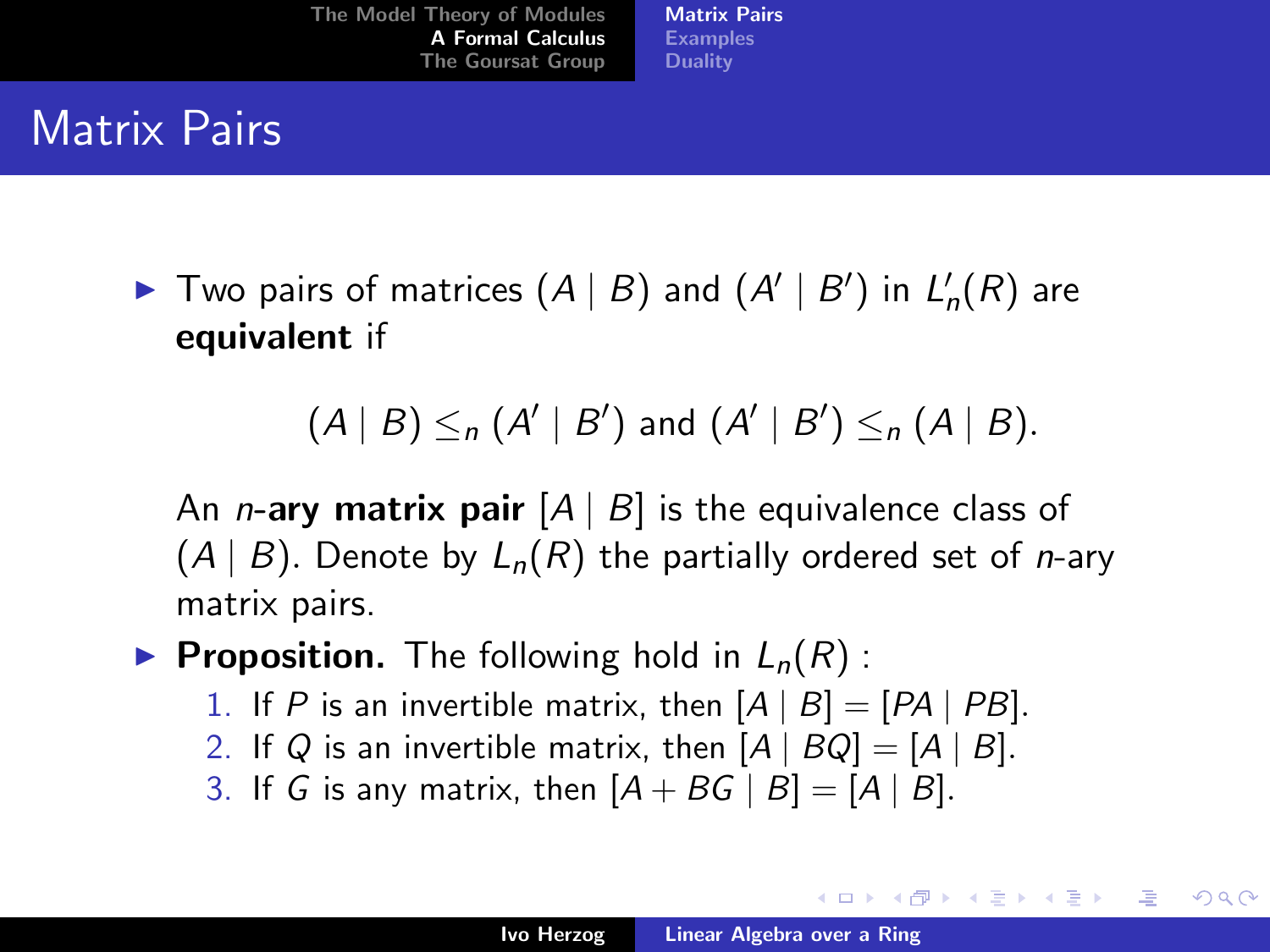[Matrix Pairs](#page-17-0) [Examples](#page-22-0) **[Duality](#page-31-0)** 

#### Maximum and Minimum Elements

 $\blacktriangleright$  The minimum element of  $L_n(R)$  is given by  $0_n := [I_n \mid 0].$ For, if  $[A \mid B]$  is an arbitrary *n*-ary matrix pair, then

$$
0_n = [I_n | 0] \leq [A \cdot I_n | 0] = [A | B \cdot 0] \leq [A | B].
$$

メロメ メ御き メミメ メミメー

<span id="page-21-0"></span>哇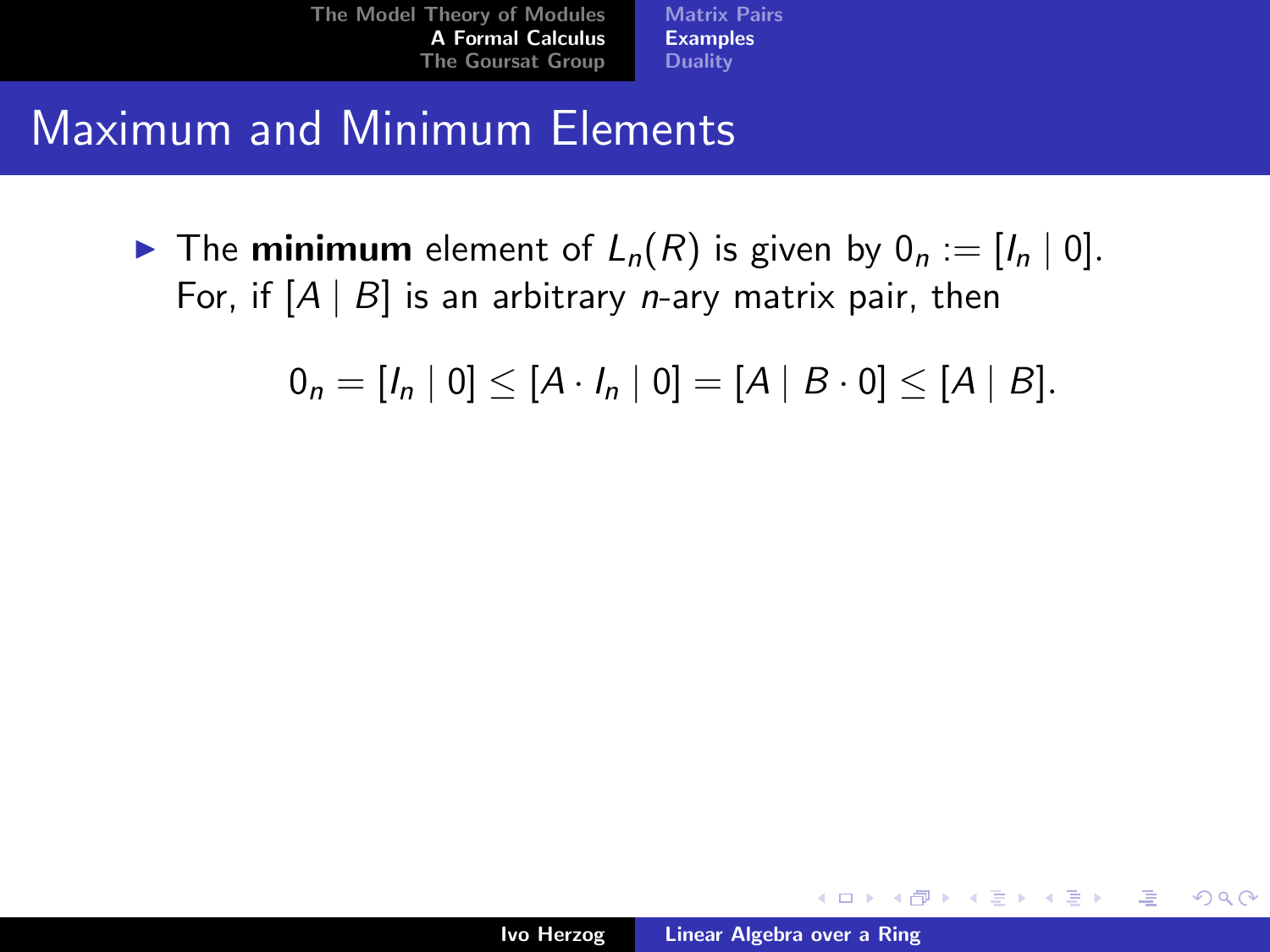[Matrix Pairs](#page-17-0) [Examples](#page-21-0) **[Duality](#page-31-0)** 

## Maximum and Minimum Elements

 $\blacktriangleright$  The minimum element of  $L_n(R)$  is given by  $0_n := [I_n \mid 0].$ For, if  $[A \mid B]$  is an arbitrary *n*-ary matrix pair, then

$$
0_n = [I_n | 0] \leq [A \cdot I_n | 0] = [A | B \cdot 0] \leq [A | B].
$$

Similarly, the **maximum** element is given by  $1_n := [I_n | I_n]$ . If A is  $m \times n$ , let P be  $n \times m$ . Then since

$$
[A | B] \leq [PA | I_n \cdot PB] \leq [PA | I_n] = [PA + I_n(I_n - PA) | I_n] = 1_n.
$$

Also note that

$$
1_n = [I_n | I_n] = [0 | I_n] \leq [0 | B].
$$

メロメ メ団 メメミメメミメ

<span id="page-22-0"></span>つくい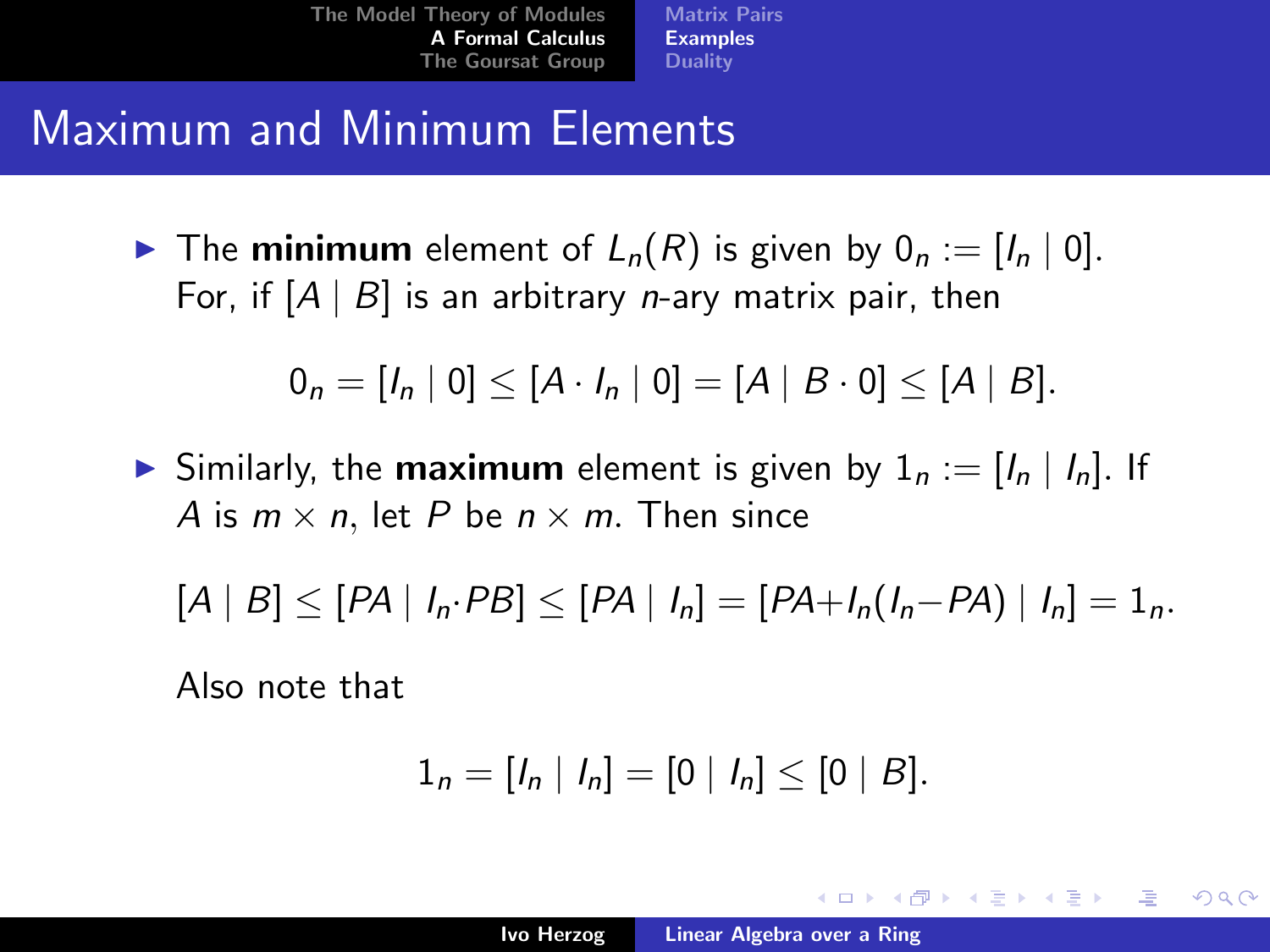[Matrix Pairs](#page-17-0) [Examples](#page-21-0) **[Duality](#page-31-0)** 

### Principal Ideal Domains

If R is a PID, then there are invertible matrices P and Q such that  $PBQ = D$  is a diagonal matrix. Thus

 $[A | B] = [PA | PB] = [PA | PBQ] = [PA | D].$ 

メロメ メ御き メミメ メミメー

 $2Q$ 

哇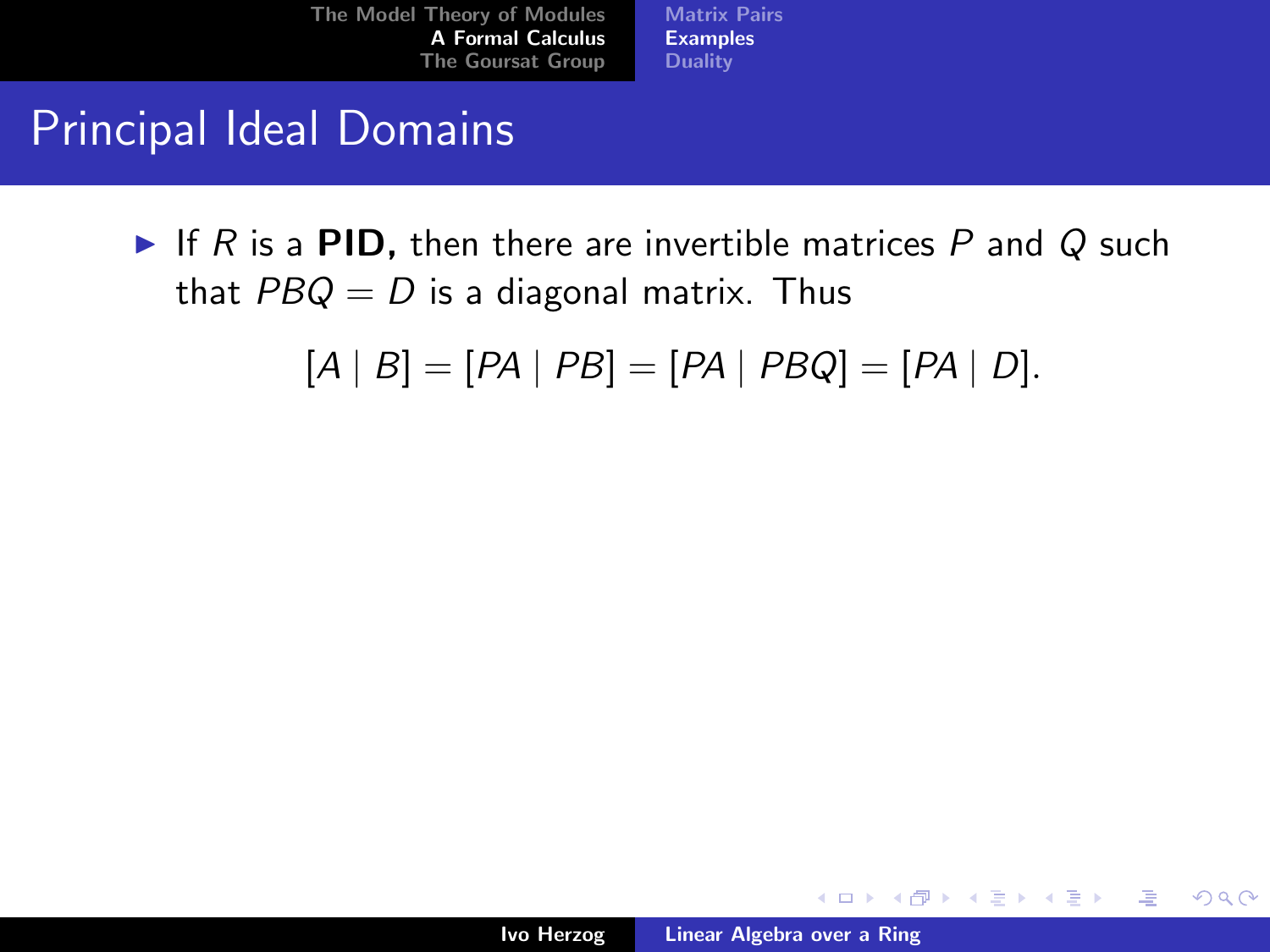[Matrix Pairs](#page-17-0) [Examples](#page-21-0) **[Duality](#page-31-0)** 

## Principal Ideal Domains

If R is a PID, then there are invertible matrices P and Q such that  $PBQ = D$  is a diagonal matrix. Thus

$$
[A | B] = [PA | PB] = [PA | PBQ] = [PA | D].
$$

The infimum of two *n*-ary matrix pairs  $[A | B]$  and  $[A' | B']$  is given by

$$
[A | B] \wedge [A' | B'] = \left[ \begin{array}{c|c} A & B & 0 \\ A' & 0 & B' \end{array} \right].
$$

K ロ ⊁ K 倒 ≯ K ミ ⊁ K ミ ≯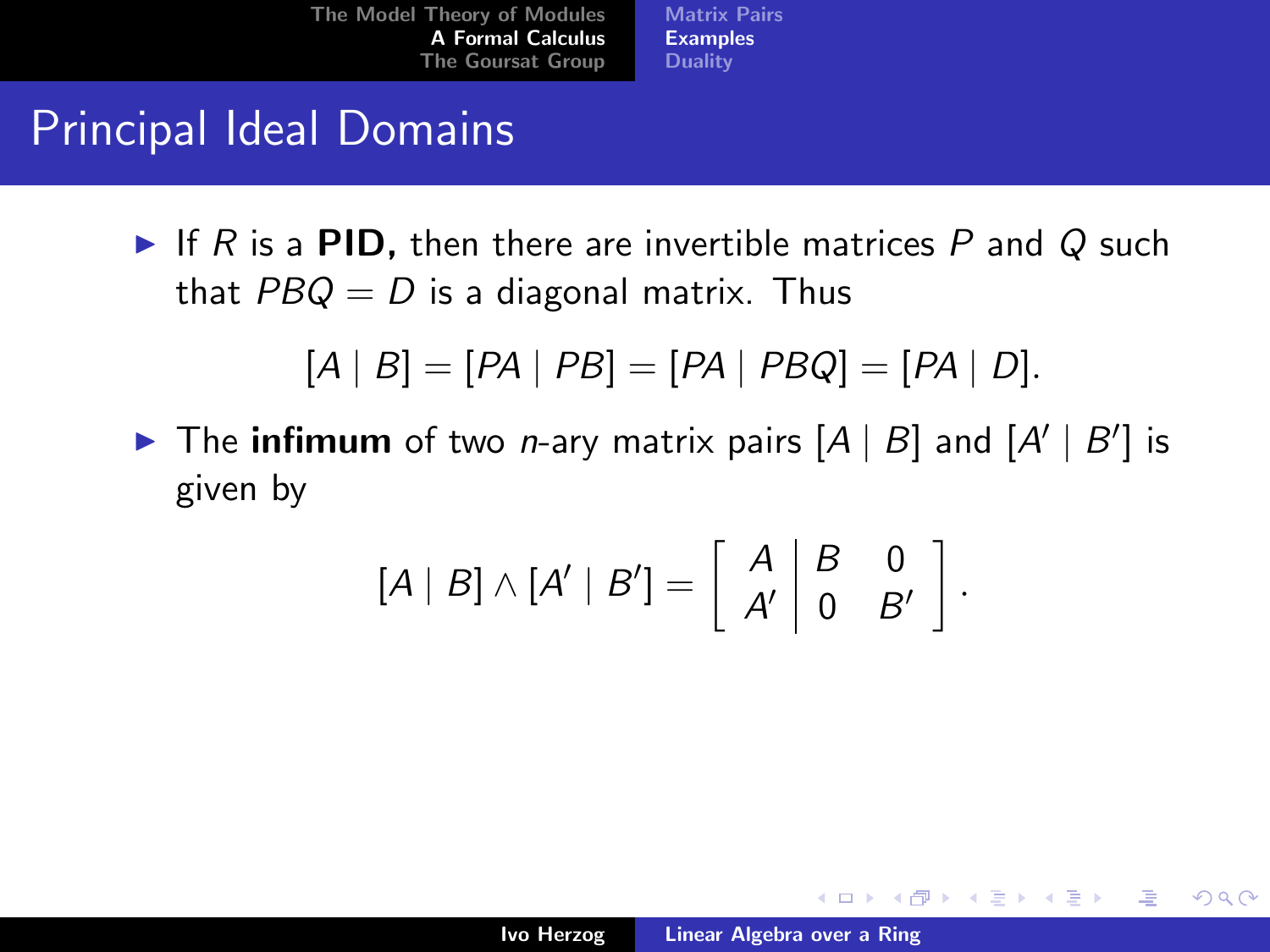[Matrix Pairs](#page-17-0) [Examples](#page-21-0) **[Duality](#page-31-0)** 

## Principal Ideal Domains

If R is a PID, then there are invertible matrices P and Q such that  $PBQ = D$  is a diagonal matrix. Thus

$$
[A | B] = [PA | PB] = [PA | PBQ] = [PA | D].
$$

The infimum of two *n*-ary matrix pairs  $[A | B]$  and  $[A' | B']$  is given by

$$
[A | B] \wedge [A' | B'] = \left[ \begin{array}{c|c} A & B & 0 \\ A' & 0 & B' \end{array} \right].
$$

If  $D = (d_{ij})$  is a diagonal matrix, then

$$
[A | D] = \bigwedge_i [iA | d_{ii}],
$$

where  $iA$  denotes the *i*-th row of A.

イロト イ押 トイモト イモト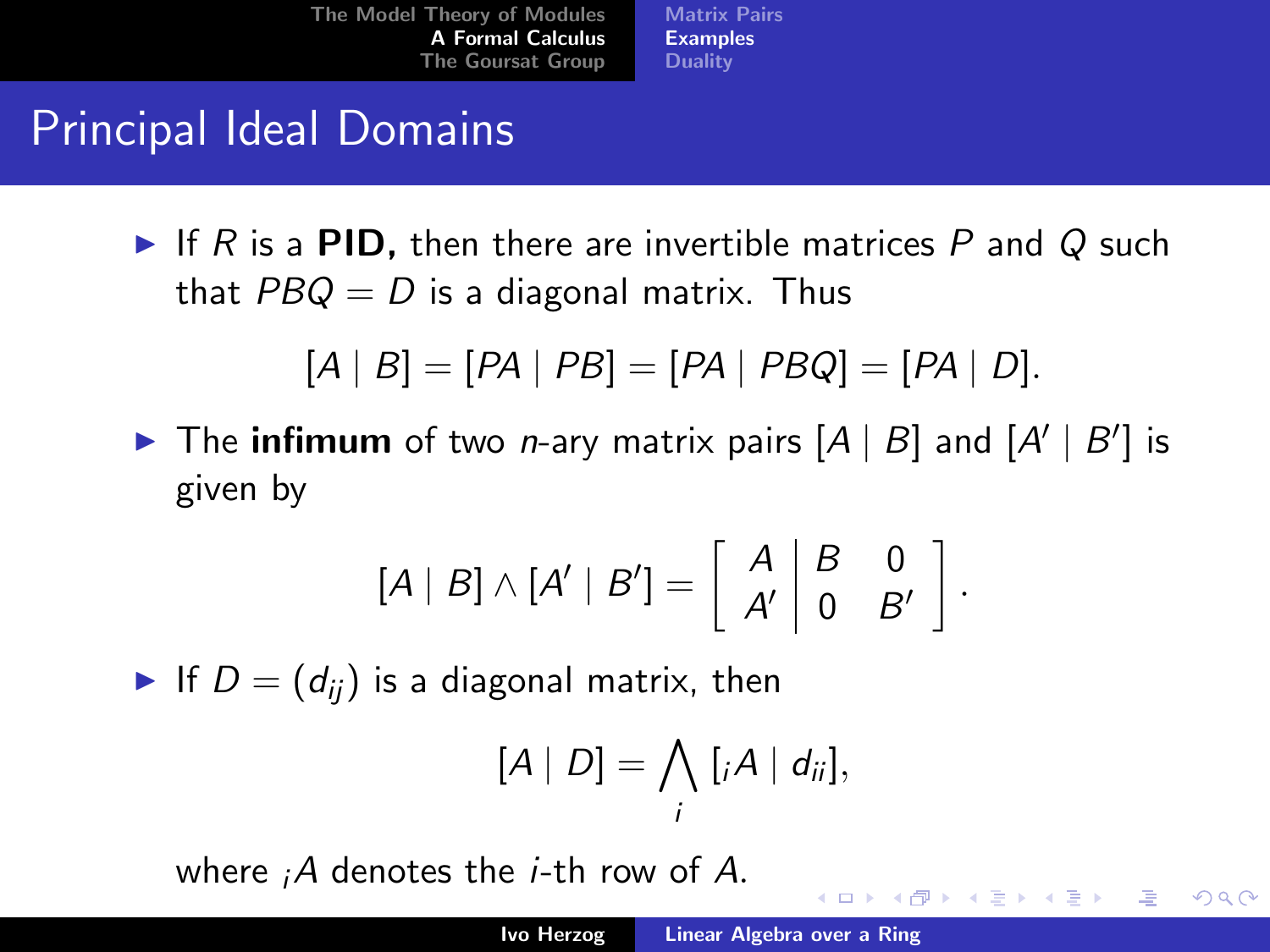[Matrix Pairs](#page-17-0) [Examples](#page-21-0) **[Duality](#page-31-0)** 

## Regular Matrices

A matrix  $B$  is regular if there is a matrix  $C$  such that  $BCB = B$ .

イロト イ団 トイ ミト イヨト

哇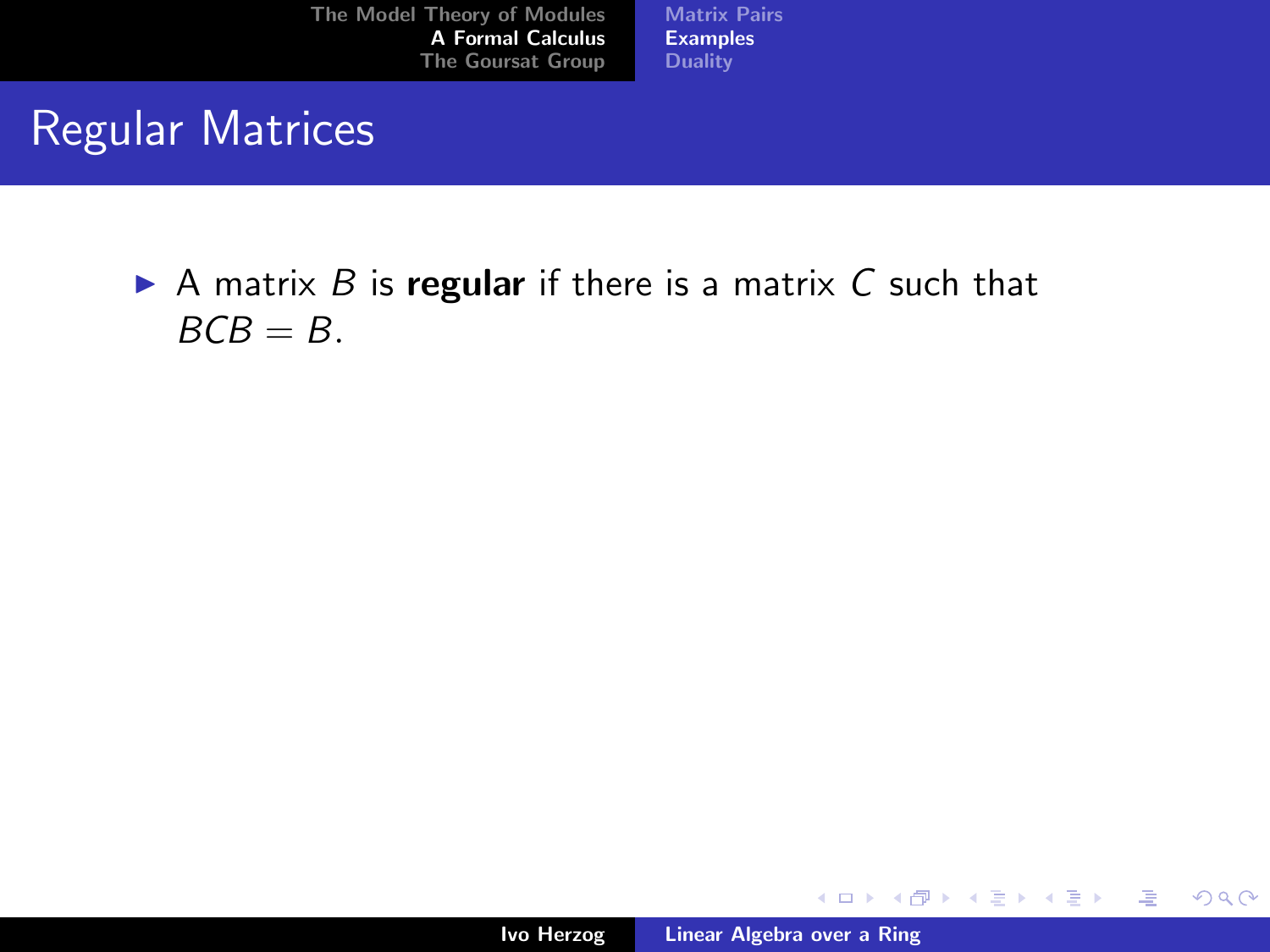[Matrix Pairs](#page-17-0) [Examples](#page-21-0) **[Duality](#page-31-0)** 

## Regular Matrices

- A matrix B is regular if there is a matrix C such that  $BCB = B$ .
- **Proposition.** A matrix B is regular iff for every A, there is an  $A'$  such that

$$
[A \mid B] = [A' \mid 0].
$$

K ロ ⊁ K 倒 ≯ K ミ ⊁ K ミ ≯

哇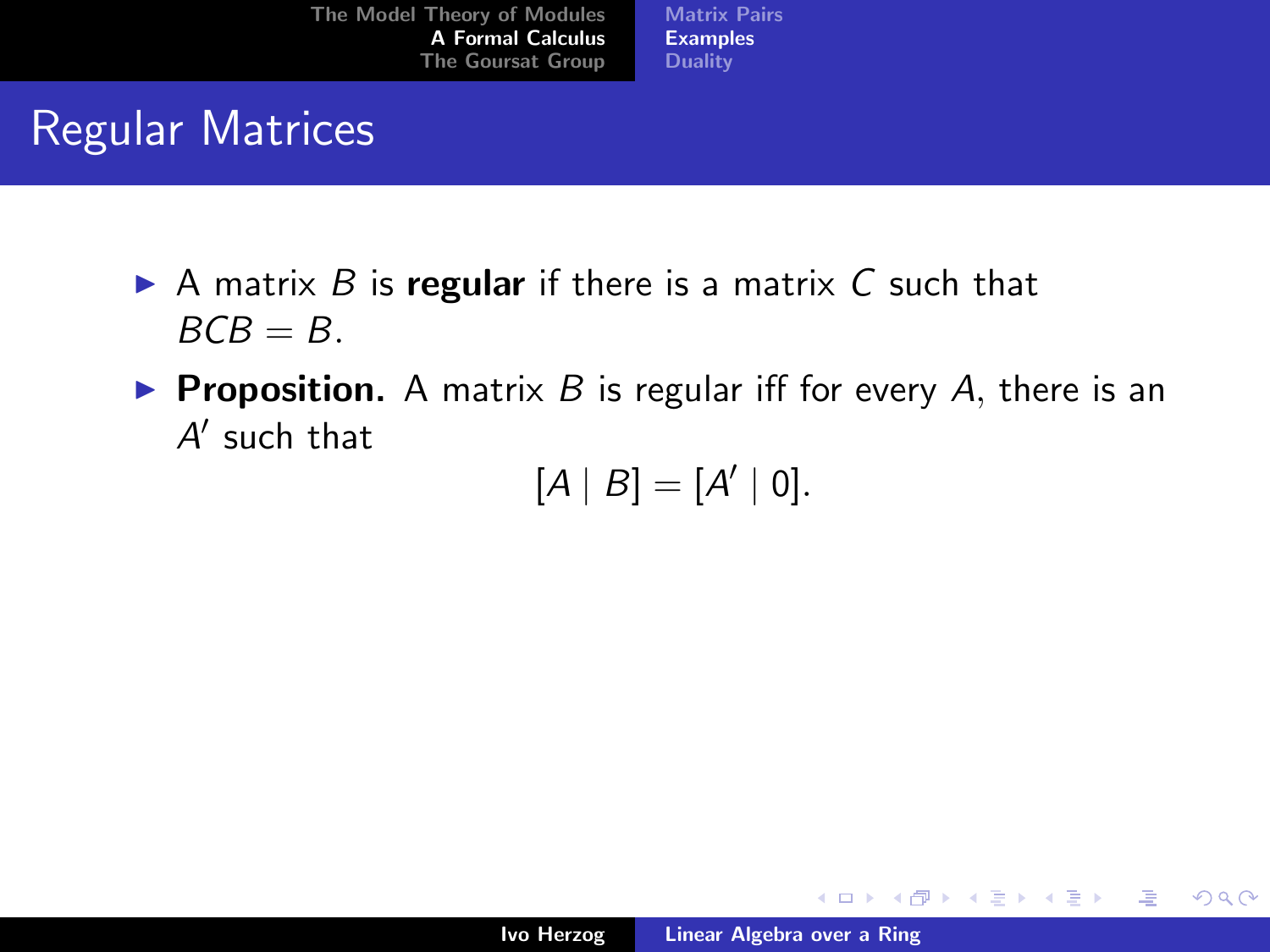[Matrix Pairs](#page-17-0) [Examples](#page-21-0) **[Duality](#page-31-0)** 

## Regular Matrices

- A matrix B is regular if there is a matrix C such that  $BCB = B$ .
- **Proposition.** A matrix B is regular iff for every A, there is an  $A'$  such that

$$
[A | B] = [A' | 0].
$$

▶ Proof: If B is regular, then  $[A \mid BC] \leq [A \mid B] \leq [A \mid BC]$ , with  $BC$  **idempotent**  $(BC)^2 = BCBC = BC$ . If  $E$  is idempotent, then

$$
[A | E] \le [(I_m - E)A | 0] \le [A - EA | E] = [A | E].
$$

K ロ ⊁ K 倒 ≯ K ミ ⊁ K ミ ≯

つくい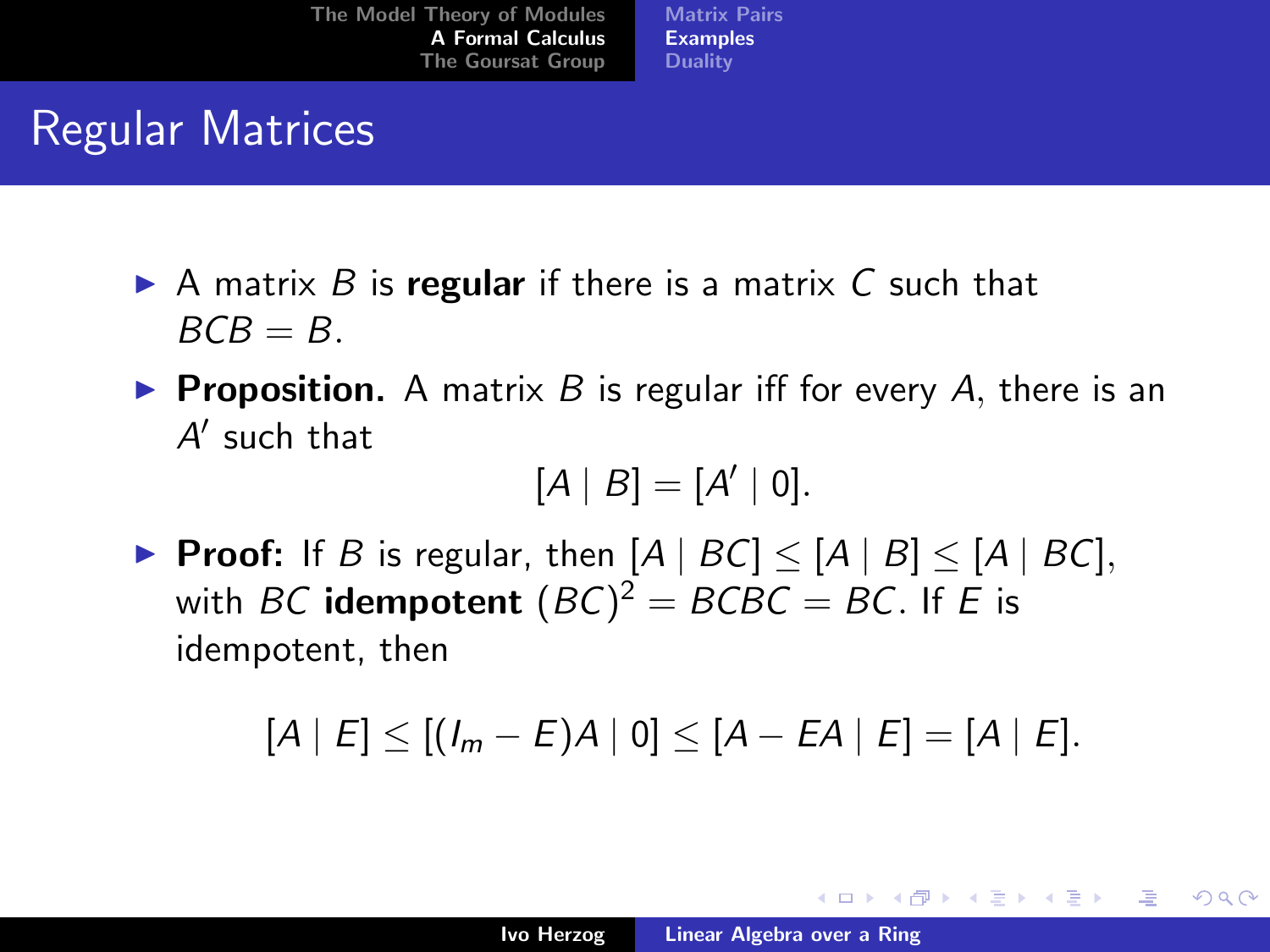[Matrix Pairs](#page-17-0) [Examples](#page-21-0) **[Duality](#page-31-0)** 

# von Neumann Regular Rings

- For the converse, let  $I_n$  be the  $n \times n$  identity matrix. If  $[I_n | B] = [A' | 0],$  then
	- 1. there is a U such that  $UB = 0$  and  $U \cdot I_n = A'$ , i.e.,  $A'B = 0$ ; and
	- 2. there are U and G such that  $UA' = I_n + BG$ .

Then  $0 = UA'B = B + BGB$ , so that  $B = B(-G)B$ .

メロメ メ団 メメミメメミメ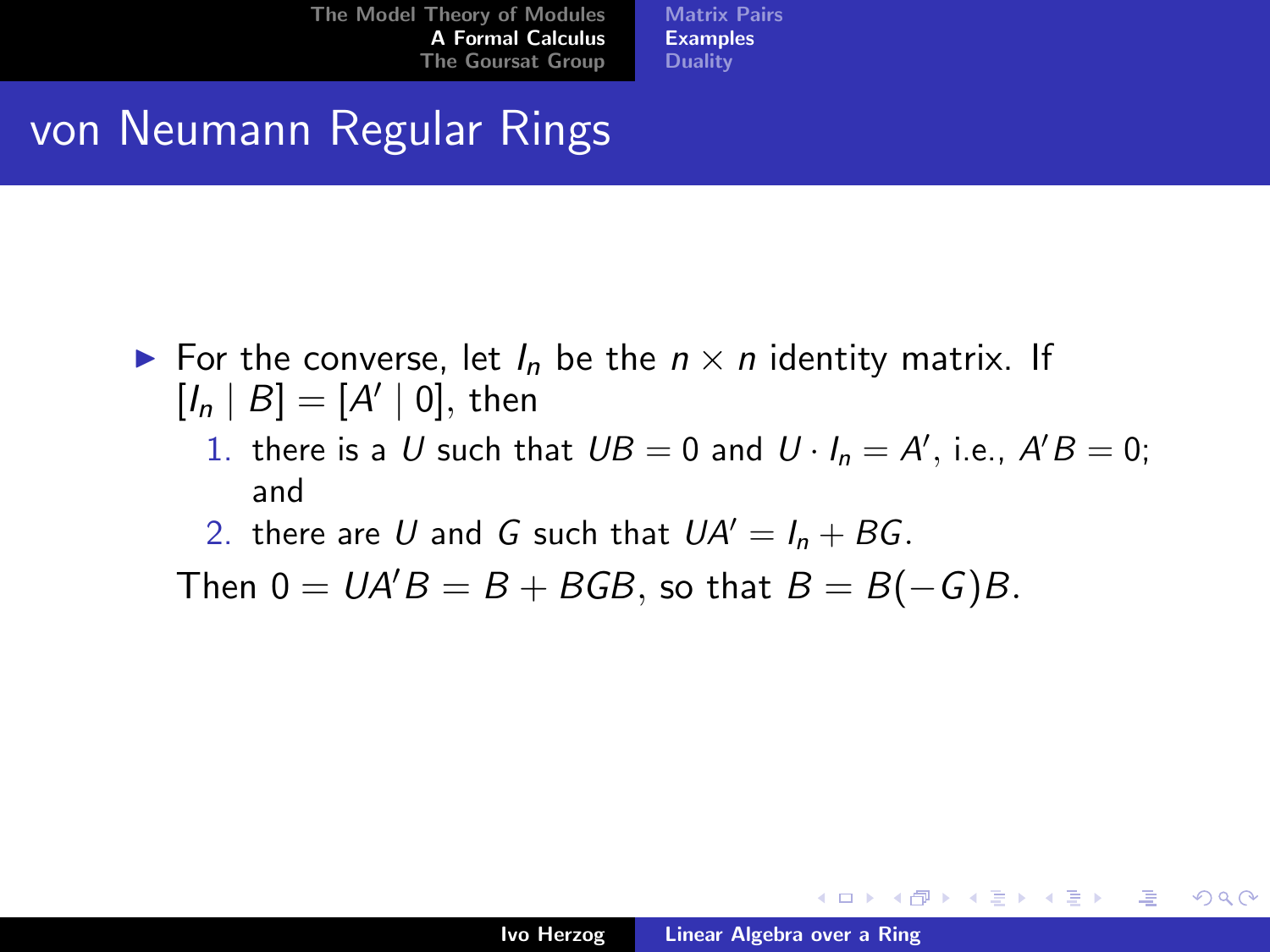[Matrix Pairs](#page-17-0) [Examples](#page-21-0) **[Duality](#page-31-0)** 

# von Neumann Regular Rings

- For the converse, let  $I_n$  be the  $n \times n$  identity matrix. If  $[I_n | B] = [A' | 0],$  then
	- 1. there is a U such that  $UB = 0$  and  $U \cdot I_n = A'$ , i.e.,  $A'B = 0$ ; and
	- 2. there are U and G such that  $UA' = I_n + BG$ .

Then  $0 = UA'B = B + BGB$ , so that  $B = B(-G)B$ .

 $\triangleright$  Corollary. A ring R is von Neumann regular iff for every matrix pair  $[A | B]$  there is an A' such that  $[A | B] = [A' | 0].$ 

K ロ ⊁ K 倒 ≯ K ミ ⊁ K ミ ≯

つくい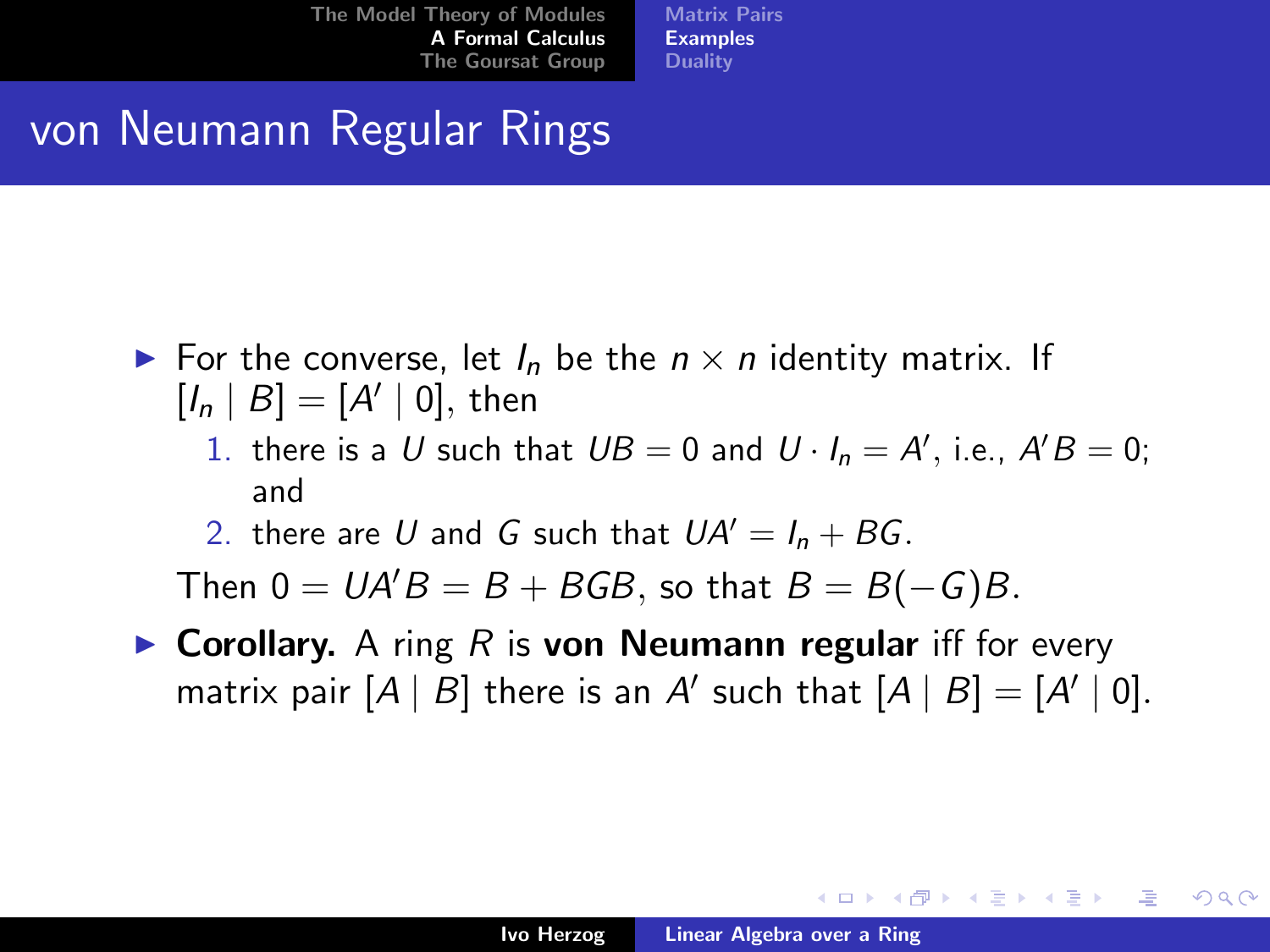[Matrix Pairs](#page-17-0) [Examples](#page-21-0) **[Duality](#page-33-0)** 

## The Opposite Ring R<sup>op</sup>

 $\blacktriangleright$  Multiplication of matrices with entries in  $R^{op}$  is denoted  $A * B$ . It is related to multiplication of matrices over R by the equation

$$
(A * B)^{tr} = B^{tr} * A^{tr}.
$$

K ロ ⊁ K 倒 ≯ K ミ ⊁ K ミ ≯

<span id="page-31-0"></span>哇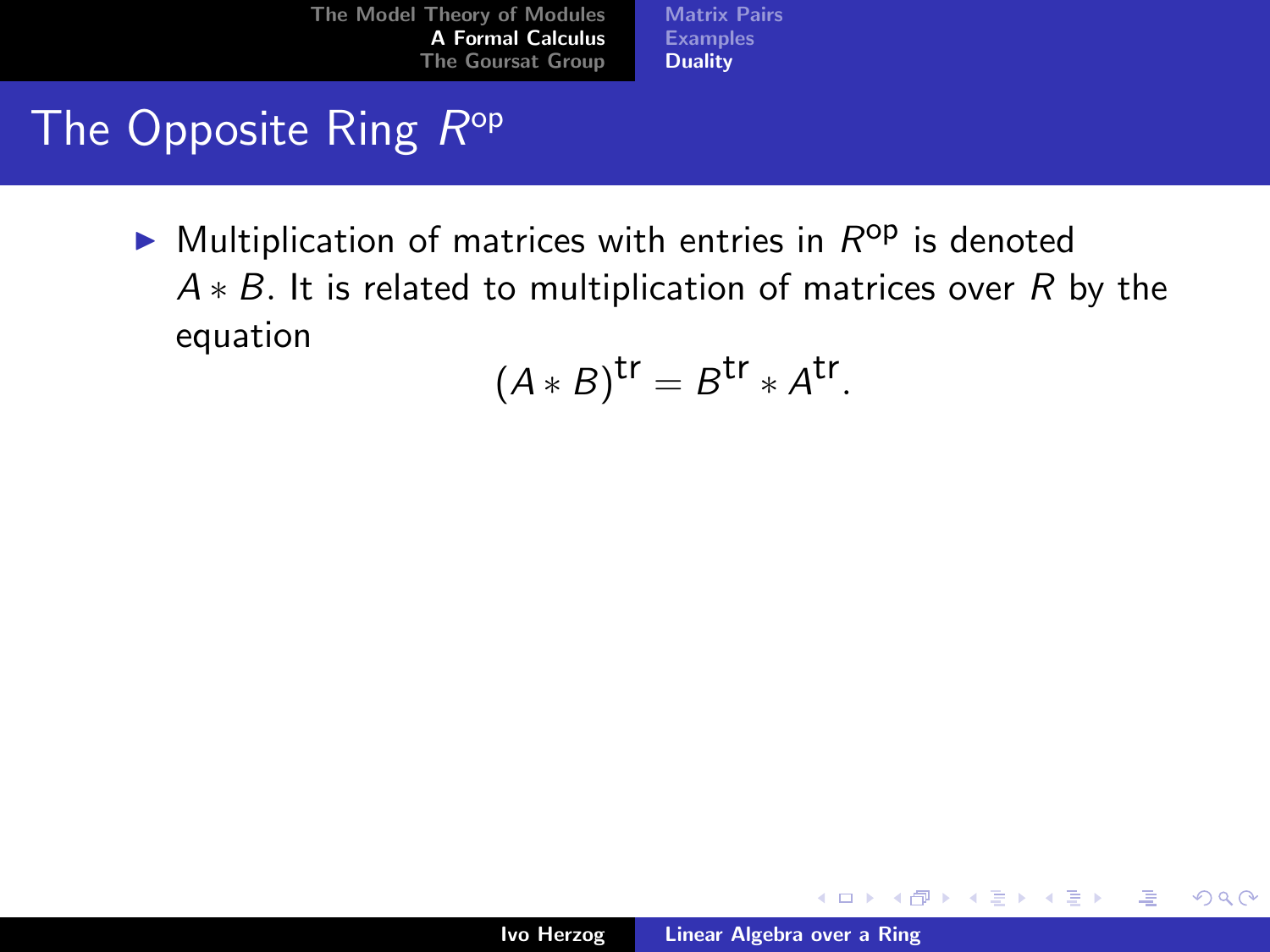[Matrix Pairs](#page-17-0) [Examples](#page-21-0) **[Duality](#page-33-0)** 

## The Opposite Ring R<sup>op</sup>

 $\blacktriangleright$  Multiplication of matrices with entries in  $R^{op}$  is denoted  $A * B$ . It is related to multiplication of matrices over R by the equation

$$
(A * B)^{tr} = B^{tr} * A^{tr}.
$$

 $\triangleright$  Theorem. (Prest, Huisgen-Z./Zimmermann) If  $(A | B) \leq (A' | B')$  in  $L'_n(R)$ , then in  $L'_n(R^{\text{op}})$ ,  $\int I_n \mid (A')^{\text{tr}}$  $\left\{ \begin{array}{l} (A')^{\mbox{\small tr}} \ 0 \end{array} \right\} \leq \left\{ \begin{array}{l} I_n \ A^{\mbox{\small tr}} \ 0 \end{array} \right\}$  $\begin{pmatrix} I_n \\ 0 \end{pmatrix} \begin{pmatrix} A^{\mathsf{tr}} \\ B^{\mathsf{tr}} \end{pmatrix}.$ 

K ロ ⊁ K 倒 ≯ K ミ ⊁ K ミ ≯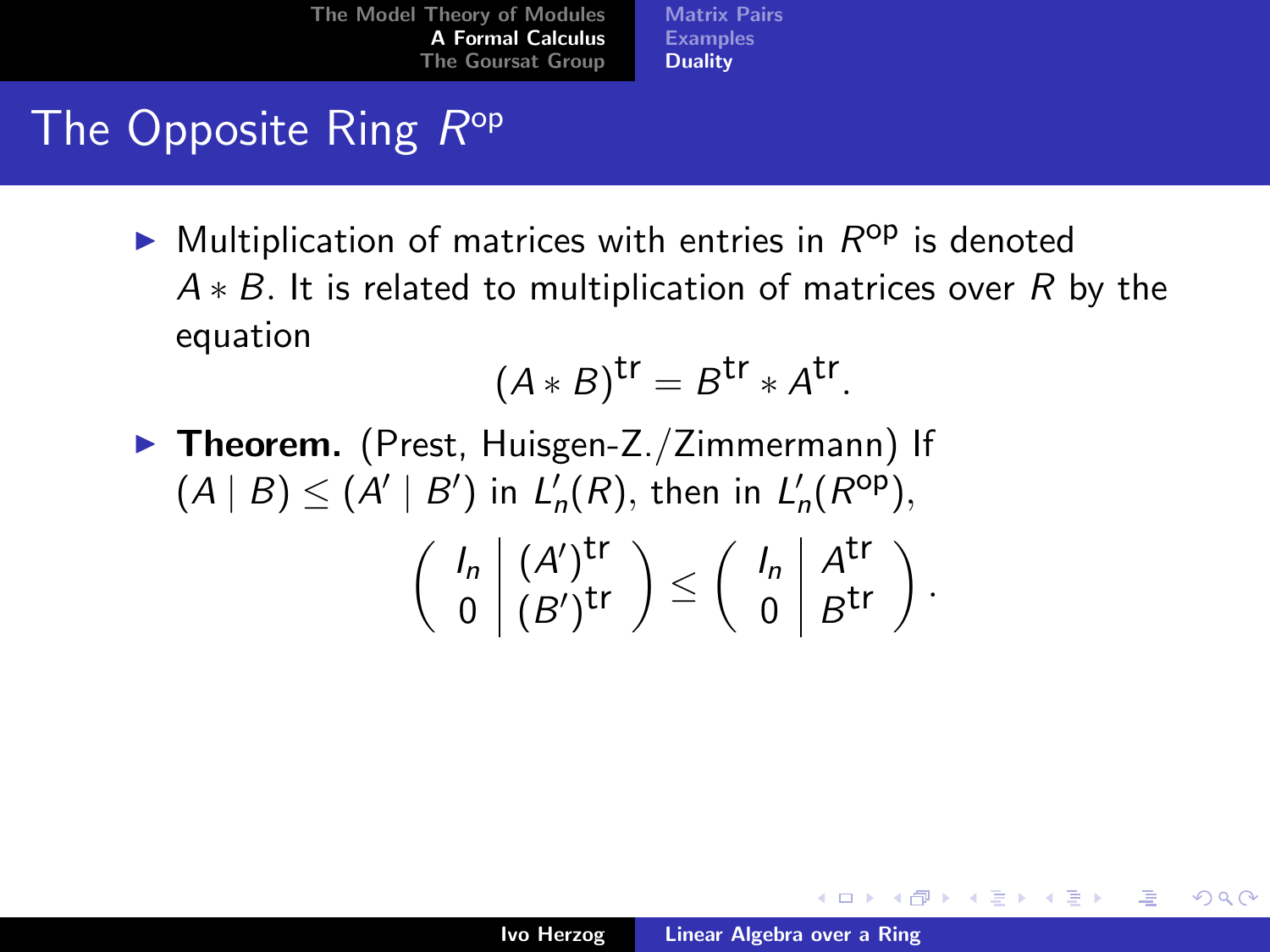[Matrix Pairs](#page-17-0) [Examples](#page-21-0) **[Duality](#page-31-0)** 

# The Opposite Ring R<sup>op</sup>

 $\blacktriangleright$  Multiplication of matrices with entries in  $R^{op}$  is denoted  $A * B$ . It is related to multiplication of matrices over R by the equation

$$
(A * B)^{tr} = B^{tr} * A^{tr}.
$$

- $\triangleright$  Theorem. (Prest, Huisgen-Z./Zimmermann) If  $(A | B) \leq (A' | B')$  in  $L'_n(R)$ , then in  $L'_n(R^{\text{op}})$ ,  $\int I_n \mid (A')^{\text{tr}}$  $\left\{ \begin{array}{l} (A')^{\mbox{\small tr}} \ 0 \end{array} \right\} \leq \left\{ \begin{array}{l} I_n \ A^{\mbox{\small tr}} \ 0 \end{array} \right\}$  $\begin{pmatrix} I_n \\ 0 \end{pmatrix} \begin{pmatrix} A^{\mathsf{tr}} \\ B^{\mathsf{tr}} \end{pmatrix}.$
- **Proof:** We are given matrices  $U, V$  and G such that  $UB = B'V$  and  $UA = A' + B'G$ , or

$$
(A',B')\left(\begin{array}{cc}I_n&0\\G&V\end{array}\right)=U(A,B).
$$

K ロ ⊁ K 倒 ≯ K ミ ⊁ K ミ ≯

<span id="page-33-0"></span>つくい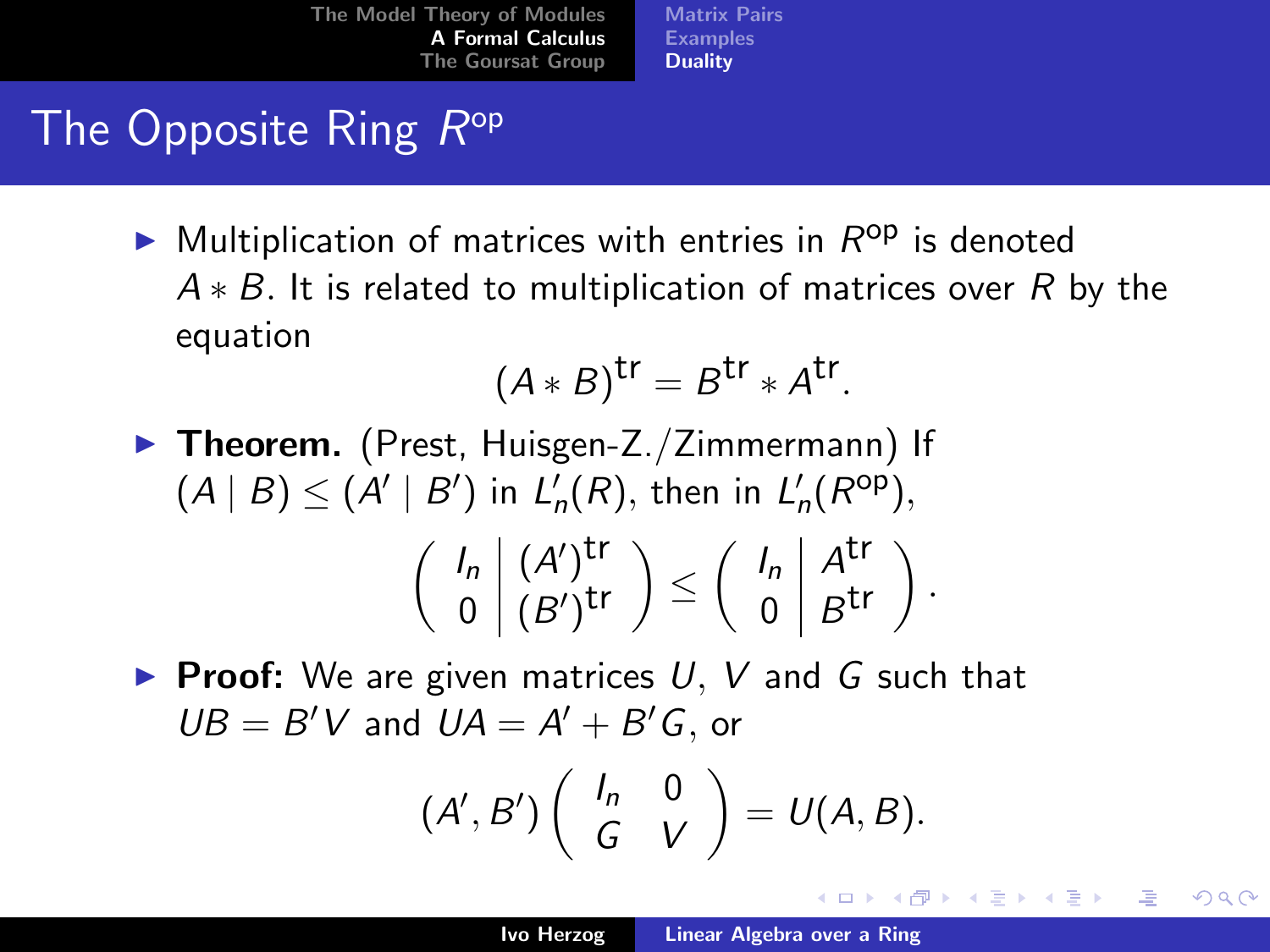| The Model Theory of Modules | <b>Matrix Pairs</b> |
|-----------------------------|---------------------|
| <b>A Formal Calculus</b>    | <b>Examples</b>     |
| The Goursat Group           | <b>Duality</b>      |

In  $L_n(R^{op})$ , this yields

$$
\left(\begin{array}{cc} I_n & G^{tr} \\ 0 & V^{tr} \end{array}\right)*\left(\begin{array}{c} (A')^{tr} \\ (B')^{tr} \end{array}\right)=\left(\begin{array}{c} A^{tr} \\ B^{tr} \end{array}\right)*U^{tr}.
$$

メロメ メ団 メメ ミメ メ ミメー

佳

 $299$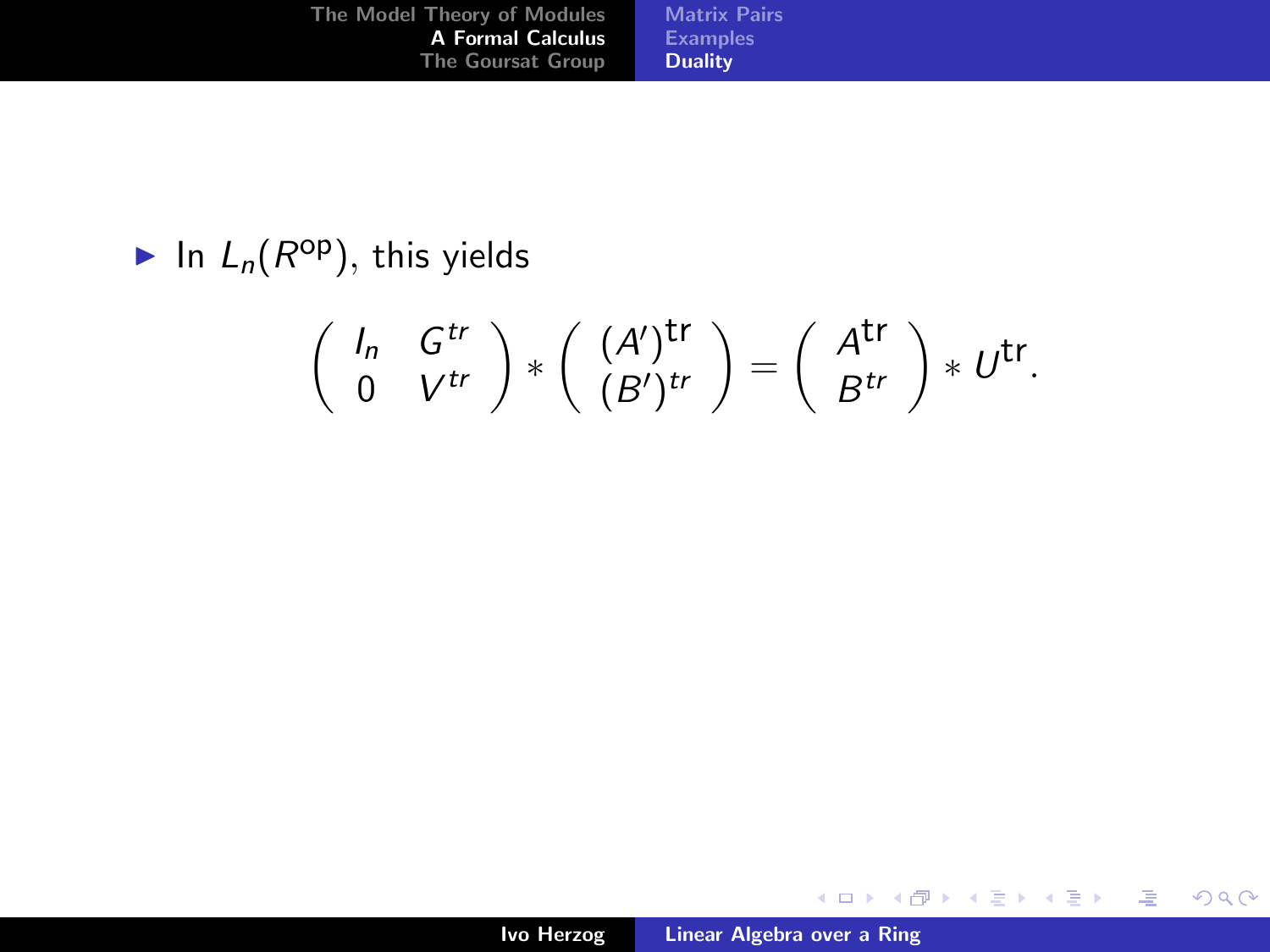| The Model Theory of Modules | <b>Matrix Pairs</b> |
|-----------------------------|---------------------|
| <b>A Formal Calculus</b>    | <b>Examples</b>     |
| The Goursat Group           | <b>Duality</b>      |

In  $L_n(R^{op})$ , this yields

$$
\left(\begin{array}{cc} I_n & G^{tr} \\ 0 & V^{tr} \end{array}\right)*\left(\begin{array}{c} (A')^{\mathsf{tr}} \\ (B')^{tr} \end{array}\right)=\left(\begin{array}{c} A^{\mathsf{tr}} \\ B^{tr} \end{array}\right)*U^{\mathsf{tr}}.
$$

 $\blacktriangleright$  But also

$$
\left(\begin{array}{cc}I_n & G^{tr}\\0 & V^{tr}\end{array}\right)*\left(\begin{array}{c}I_n\\0\end{array}\right)=\left(\begin{array}{c}I_n\\0\end{array}\right).
$$

メロメ メ団 メメ ミメ メ ミメー

佳

 $299$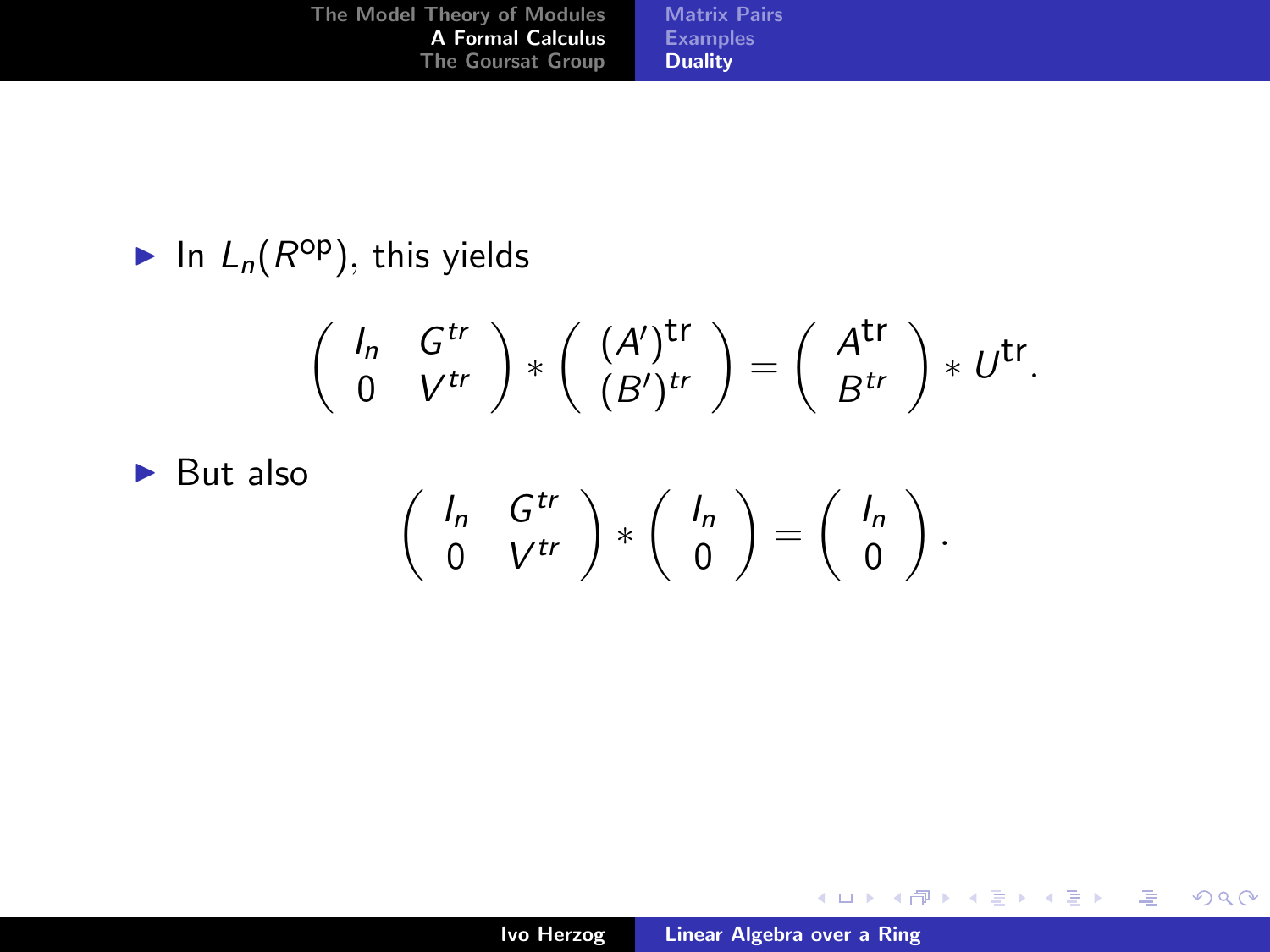| The Model Theory of Modules | <b>Matrix Pairs</b> |
|-----------------------------|---------------------|
| <b>A Formal Calculus</b>    | <b>Examples</b>     |
| The Goursat Group           | <b>Duality</b>      |

In  $L_n(R^{op})$ , this yields

$$
\left(\begin{array}{cc} I_n & G^{tr} \\ 0 & V^{tr} \end{array}\right)*\left(\begin{array}{c} (A')^{tr} \\ (B')^{tr} \end{array}\right)=\left(\begin{array}{c} A^{tr} \\ B^{tr} \end{array}\right)*U^{tr}.
$$

$$
\blacktriangleright
$$
 But also

$$
\begin{pmatrix}\nI_n & G^{tr} \\
0 & V^{tr}\n\end{pmatrix} * \begin{pmatrix}\nI_n \\
0\n\end{pmatrix} = \begin{pmatrix}\nI_n \\
0\n\end{pmatrix}.
$$
\n
$$
\triangleright \text{ Let } U' = \begin{pmatrix}\nI_n & G^{tr} \\
0 & V^{tr}\n\end{pmatrix}, V' = U^{\text{tr}}, \text{ and } G' = 0.
$$

メロメ メ団 メメ ミメ メ ミメー

佳

 $299$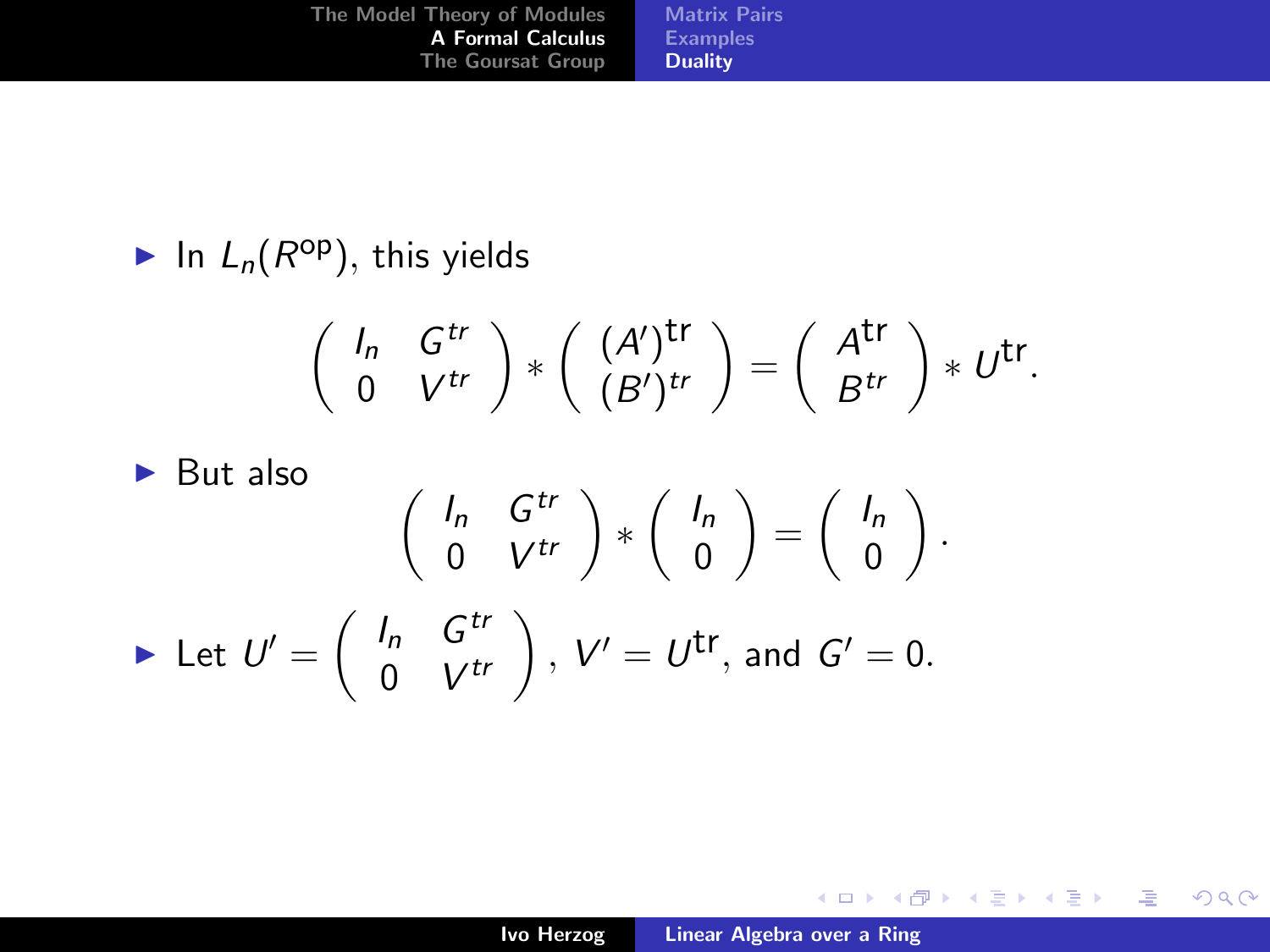[Matrix Pairs](#page-17-0) [Examples](#page-21-0) **[Duality](#page-31-0)** 

### The Anti-isomorphism

In This induces an anti-morphism from  $L_n(R)$  to  $L_n(R^{\text{op}})$ , given by

$$
[A | B] \mapsto [A | B]^* := \left[ \begin{array}{c} I_n \\ 0 \end{array} \middle| \begin{array}{c} A^{\mathsf{tr}} \\ B^{\mathsf{tr}} \end{array} \right].
$$

イロメ イ部メ イヨメ イヨメー

哇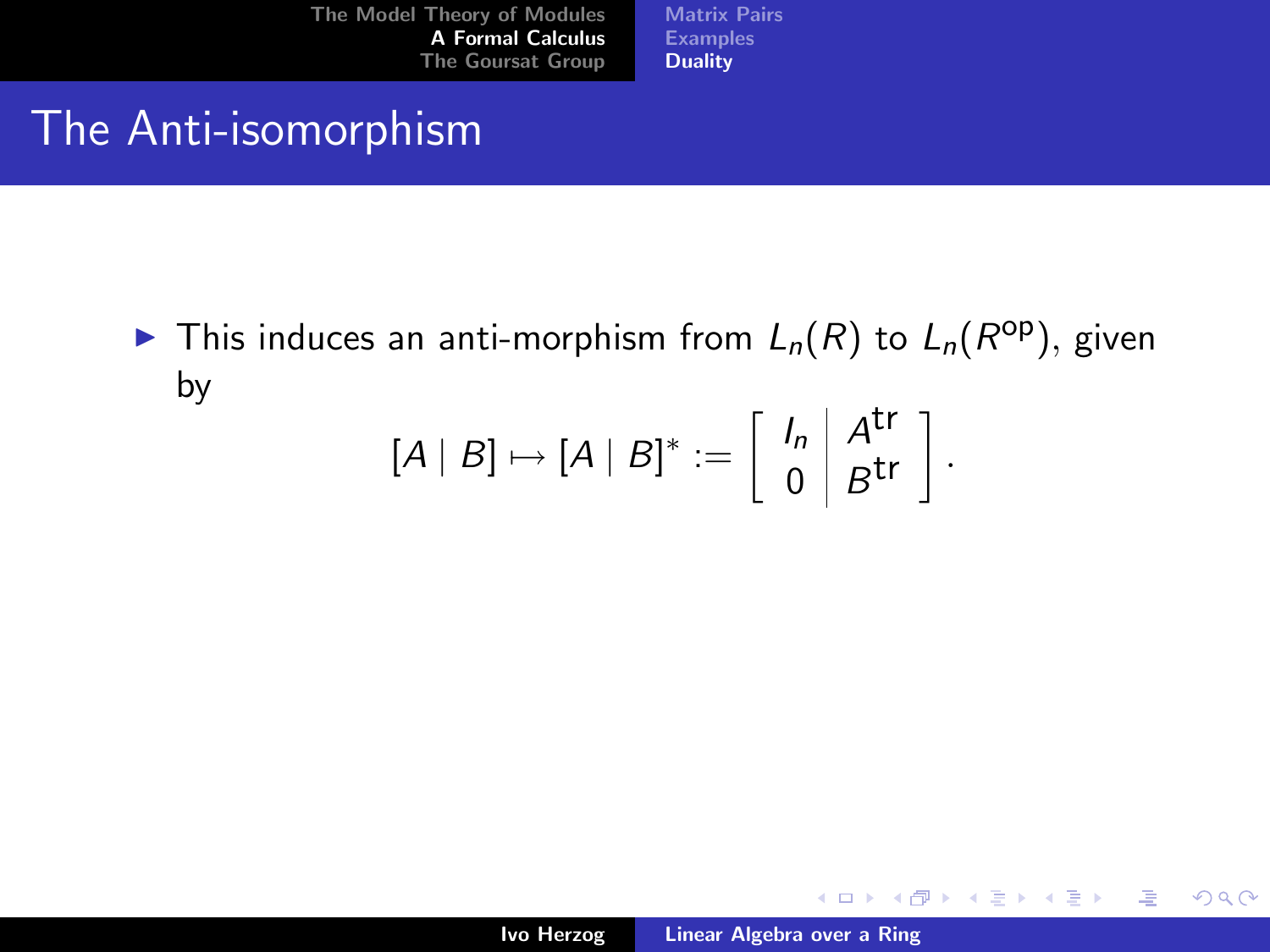[Matrix Pairs](#page-17-0) [Examples](#page-21-0) [Duality](#page-31-0)

### The Anti-isomorphism

In This induces an anti-morphism from  $L_n(R)$  to  $L_n(R^{\text{op}})$ , given by

$$
[A | B] \mapsto [A | B]^* := \left[ \begin{array}{c} I_n \\ 0 \end{array} \middle| \begin{array}{c} A^{\mathsf{tr}} \\ B^{\mathsf{tr}} \end{array} \right].
$$

 $\blacktriangleright$  To see that it is a anti-isomorphism, just note that

$$
\left[\begin{array}{cc}I_n & I_n & 0\\0 & A & B\end{array}\right] = \left[\begin{array}{cc}I_n & I_n & 0\\-A & 0 & B\end{array}\right] = [I_n | I_n]\wedge[-A | B] = [A | B].
$$

K ロ ⊁ K 倒 ≯ K ミ ⊁ K ミ ≯

哇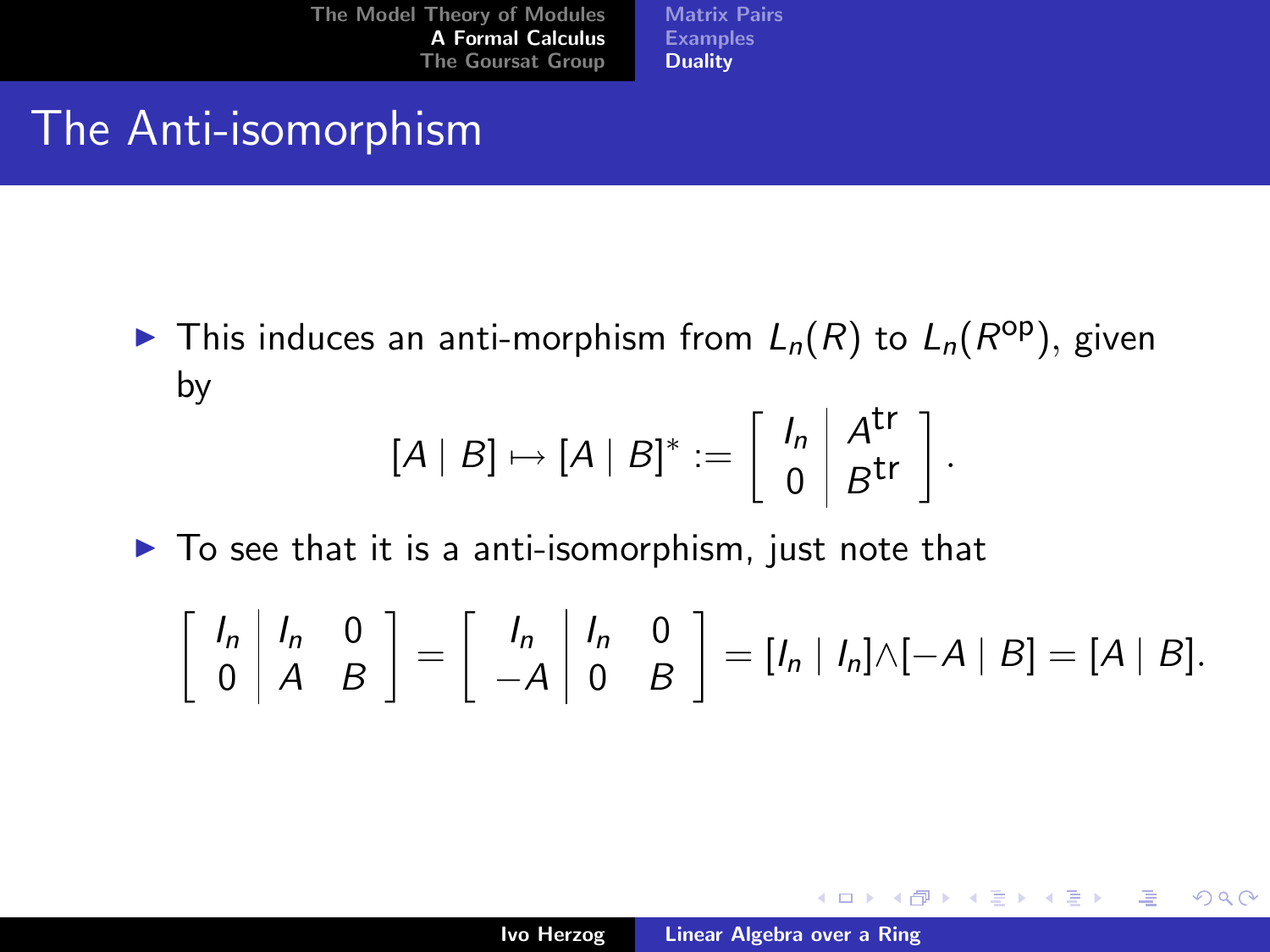[Matrix Pairs](#page-17-0) [Examples](#page-21-0) [Duality](#page-31-0)

## Properties of Duality

► Example. The anti-isomorphism  $[A | B] \mapsto \begin{bmatrix} I_n \\ 0 \end{bmatrix} \begin{bmatrix} At \\ At \end{bmatrix}$  $\begin{bmatrix} I_n \ 0 \end{bmatrix} \begin{bmatrix} A^{\mathsf{tr}} \\ B^{\mathsf{tr}} \end{bmatrix}$ interchanges the respective families of annihilator and divisibility conditions:  $[A \mid 0]^* = [I_n \mid A^{tr}].$ 

K ロ ⊁ K 倒 ≯ K ミ ⊁ K ミ ≯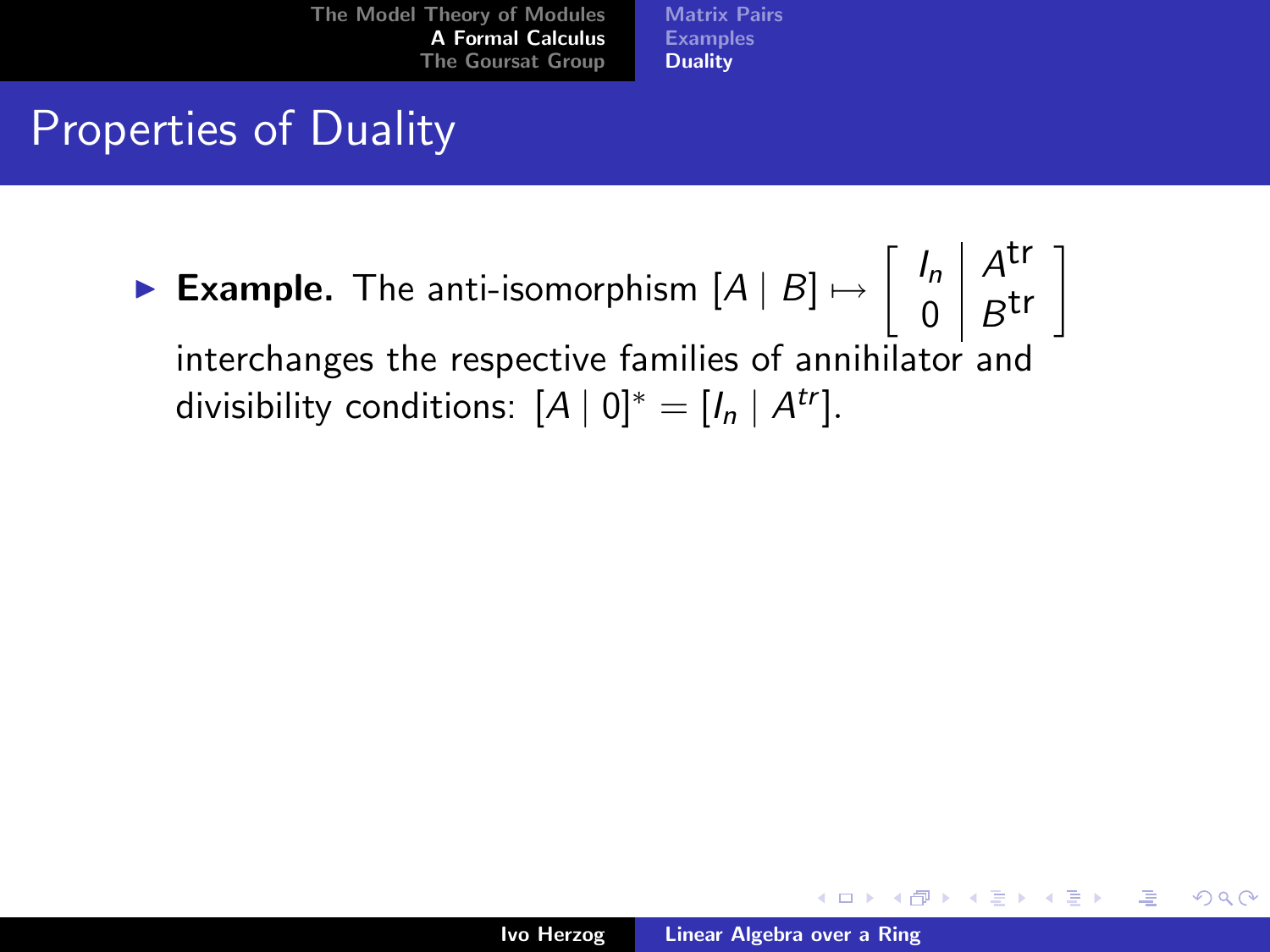[Matrix Pairs](#page-17-0) [Examples](#page-21-0) **[Duality](#page-31-0)** 

## Properties of Duality

- ► Example. The anti-isomorphism  $[A | B] \mapsto \begin{bmatrix} I_n \\ 0 \end{bmatrix} \begin{bmatrix} At \\ At \end{bmatrix}$  $\begin{bmatrix} I_n \ 0 \end{bmatrix} \begin{bmatrix} A^{\mathsf{tr}} \\ B^{\mathsf{tr}} \end{bmatrix}$ interchanges the respective families of annihilator and divisibility conditions:  $[A \mid 0]^* = [I_n \mid A^{tr}].$
- **Theorem.** (IH) Let M be a right R-module, and N a left R-module. Given *n*-tuples  $\mathbf{a} \in M^n$  and  $\mathbf{b} \in N^n$ , then  $\mathbf{a} \otimes \mathbf{b} = 0$  in  $M \otimes_R N$  iff there is a pp-formula  $\varphi(\mathbf{v})$  such that  $N \models \varphi(\mathbf{b})$  and  $M \models \varphi^*(\mathbf{a})$ .

K ロ ⊁ K 倒 ≯ K ミ ⊁ K ミ ≯

つくい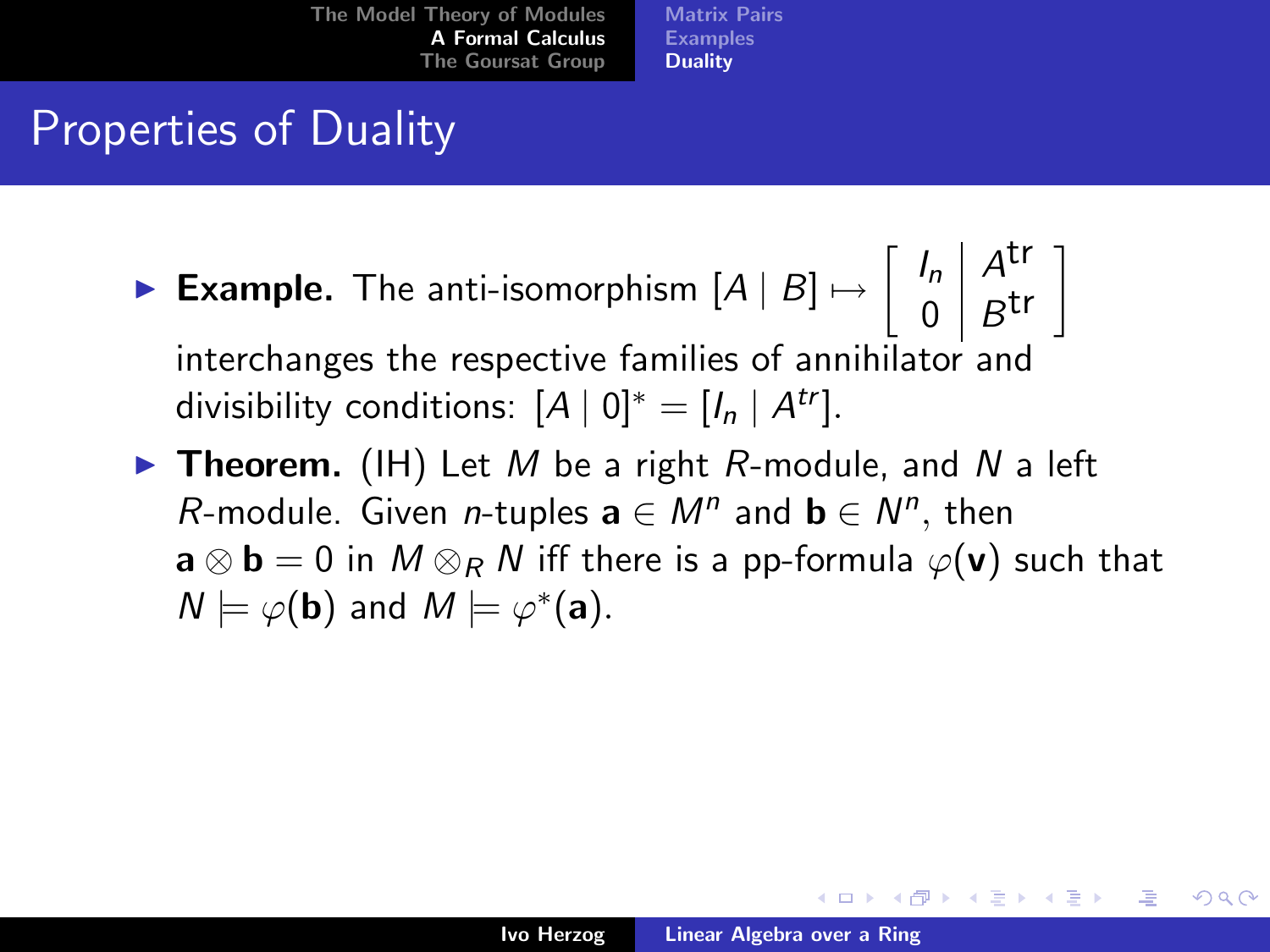[Matrix Pairs](#page-17-0) [Examples](#page-21-0) **[Duality](#page-31-0)** 

## Properties of Duality

- ► Example. The anti-isomorphism  $[A | B] \mapsto \begin{bmatrix} I_n \\ 0 \end{bmatrix} \begin{bmatrix} At \\ At \end{bmatrix}$  $\begin{bmatrix} I_n \ 0 \end{bmatrix} \begin{bmatrix} A^{\mathsf{tr}} \\ B^{\mathsf{tr}} \end{bmatrix}$ interchanges the respective families of annihilator and divisibility conditions:  $[A \mid 0]^* = [I_n \mid A^{tr}].$
- **Theorem.** (IH) Let M be a right R-module, and N a left R-module. Given *n*-tuples  $\mathbf{a} \in M^n$  and  $\mathbf{b} \in N^n$ , then  $\mathbf{a} \otimes \mathbf{b} = 0$  in  $M \otimes_R N$  iff there is a pp-formula  $\varphi(\mathbf{v})$  such that  $N \models \varphi(\mathbf{b})$  and  $M \models \varphi^*(\mathbf{a})$ .

 $\blacktriangleright$  Proof of the easy direction:

$$
\mathbf{a}\otimes\mathbf{b}=\mathbf{v}A\otimes\mathbf{b}=\mathbf{v}\otimes A\mathbf{b}=\mathbf{v}\otimes B\mathbf{w}=\mathbf{v}B\otimes\mathbf{w}=0.
$$

K ロ ⊁ K 倒 ≯ K ミ ⊁ K ミ ≯

つくい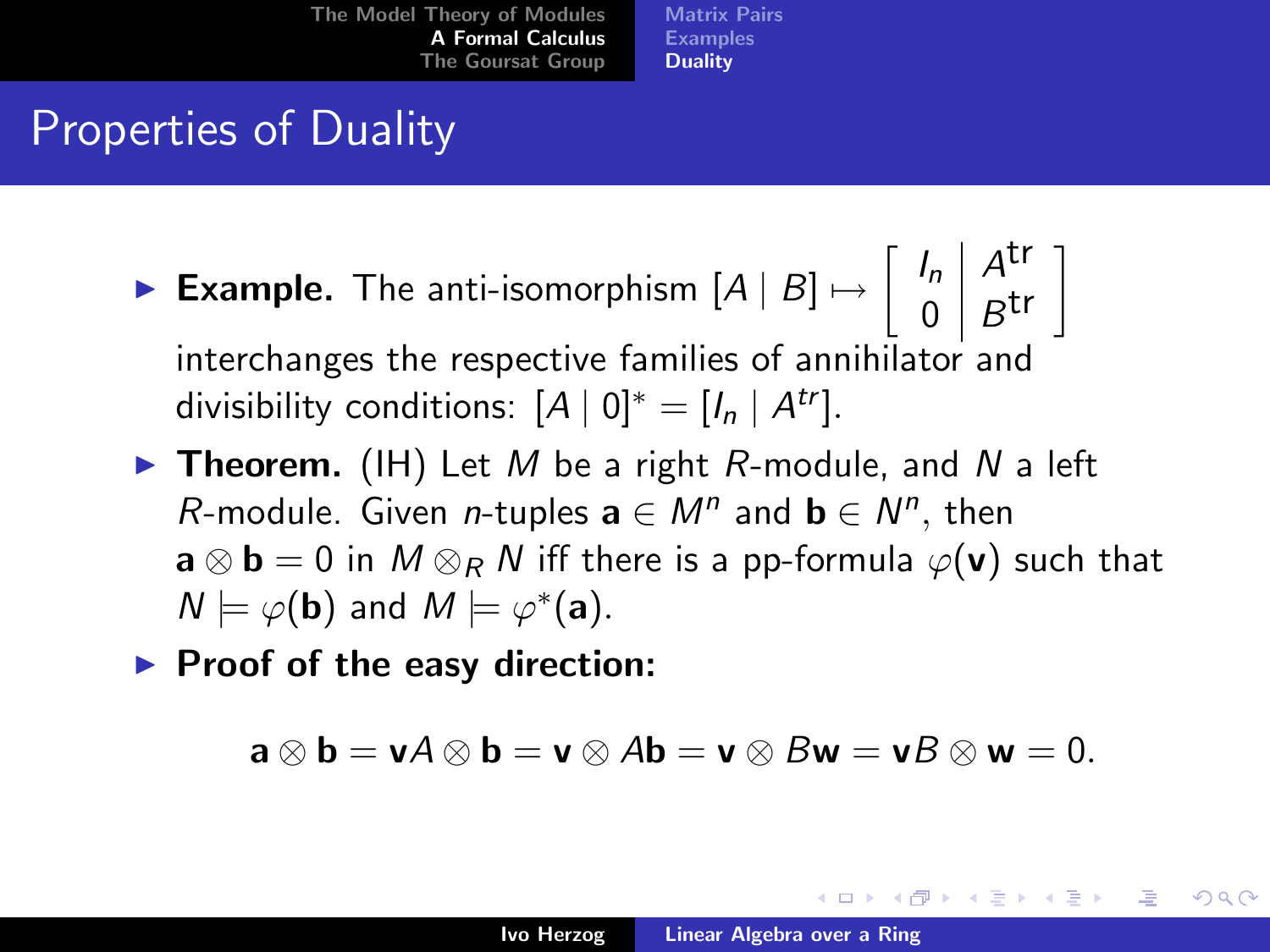[Matrix Pairs](#page-17-0) [Examples](#page-21-0) [Duality](#page-31-0)

### The Modular Lattice

 $\blacktriangleright$  The partial order on  $L_n(R)$  is a **modular lattice** with maximum element  $1_n = [I_n | I_n]$  and minimum element  $0_n = [I_n \mid 0].$ 

メロメ メ御き メミメ メミメー

哇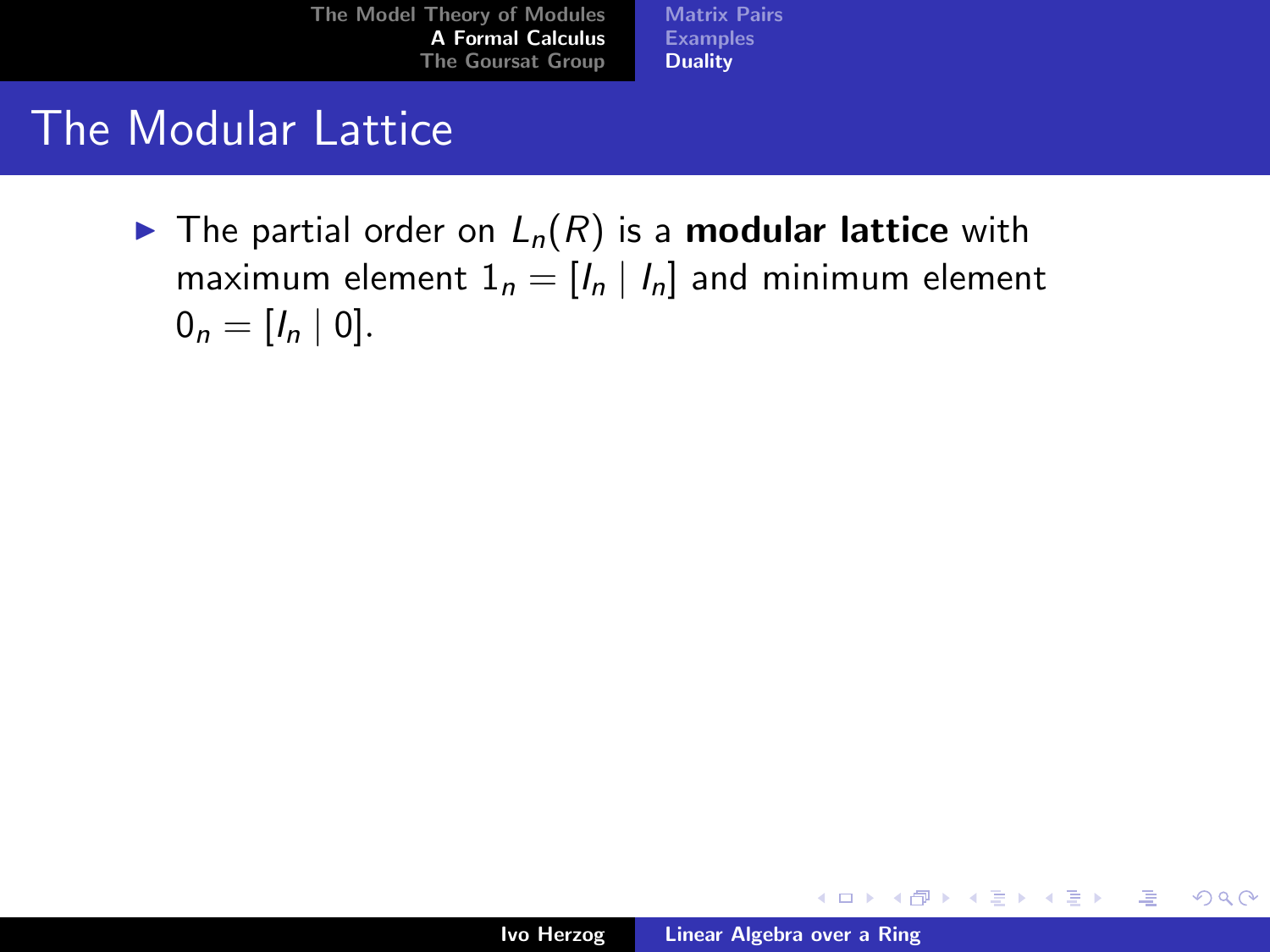[Matrix Pairs](#page-17-0) [Examples](#page-21-0) [Duality](#page-31-0)

## The Modular Lattice

- $\blacktriangleright$  The partial order on  $L_n(R)$  is a **modular lattice** with maximum element  $1_n = [I_n | I_n]$  and minimum element  $0_n = [I_n \mid 0].$
- $\blacktriangleright$  The infimum operation is given by

$$
[A | B] \wedge [A' | B'] = \left[ \begin{array}{c|c} A & B & 0 \\ A' & 0 & B' \end{array} \right].
$$

イロメ イ部メ イヨメ イヨメー

哇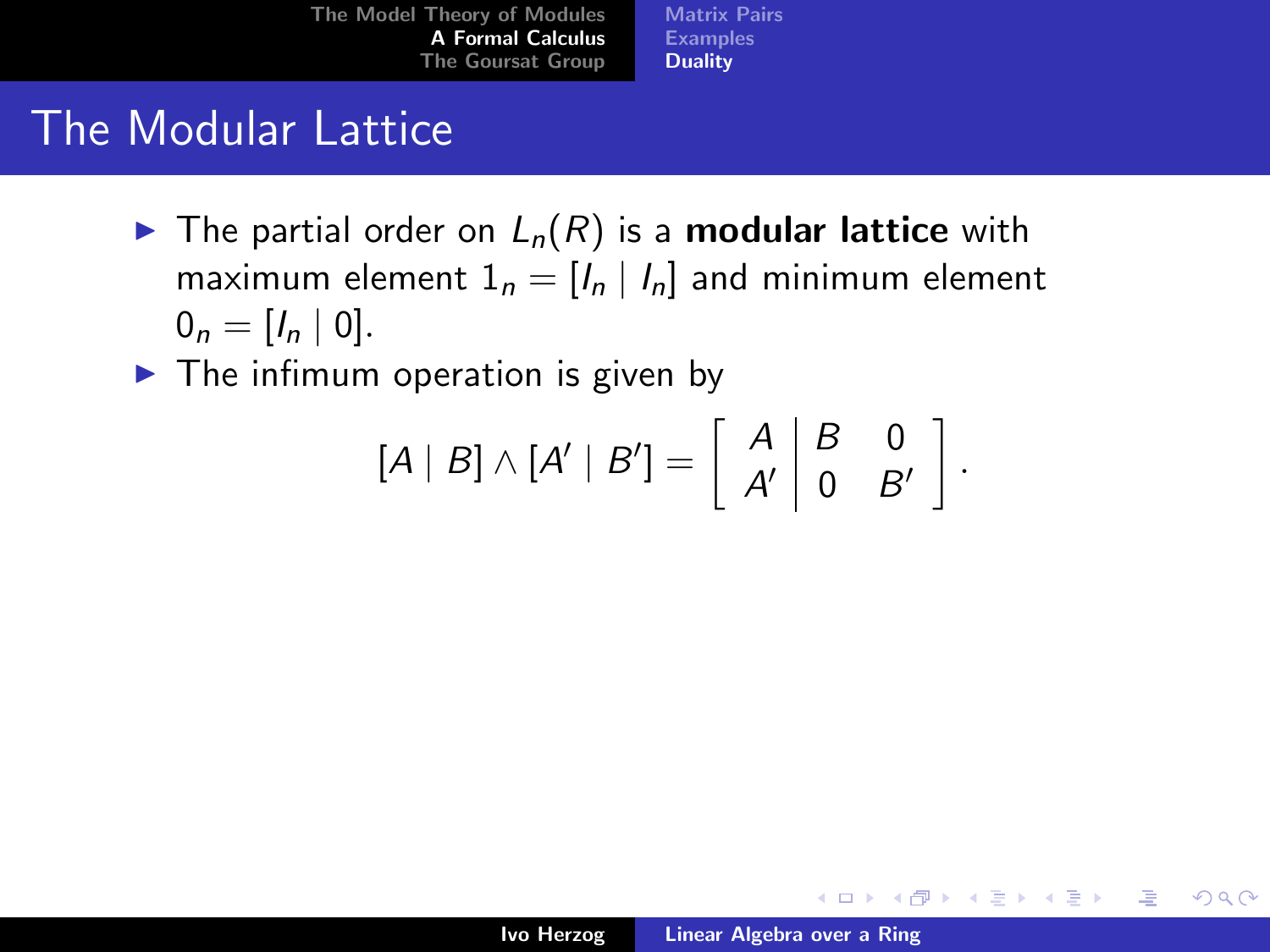[Matrix Pairs](#page-17-0) [Examples](#page-21-0) [Duality](#page-31-0)

## The Modular Lattice

- $\blacktriangleright$  The partial order on  $L_n(R)$  is a **modular lattice** with maximum element  $1_n = [I_n | I_n]$  and minimum element  $0_n = [I_n \mid 0].$
- $\blacktriangleright$  The infimum operation is given by

$$
[A | B] \wedge [A' | B'] = \left[ \begin{array}{c|c} A & B & 0 \\ A' & 0 & B' \end{array} \right].
$$

 $\blacktriangleright$  The supremum operation satisfies

$$
[A | B] + [A' | B'] = ([A | B]^* \wedge [A' | B']^*)^*.
$$

メロメ メ倒 メメ ミメ メミメ

哇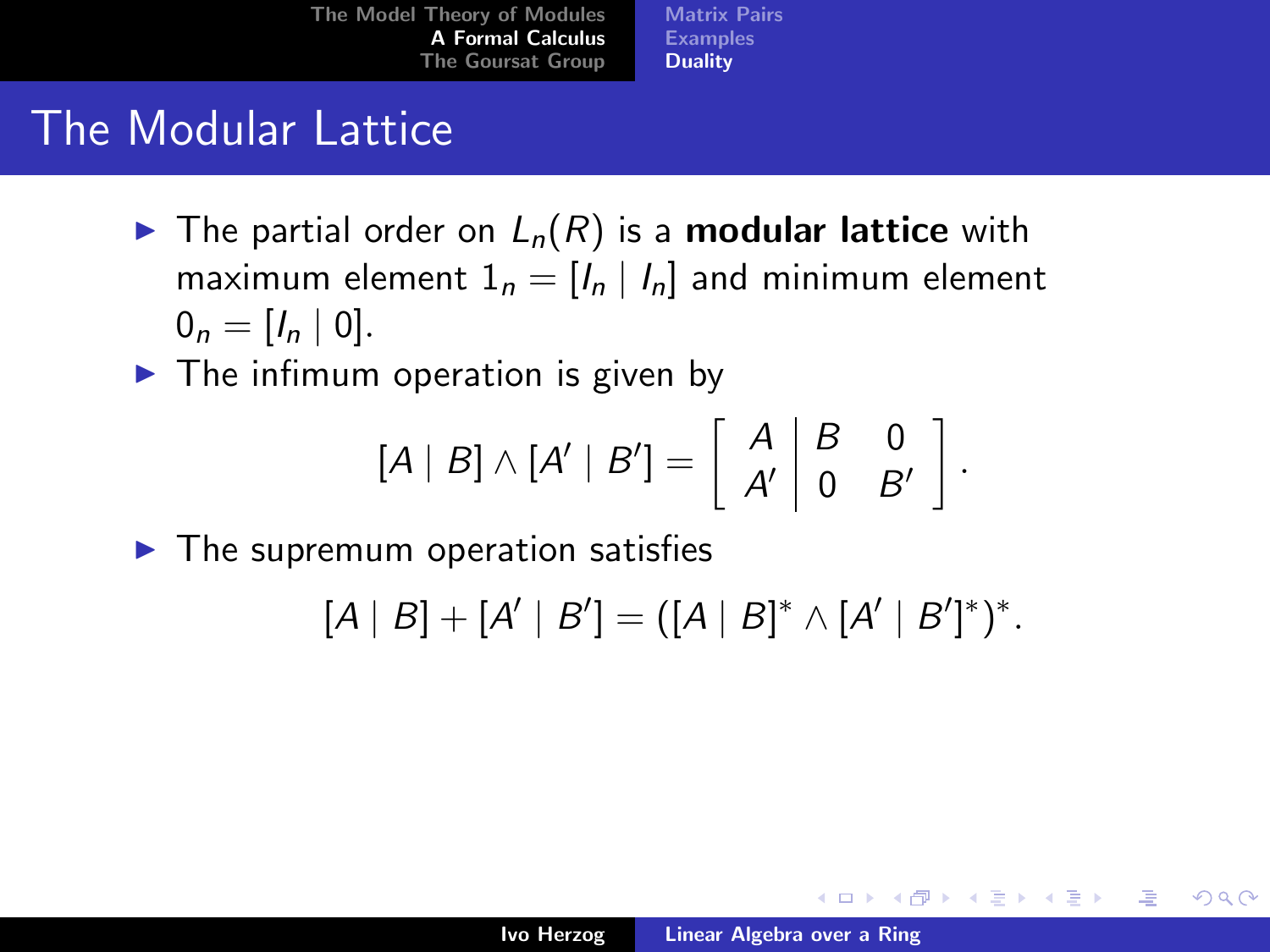[Matrix Pairs](#page-17-0) [Examples](#page-21-0) [Duality](#page-31-0)

## The Modular Lattice

- $\blacktriangleright$  The partial order on  $L_n(R)$  is a **modular lattice** with maximum element  $1_n = [I_n | I_n]$  and minimum element  $0_n = [I_n \mid 0].$
- $\blacktriangleright$  The infimum operation is given by

$$
[A | B] \wedge [A' | B'] = \left[ \begin{array}{c|c} A & B & 0 \\ A' & 0 & B' \end{array} \right].
$$

 $\blacktriangleright$  The supremum operation satisfies

$$
[A | B] + [A' | B'] = ([A | B]^* \wedge [A' | B']^*)^*.
$$

 $\blacktriangleright$  Explicitly,

$$
[A | B] + [A' | B'] := \left[ \begin{array}{cccc} I_n & I_n & 0 & I_n & 0 \\ 0 & A & B & 0 & 0 \\ 0 & 0 & 0 & A' & B' \end{array} \right].
$$

メロメ メ倒 メメ ミメ メミメ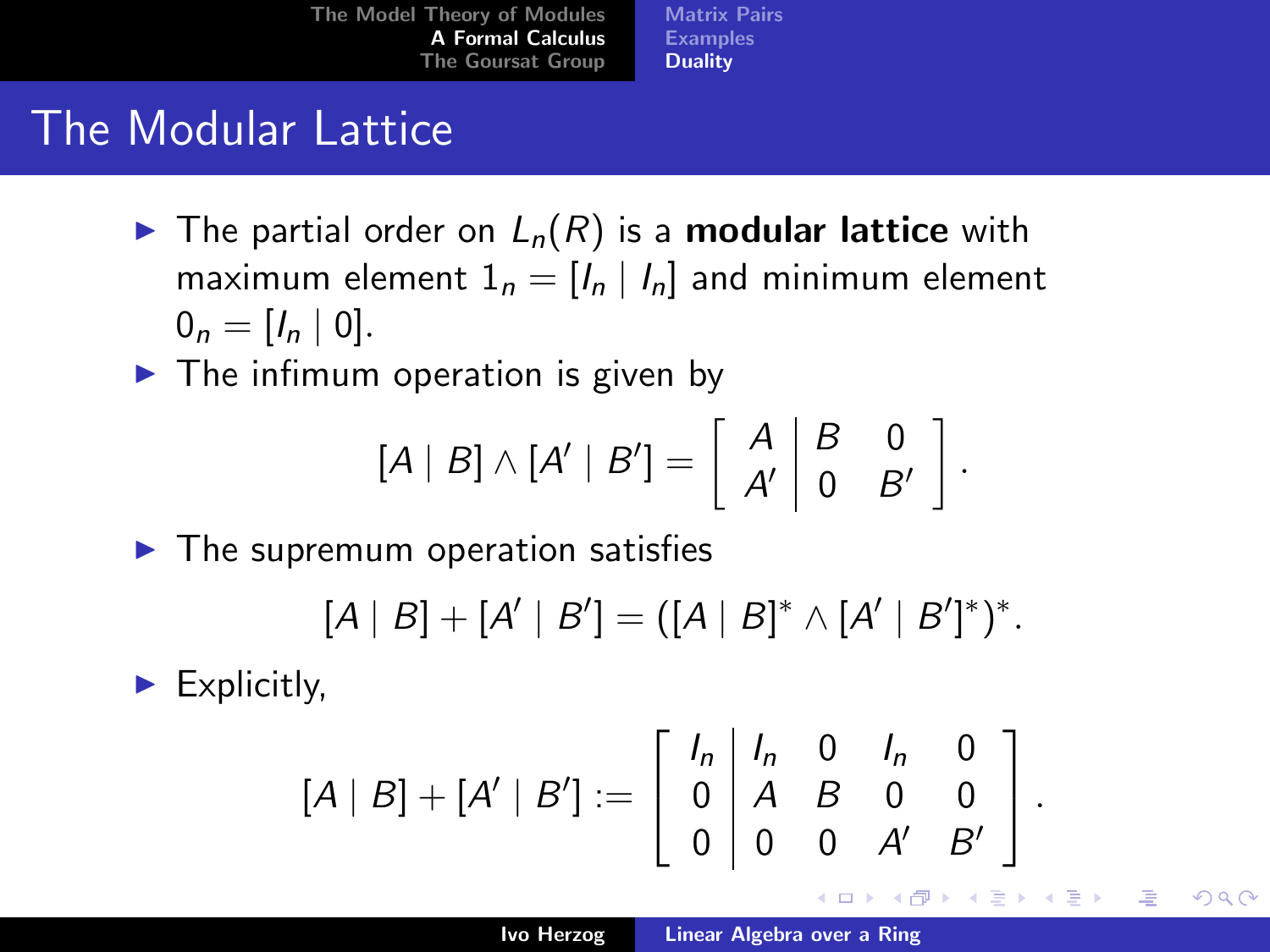[Matrix Pairs](#page-17-0) [Examples](#page-21-0) [Duality](#page-31-0)

## **Quantifiers**

If  $\varphi(\mathbf{v}) \rightleftharpoons [A \mid B]$  is the pp-formula associated to the matrix pair, we also write  $\varphi(\mathbf{u}, \mathbf{v}) \rightleftharpoons [A_1, A_2 | B].$ 

イロメ イ部メ イヨメ イヨメー

哇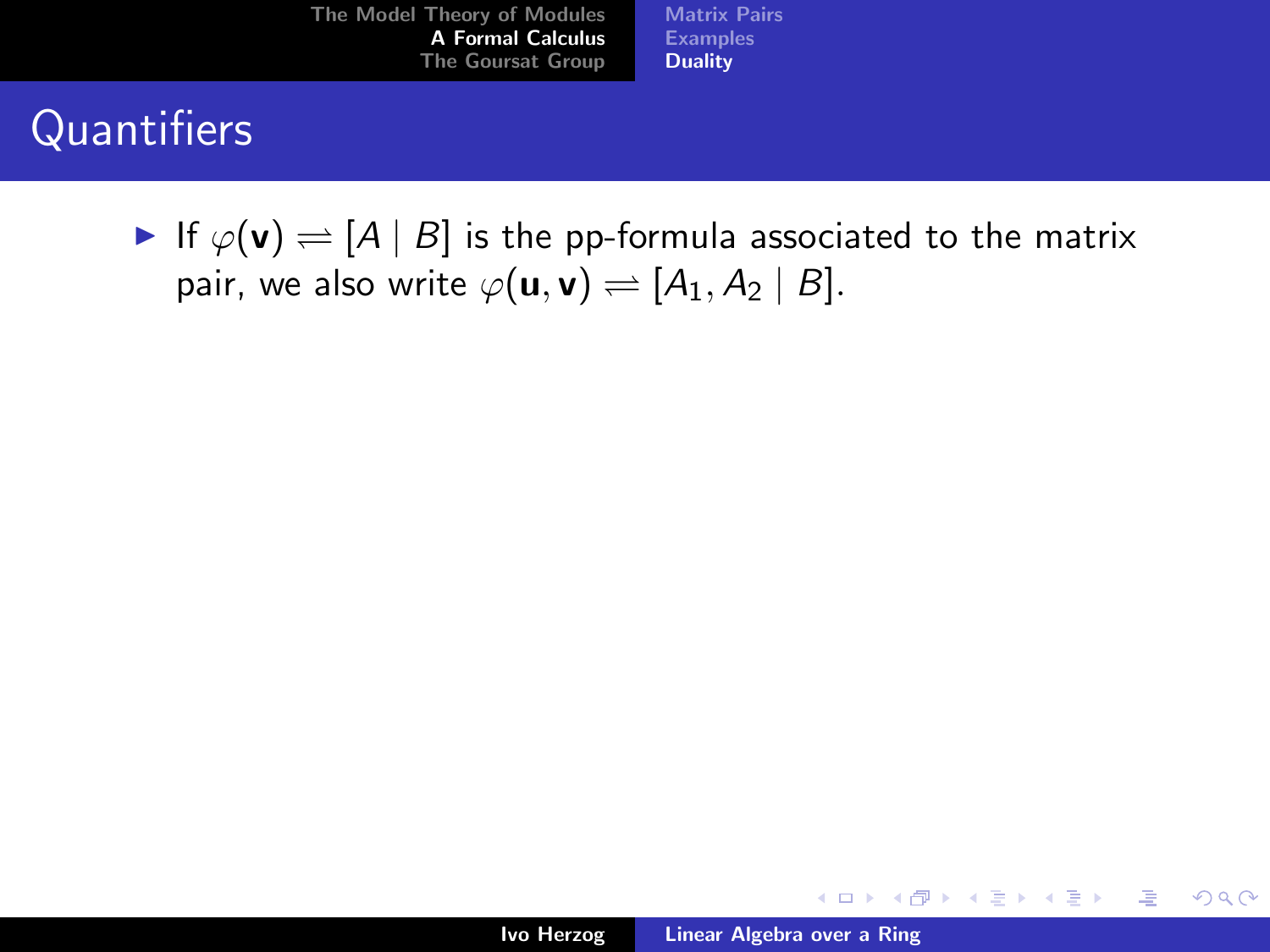[Matrix Pairs](#page-17-0) [Examples](#page-21-0) [Duality](#page-31-0)

# Quantifiers

- If  $\varphi(\mathbf{v}) \rightleftharpoons [A \mid B]$  is the pp-formula associated to the matrix pair, we also write  $\varphi(\mathbf{u}, \mathbf{v}) \rightleftharpoons [A_1, A_2 | B].$
- $\blacktriangleright$  There are two quantifiers, given by

$$
\exists \mathbf{v} \ \varphi(\mathbf{u}, \mathbf{v}) \rightleftharpoons [A_1 \ | \ A_2, B] \text{ and } \varphi(\mathbf{u}, 0) \rightleftharpoons [A_1 \ | \ B].
$$

メロメ メ御 メメ きょくきょう

哇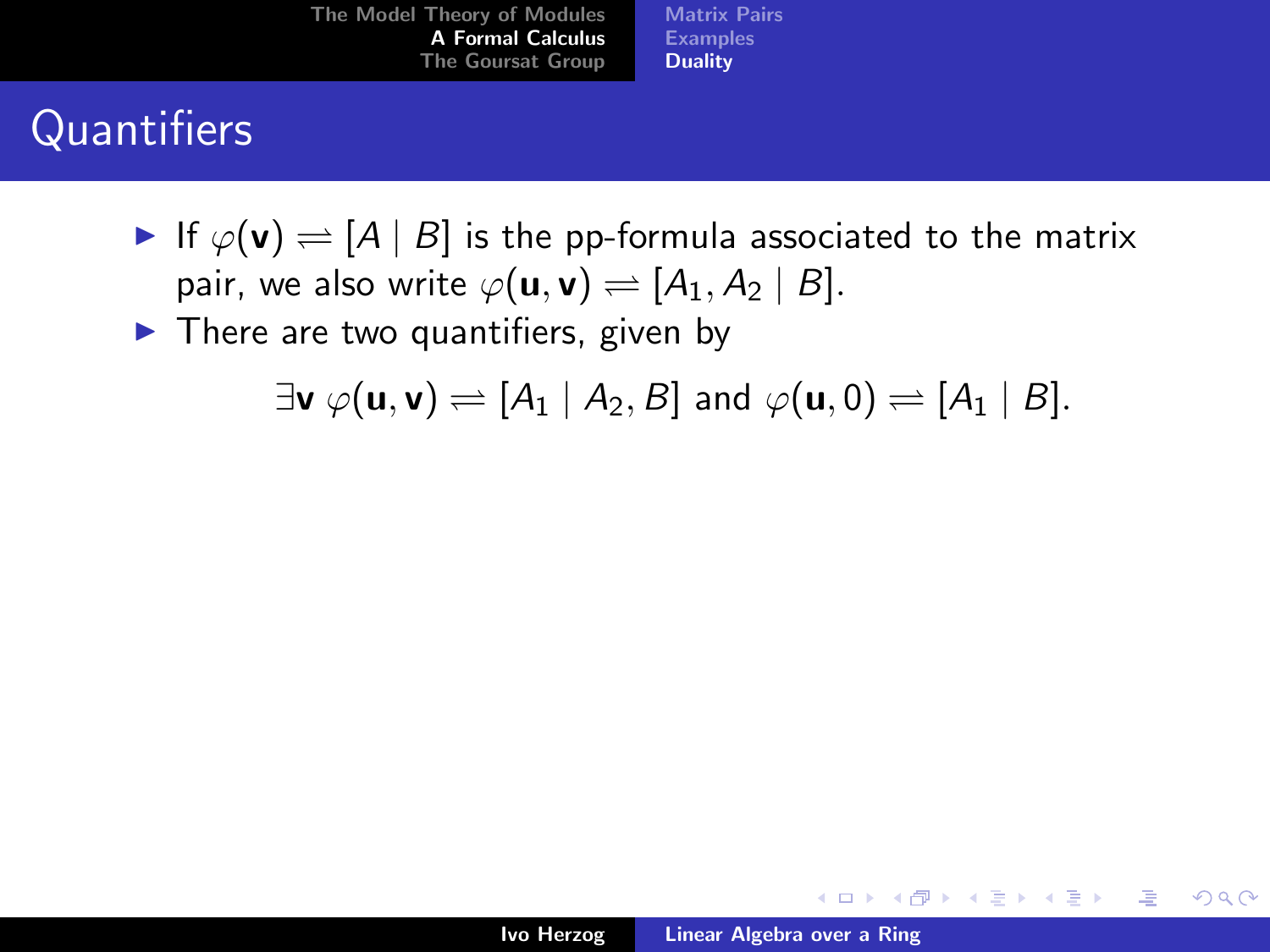[Matrix Pairs](#page-17-0) [Examples](#page-21-0) **[Duality](#page-31-0)** 

# **Quantifiers**

- If  $\varphi(\mathbf{v}) \rightleftharpoons [A \mid B]$  is the pp-formula associated to the matrix pair, we also write  $\varphi(\mathbf{u}, \mathbf{v}) \rightleftharpoons [A_1, A_2 | B].$
- $\blacktriangleright$  There are two quantifiers, given by

$$
\exists \mathbf{v} \ \varphi(\mathbf{u}, \mathbf{v}) \rightleftharpoons [A_1 \ | \ A_2, B] \text{ and } \varphi(\mathbf{u}, 0) \rightleftharpoons [A_1 \ | \ B].
$$

 $\blacktriangleright$  These quantifiers are related by duality according to the following equations in  $L_n(R^{\text{op}})$  :

$$
[A_1, A_2 | B]^* = \left[\begin{array}{cc} I_{n_1} & 0 & A_1^{tr} \\ 0 & I_{n_2} & A_2^{tr} \\ 0 & 0 & B^{tr} \end{array}\right];
$$

$$
\left[\begin{array}{cc} I_{n_1} & 0 & A_1^{\mathsf{tr}} \\ 0 & I_{n_2} & A_2^{\mathsf{tr}} \\ 0 & 0 & B^{\mathsf{tr}} \end{array}\right] = \left[\begin{array}{c} I_{n_1} & A_1^{\mathsf{tr}} \\ 0 & B^{\mathsf{tr}} \end{array}\right] = [A_1 \mid B]^*.
$$

K ロ ⊁ K 倒 ≯ K ミ ⊁ K ミ ≯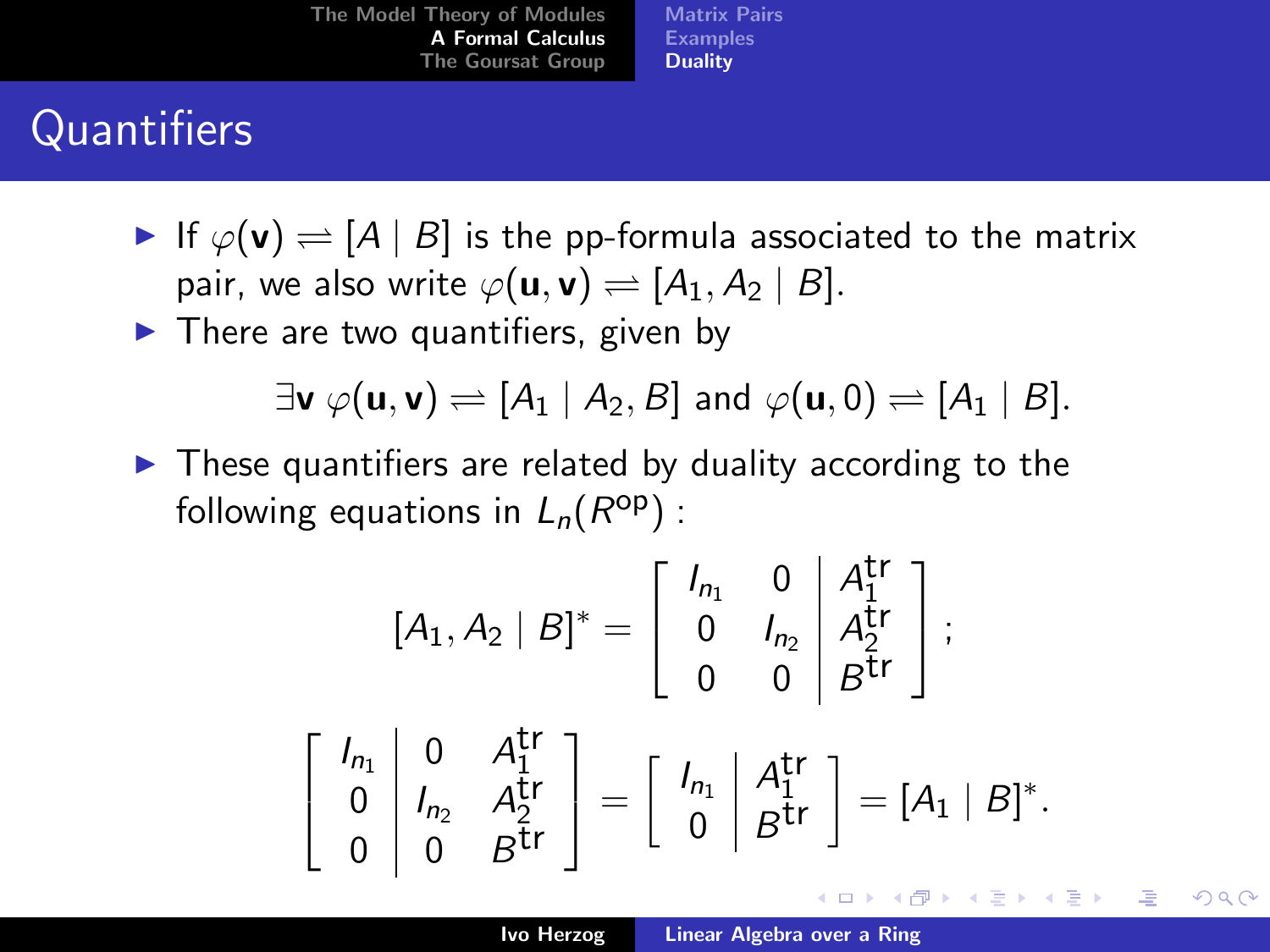[The Grothendieck Group](#page-56-0) [The Isomorphism](#page-62-0) [Exercises](#page-71-0)

### Goursat's Theorem

Goursat's Theorem (1889). Let  $X_0$  and  $X_1$  be groups and  $Γ < X<sub>0</sub> × X<sub>1</sub>$  a subgroup.

イロト イ押 トイモト イモト

<span id="page-49-0"></span>哇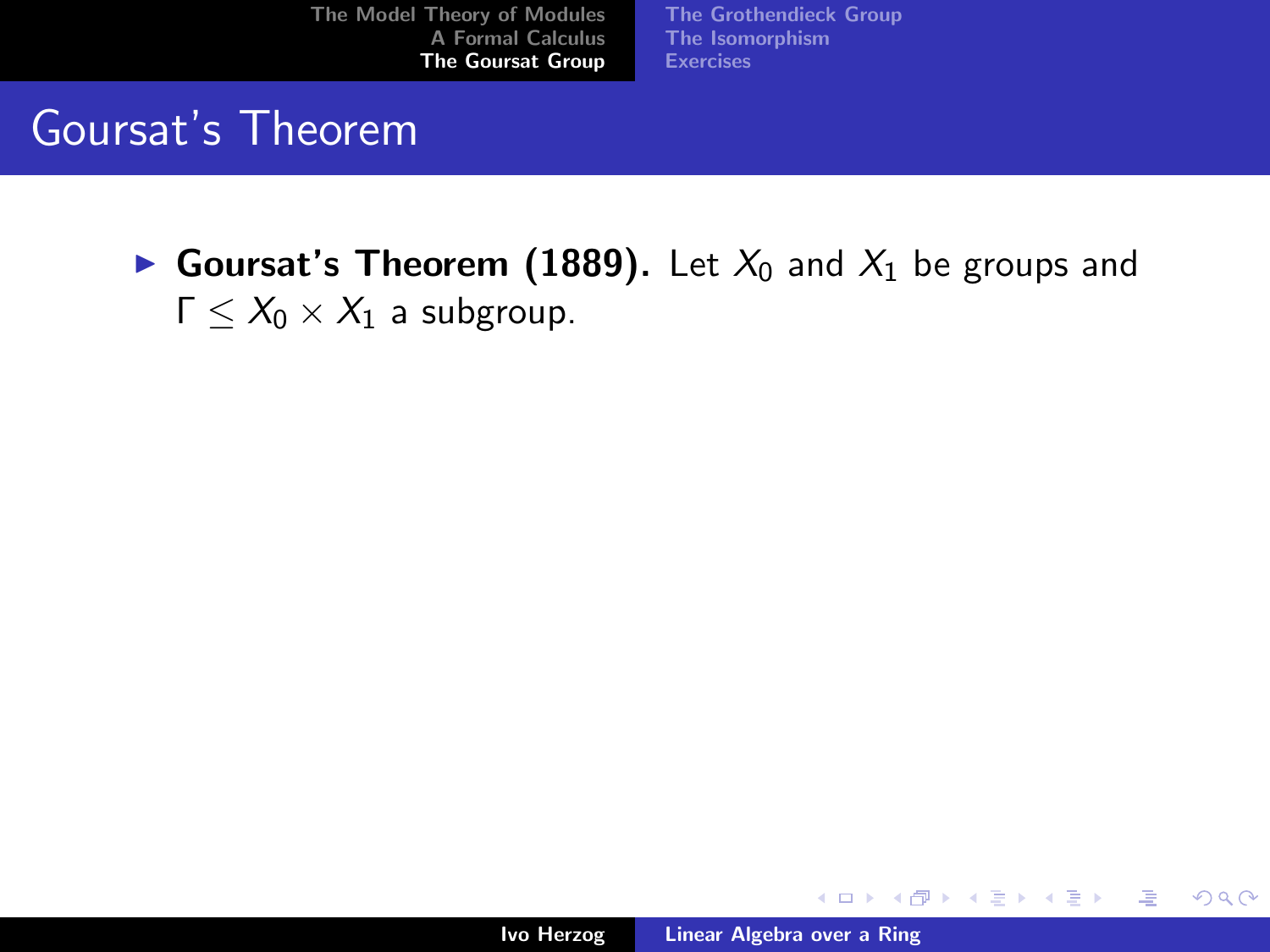[The Grothendieck Group](#page-56-0) [The Isomorphism](#page-62-0) **[Exercises](#page-71-0)** 

## Goursat's Theorem

- Goursat's Theorem (1889). Let  $X_0$  and  $X_1$  be groups and  $Γ < X<sub>0</sub> × X<sub>1</sub>$  a subgroup.
- In Let  $Y_k \leq X_k$   $(k = 0, 1)$  be the image of  $\Gamma$  under the natural projection onto  $X_k$ .

K ロ ⊁ K 倒 ≯ K ミ ⊁ K ミ ≯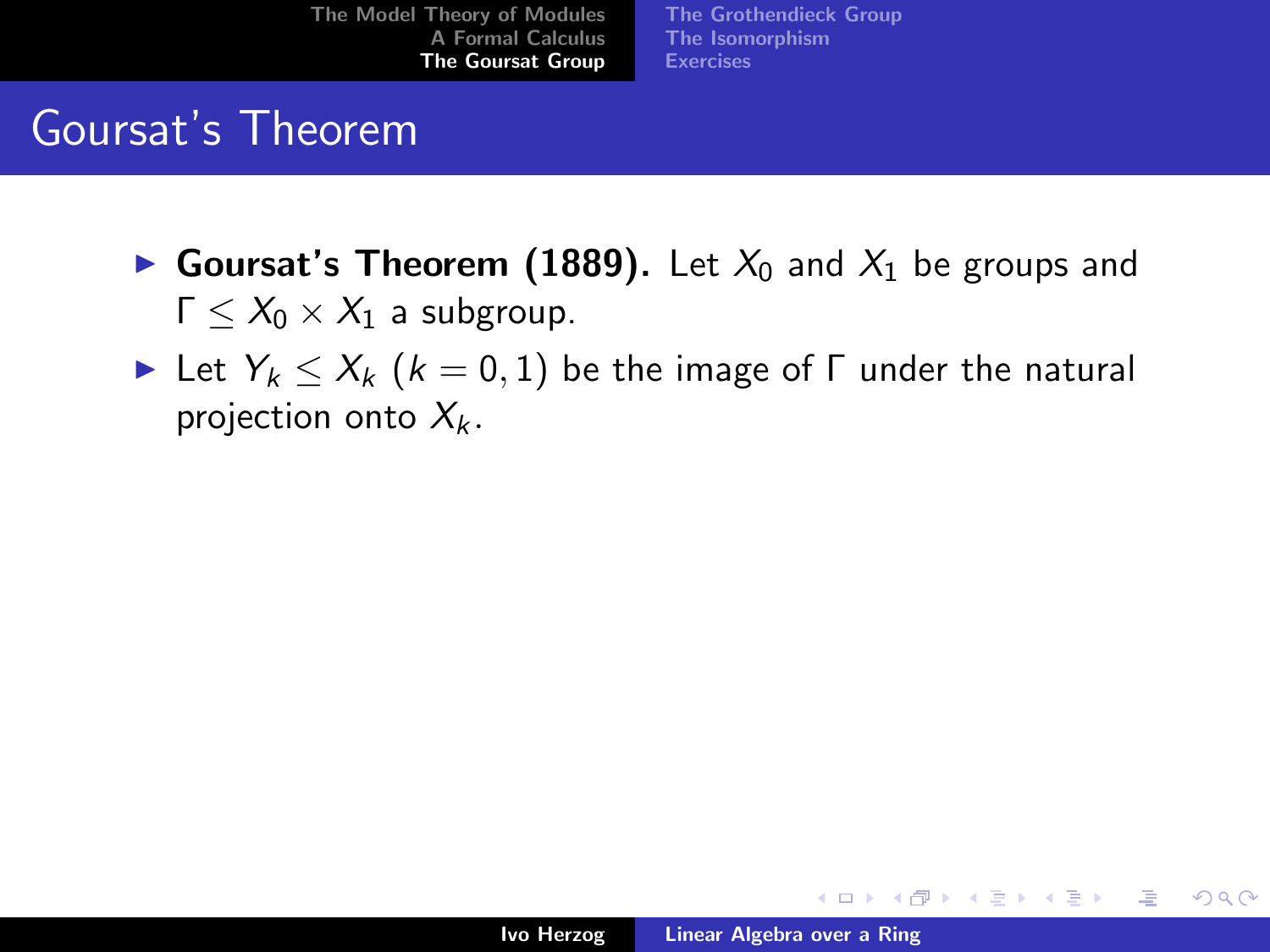[The Grothendieck Group](#page-56-0) [The Isomorphism](#page-62-0) **[Exercises](#page-71-0)** 

## Goursat's Theorem

- Goursat's Theorem (1889). Let  $X_0$  and  $X_1$  be groups and  $\Gamma < X_0 \times X_1$  a subgroup.
- Let  $Y_k < X_k$   $(k = 0, 1)$  be the image of  $\Gamma$  under the natural projection onto  $X_k$ .
- $\blacktriangleright$  Then
	- 1.  $(Y_0 \cap \Gamma) \triangleleft Y_0$  and  $(Y_0 \cap \Gamma) \triangleleft Y_0$ ; and
	- 2. there is an isomorphism  $f_{\Gamma}: Y_0/(Y_0 \cap \Gamma) \cong Y_1/(Y_1 \cap \Gamma)$ .

メロメ メ団 メメミメメミメ

つくい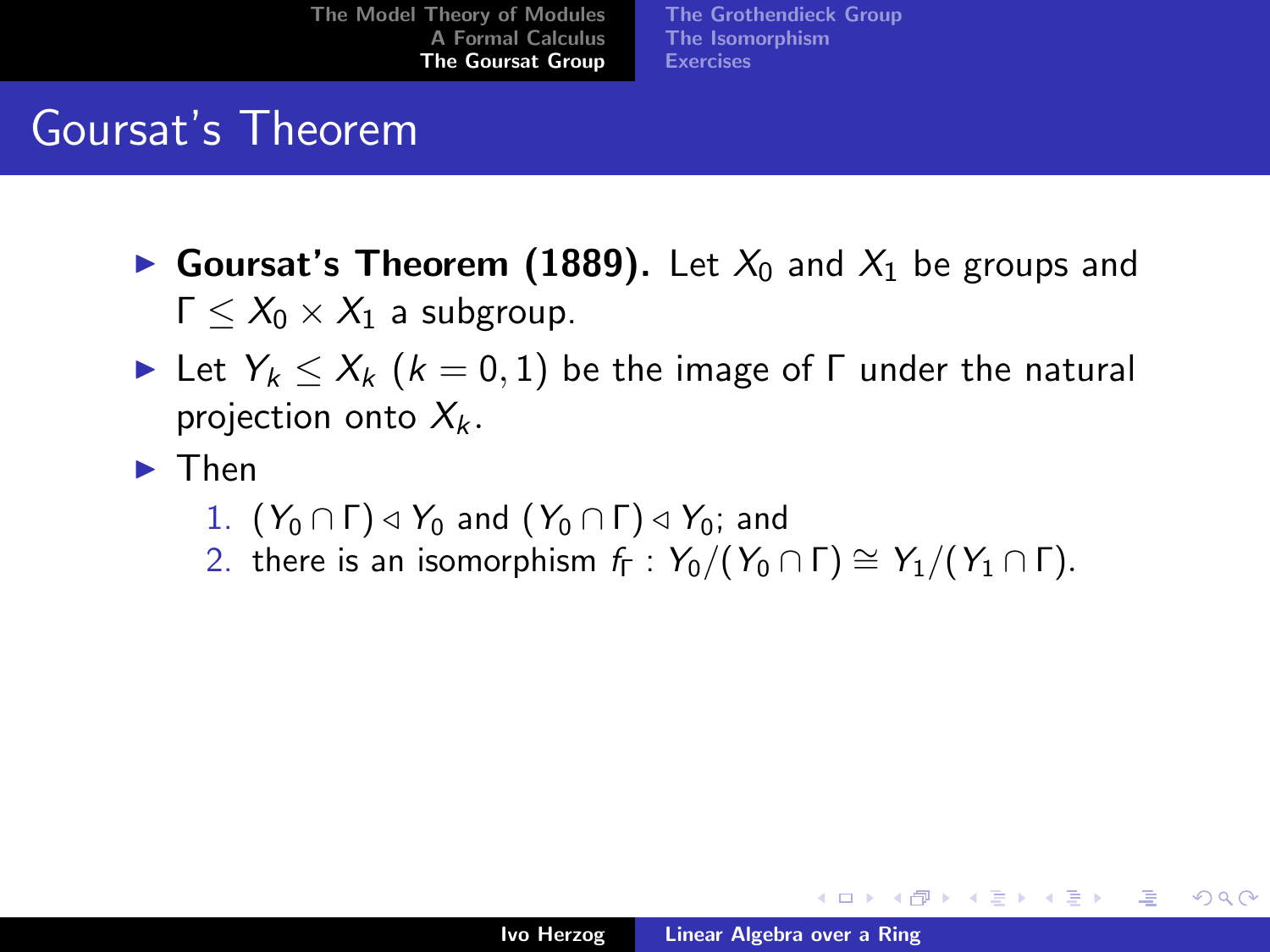[The Grothendieck Group](#page-56-0) [The Isomorphism](#page-62-0) **[Exercises](#page-71-0)** 

## Goursat's Theorem

- Goursat's Theorem (1889). Let  $X_0$  and  $X_1$  be groups and  $\Gamma < X_0 \times X_1$  a subgroup.
- Let  $Y_k < X_k$   $(k = 0, 1)$  be the image of  $\Gamma$  under the natural projection onto  $X_k$ .
- $\blacktriangleright$  Then
	- 1.  $(Y_0 \cap \Gamma) \triangleleft Y_0$  and  $(Y_0 \cap \Gamma) \triangleleft Y_0$ ; and
	- 2. there is an isomorphism  $f_{\Gamma}: Y_0/(Y_0 \cap \Gamma) \cong Y_1/(Y_1 \cap \Gamma)$ .
- $\triangleright$  The graph of the isomorphism is the image of  $\Gamma$  in the quotient of the inclusion

$$
[(Y_0 \cap \Gamma) \times (Y_1 \cap \Gamma)] \leq \Gamma \leq (Y_0 \times Y_1).
$$

K ロ ⊁ K 倒 ≯ K ミ ⊁ K ミ ≯

つへへ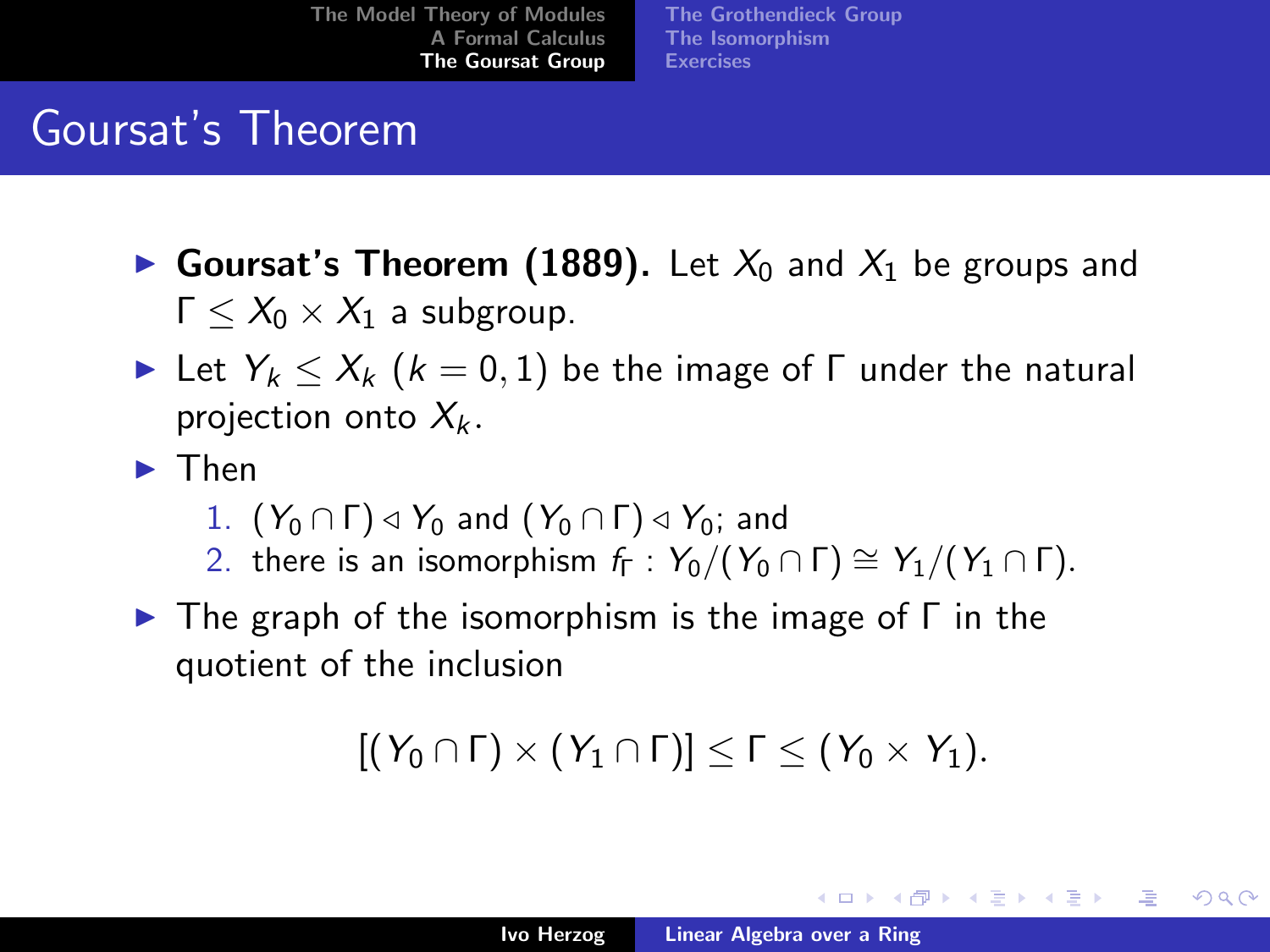[The Grothendieck Group](#page-56-0) [The Isomorphism](#page-62-0) **[Exercises](#page-71-0)** 

## The Goursat Group

- $\triangleright$  The Goursat group  $G(R)$  is the free group on the elements of  $\bigcup_{n>1} L_n(R)$ , modulo the relations:
	- 1. for every three matrices  $A_1$ ,  $A_2$  and B with the same number of rows,

$$
[A_2|A_1, B] - [A_2|B] = [A_1|A_2, B] - [A_1|B];
$$

2. for  $[A|B] \in L_m$  and  $[A'|B'] \in L_n$ ,

$$
\left[\begin{array}{cc} A & 0 & A' & 0 \\ 0 & B & 0 & B' \end{array}\right] = [A|B] + [A'|B']
$$
; and

3. for every  $n > 1$ ,  $0_n = 0$ .

K ロ ⊁ K 倒 ≯ K ミ ⊁ K ミ ≯

つへへ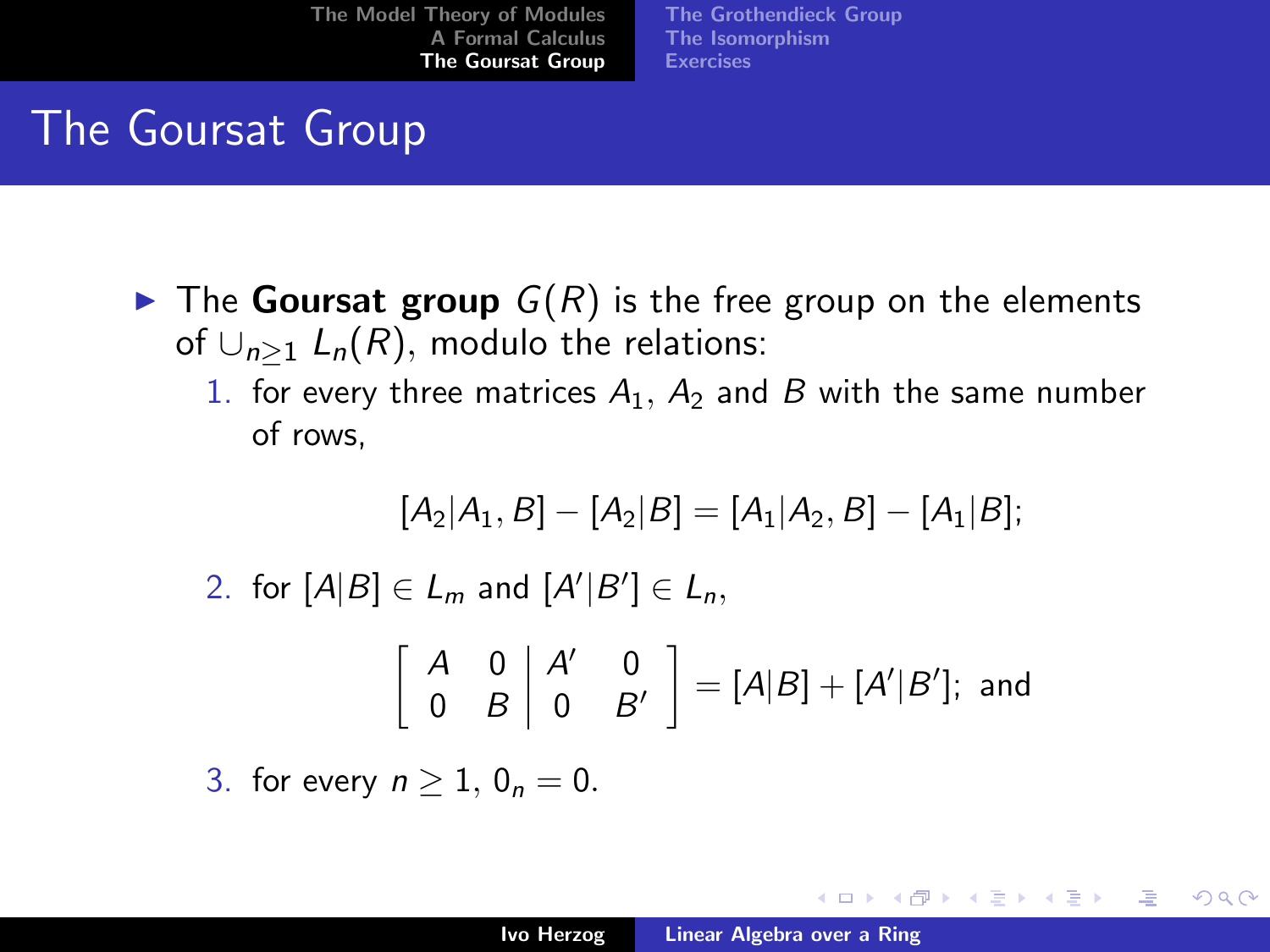[The Grothendieck Group](#page-56-0) [The Isomorphism](#page-62-0) **[Exercises](#page-71-0)** 

## The 0-Dimensional Goursat Group

- $\blacktriangleright$  The 0-dimensional Goursat group  $G_0(R)$  is the free group on the elements of  $L_1(R)$ , modulo the relations:
	- 1.  $0_1 = 0$ ; and
	- 2. if  $A_1$  and  $A_2$  are column matrices, and all three matrices  $A_1$ ,  $A<sub>2</sub>$ , and B have the same number of rows, then

$$
[A_2|A_1, B] - [A_2|B] = [A_1|A_2, B] - [A_1|B].
$$

K ロ ⊁ K 倒 ≯ K ミ ⊁ K ミ ≯

つくい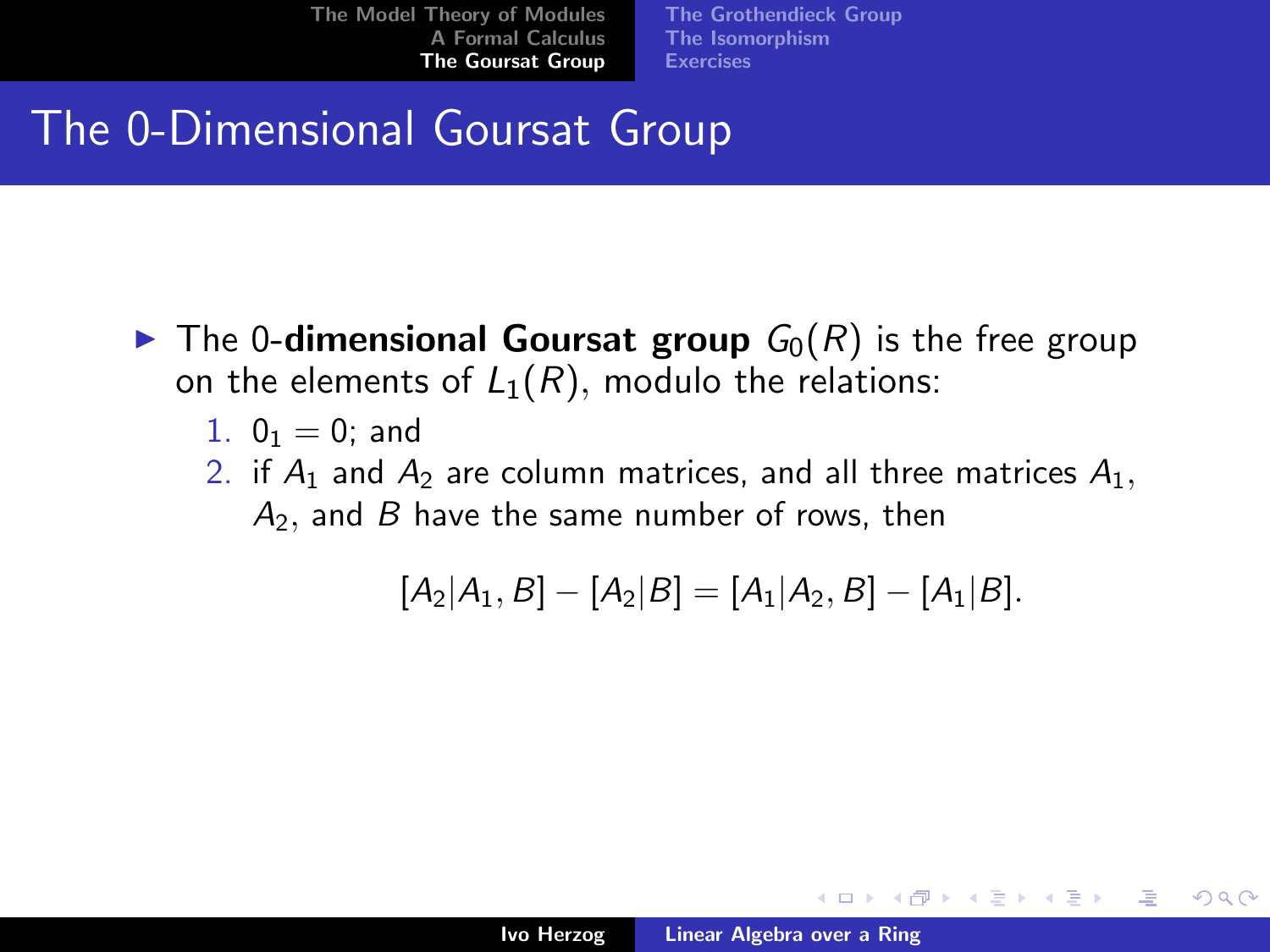[The Grothendieck Group](#page-56-0) [The Isomorphism](#page-62-0) **[Exercises](#page-71-0)** 

## The 0-Dimensional Goursat Group

- $\blacktriangleright$  The 0-dimensional Goursat group  $G_0(R)$  is the free group on the elements of  $L_1(R)$ , modulo the relations:
	- 1.  $0_1 = 0$ ; and
	- 2. if  $A_1$  and  $A_2$  are column matrices, and all three matrices  $A_1$ ,  $A<sub>2</sub>$ , and B have the same number of rows, then

$$
[A_2|A_1, B] - [A_2|B] = [A_1|A_2, B] - [A_1|B].
$$

**IDED** There is an obvious morphism  $\iota: G_0(R) \to G(R)$  induced by  $[A | B] \mapsto [A | B].$ 

K ロ ⊁ K 倒 ≯ K ミ ⊁ K ミ ≯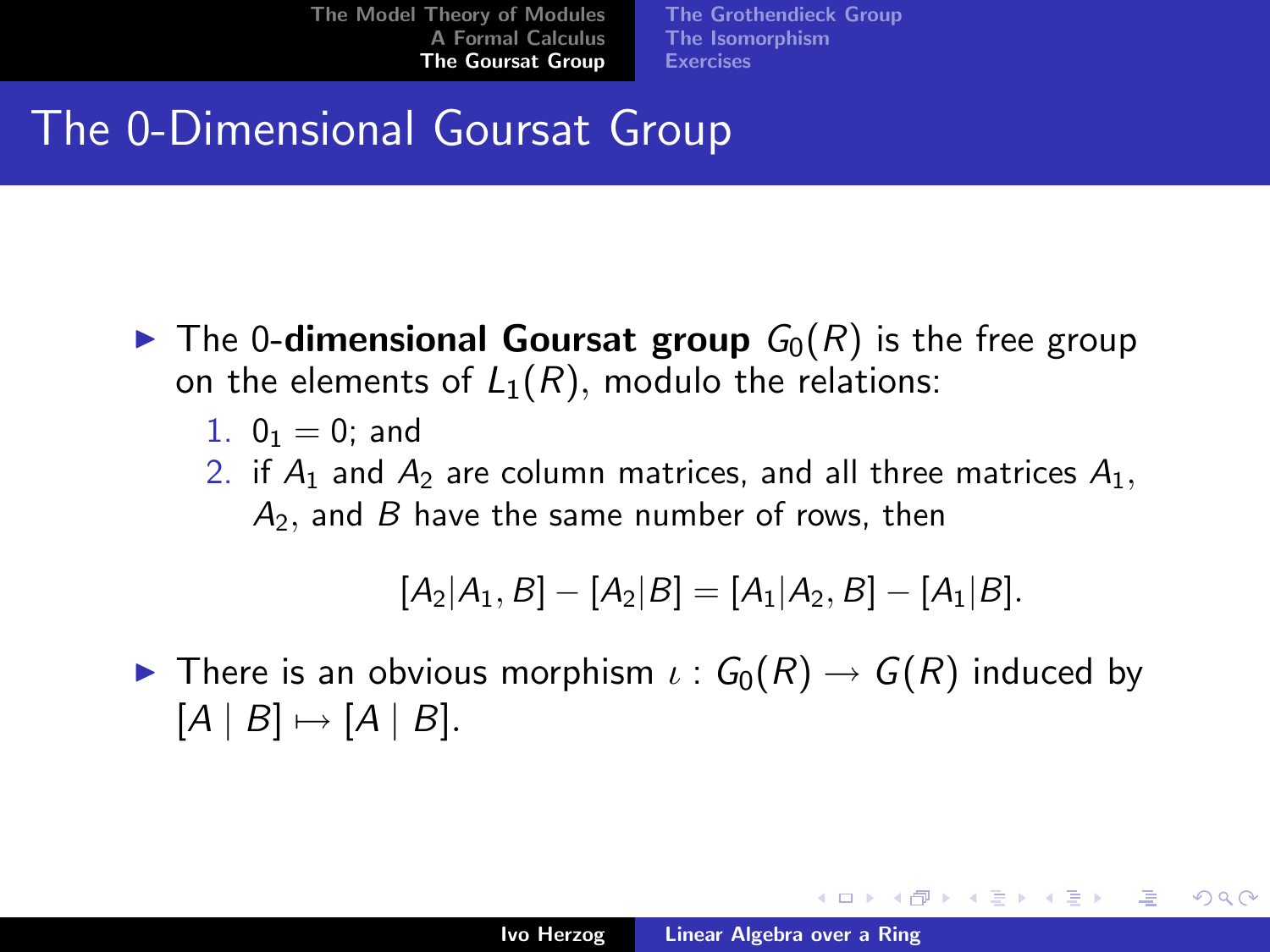[The Grothendieck Group](#page-58-0) [The Isomorphism](#page-62-0) **[Exercises](#page-71-0)** 

#### Finitely Presented Modules

A left R-module  $<sub>R</sub>M$  is finitely presented if there is an exact</sub> sequence, called a free presentation, of the form

$$
{}_{R}R^{m} \xrightarrow{f} {}_{R}R^{n} \xrightarrow{}
$$
 M  $\xrightarrow{}$  0.

K ロ ⊁ K 倒 ≯ K ミ ⊁ K ミ ≯

<span id="page-56-0"></span> $2Q$ 

哇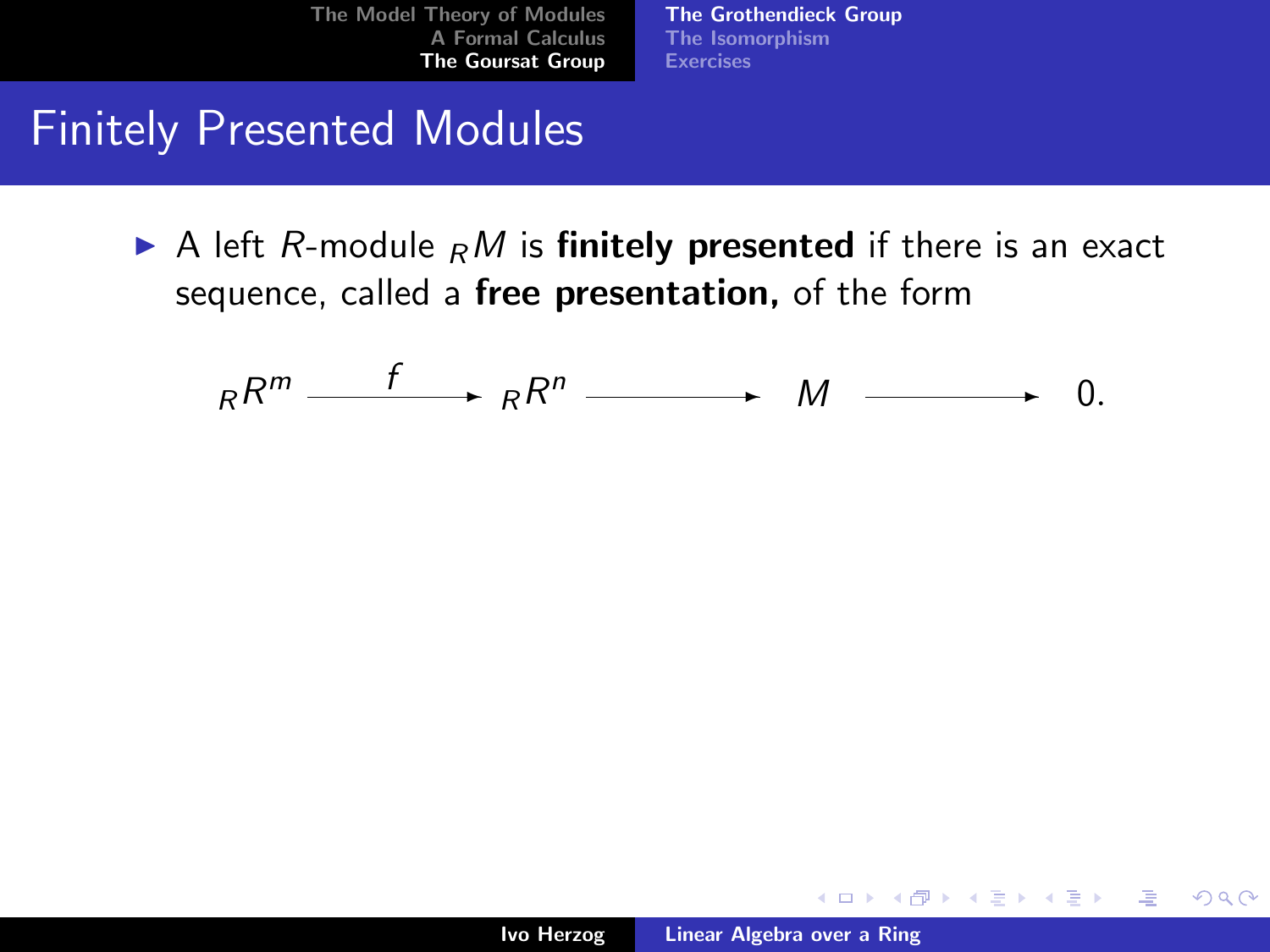[The Grothendieck Group](#page-58-0) [The Isomorphism](#page-62-0) **[Exercises](#page-71-0)** 

#### Finitely Presented Modules

A left R-module  $<sub>R</sub>M$  is finitely presented if there is an exact</sub> sequence, called a free presentation, of the form

$$
{}_{R}R^{m} \xrightarrow{f} {}_{R}R^{n} \xrightarrow{}
$$
 M  $\xrightarrow{}$  0.

The morphism  $f: R^m \to R^n$  is given by multiplication on the right by an  $m \times n$  matrix A,

$$
f=-\times A.
$$

We say that  $M$  is **presented** by the matrix  $A$ , and write  $M = M_A$ .

K ロ ⊁ K 倒 ≯ K ミ ⊁ K ミ ≯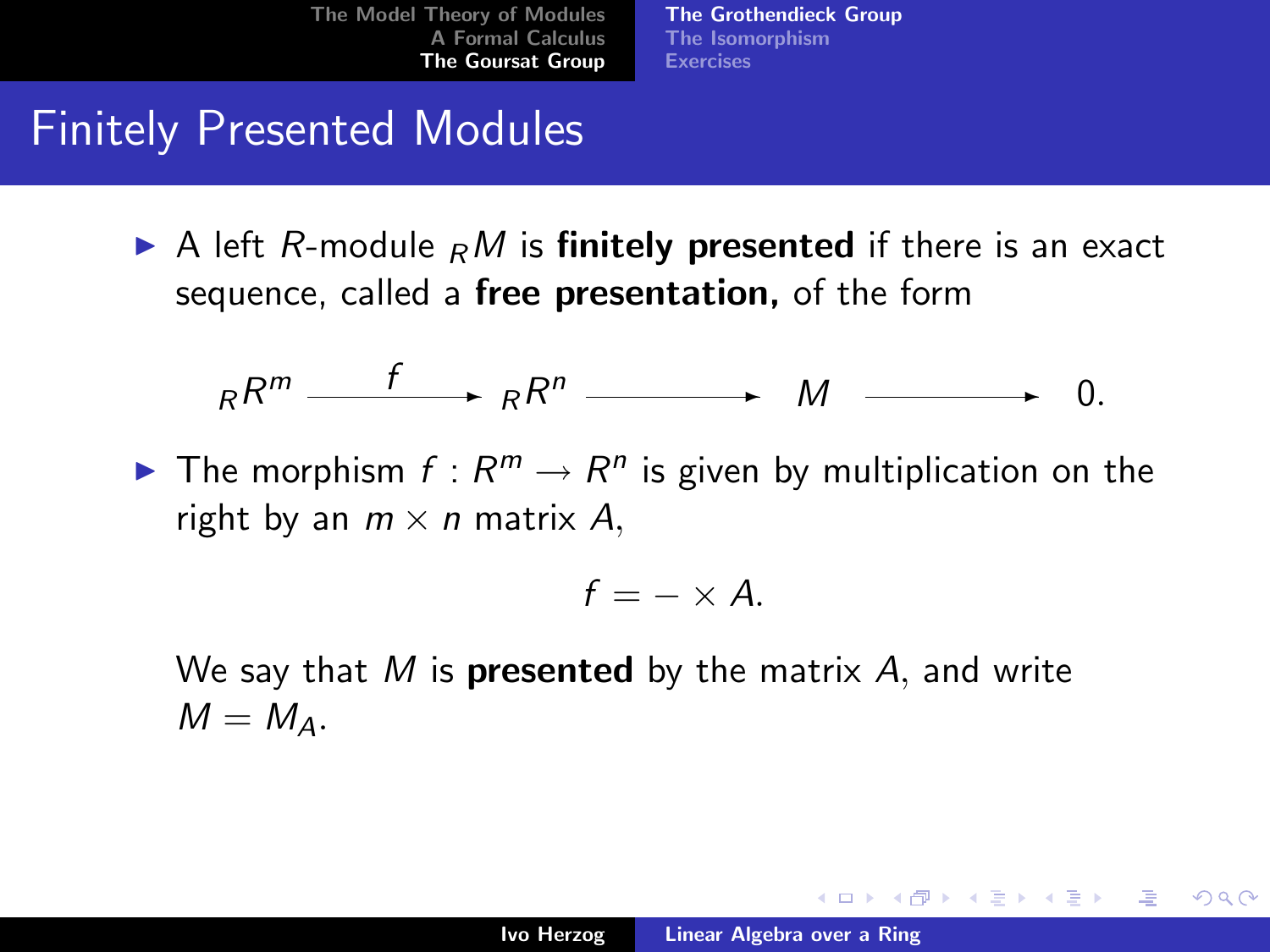[The Grothendieck Group](#page-56-0) [The Isomorphism](#page-62-0) **[Exercises](#page-71-0)** 

## Finitely Presented Modules

A left R-module  $<sub>R</sub>M$  is finitely presented if there is an exact</sub> sequence, called a free presentation, of the form

$$
{}_{R}R^{m} \xrightarrow{f} {}_{R}R^{n} \xrightarrow{}
$$
 M  $\xrightarrow{}$  0.

The morphism  $f: R^m \to R^n$  is given by multiplication on the right by an  $m \times n$  matrix A,

$$
f=-\times A.
$$

We sav that  $M$  is **presented** by the matrix  $A$ , and write  $M = M_{\Lambda}$ .

► Two matrices A and B are equivalent, denoted  $A \sim B$ , if they present isomorphic modules,  $M_A \cong M_B$ . The equivalence class of a matrix A is denoted by  $\{A\}$ .

<span id="page-58-0"></span> $\Omega$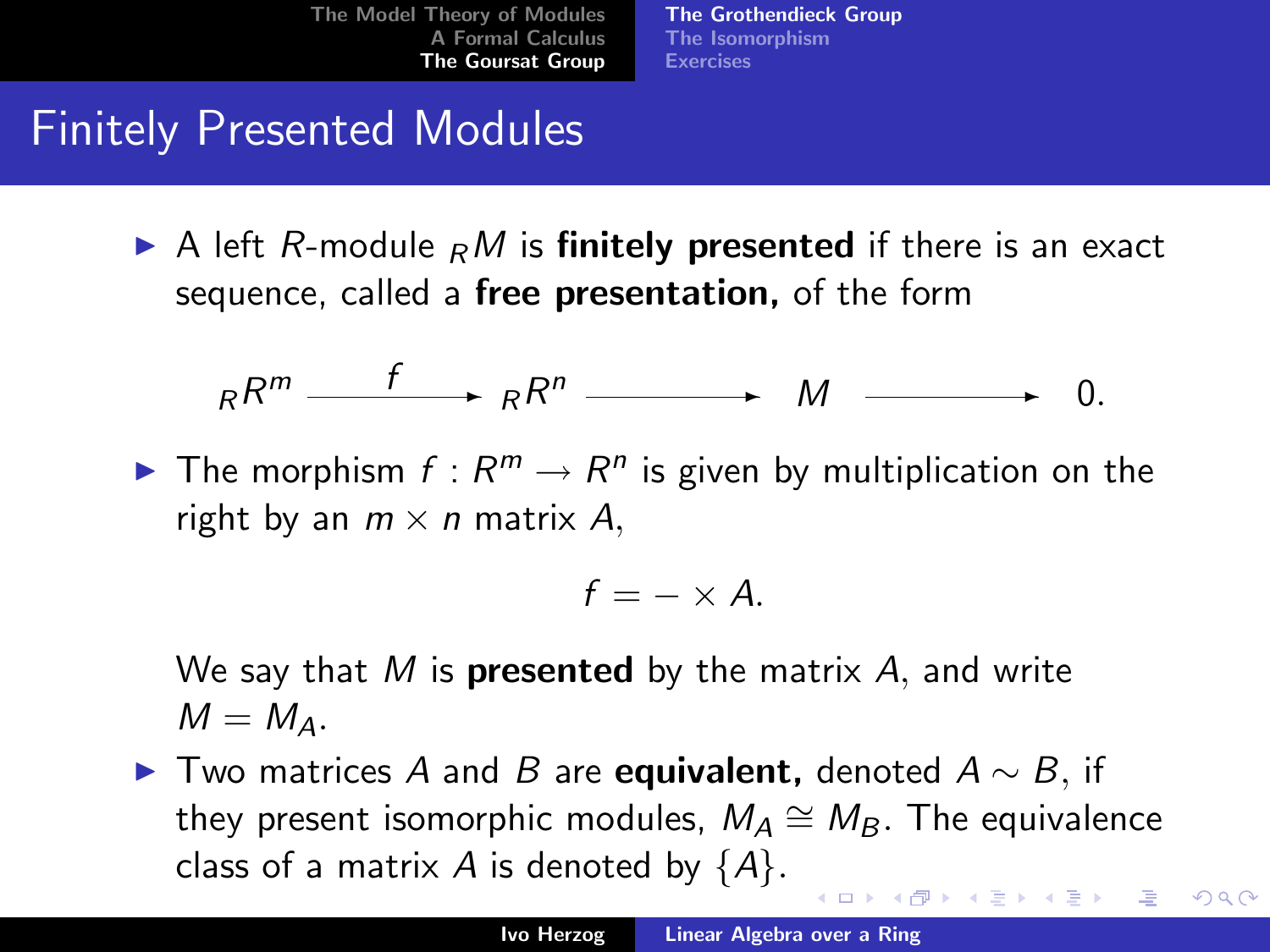[The Grothendieck Group](#page-56-0) [The Isomorphism](#page-62-0) **[Exercises](#page-71-0)** 

#### The Grothendieck Group

 $\blacktriangleright$  Let R-mod denote the **category** of finitely presented modules.

イロト イ押 トイモト イモト

哇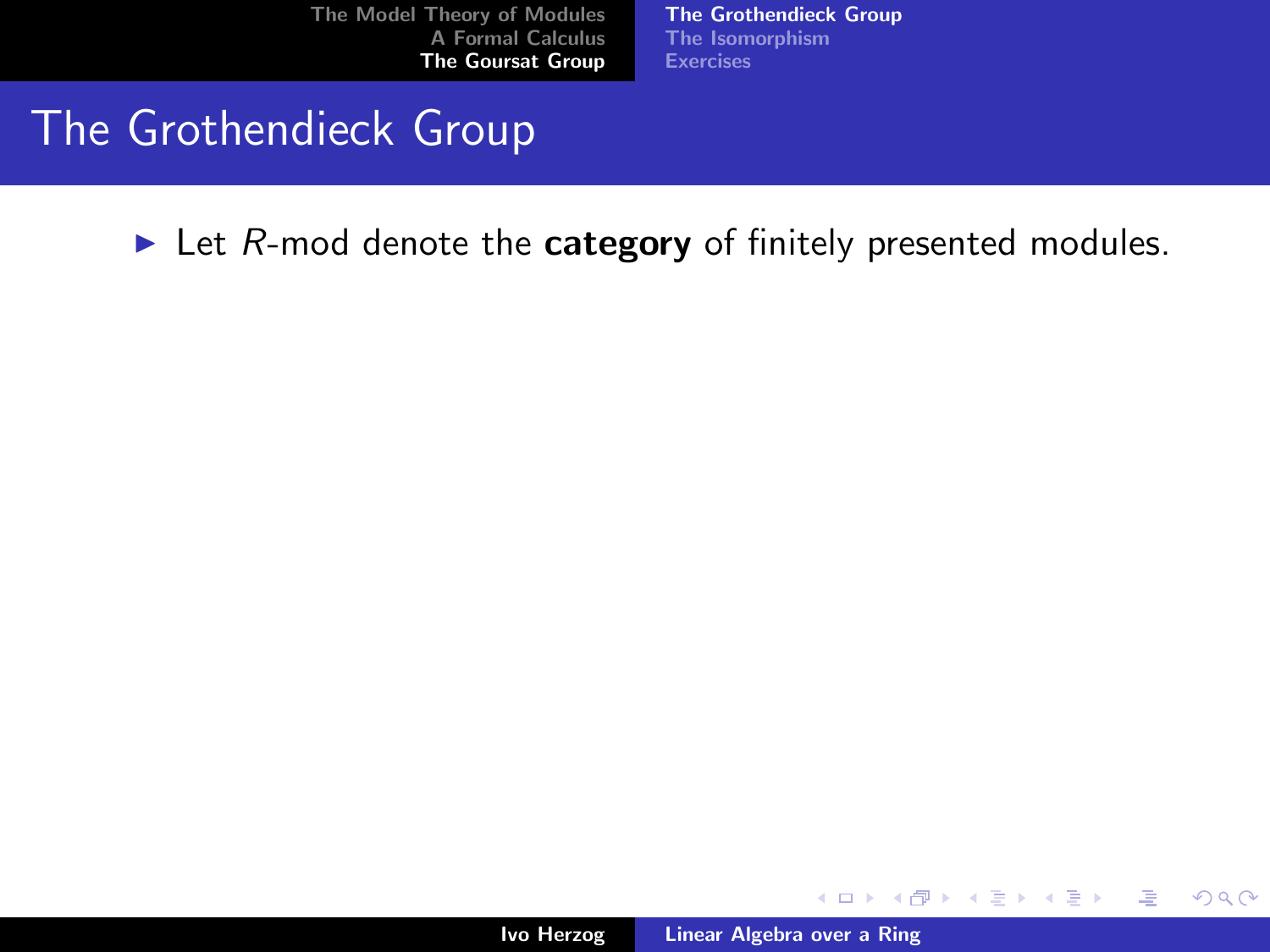[The Grothendieck Group](#page-56-0) [The Isomorphism](#page-62-0) **[Exercises](#page-71-0)** 

## The Grothendieck Group

- $\blacktriangleright$  Let R-mod denote the **category** of finitely presented modules.
- ► Let  $K_0(R\text{-mod}, \oplus)$  be the free group on the symbols  $\{M\},\$  $M \in R$ -mod, modulo the relations

$$
[M\oplus N]=[M]+[N].
$$

It may also be defined as the free group on the equivalence classes  $\{A\}$  of matrices, modulo the relations

$$
\left\{ \left( \begin{array}{cc} A & 0 \\ 0 & B \end{array} \right) \right\} = \{A\} + \{B\}.
$$

④目的 ④目的

つくい

K ロ ▶ K 倒 ▶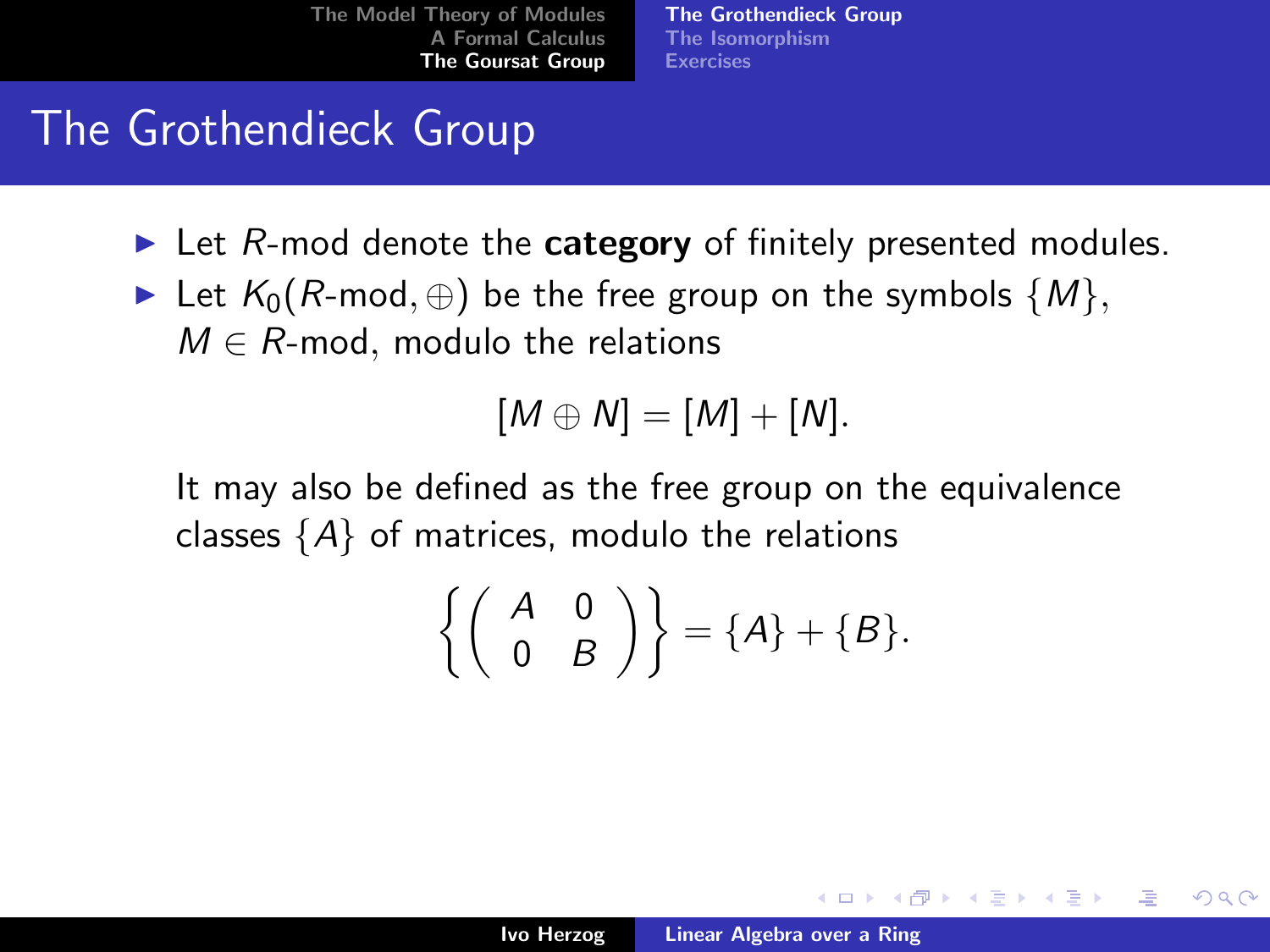[The Grothendieck Group](#page-56-0) [The Isomorphism](#page-62-0) [Exercises](#page-71-0)

## The Grothendieck Group

- $\blacktriangleright$  Let R-mod denote the **category** of finitely presented modules.
- ► Let  $K_0(R\text{-mod}, \oplus)$  be the free group on the symbols  $\{M\},\$  $M \in R$ -mod, modulo the relations

$$
[M\oplus N]=[M]+[N].
$$

It may also be defined as the free group on the equivalence classes  $\{A\}$  of matrices, modulo the relations

$$
\left\{ \left( \begin{array}{cc} A & 0 \\ 0 & B \end{array} \right) \right\} = \{A\} + \{B\}.
$$

Adelman: Let  $Ab(R)$  be the free abelian category over R. The subcategory of projective objects of  $Ab(R)$  is equivalent to R-mod. Thus  $K_0(R\text{-mod}, \oplus)$  is isomorphic to the **Grothendieck group**  $K_0(Ab(R))$ . メロメ メ御 メメ ミメ メミメ

 $\Omega$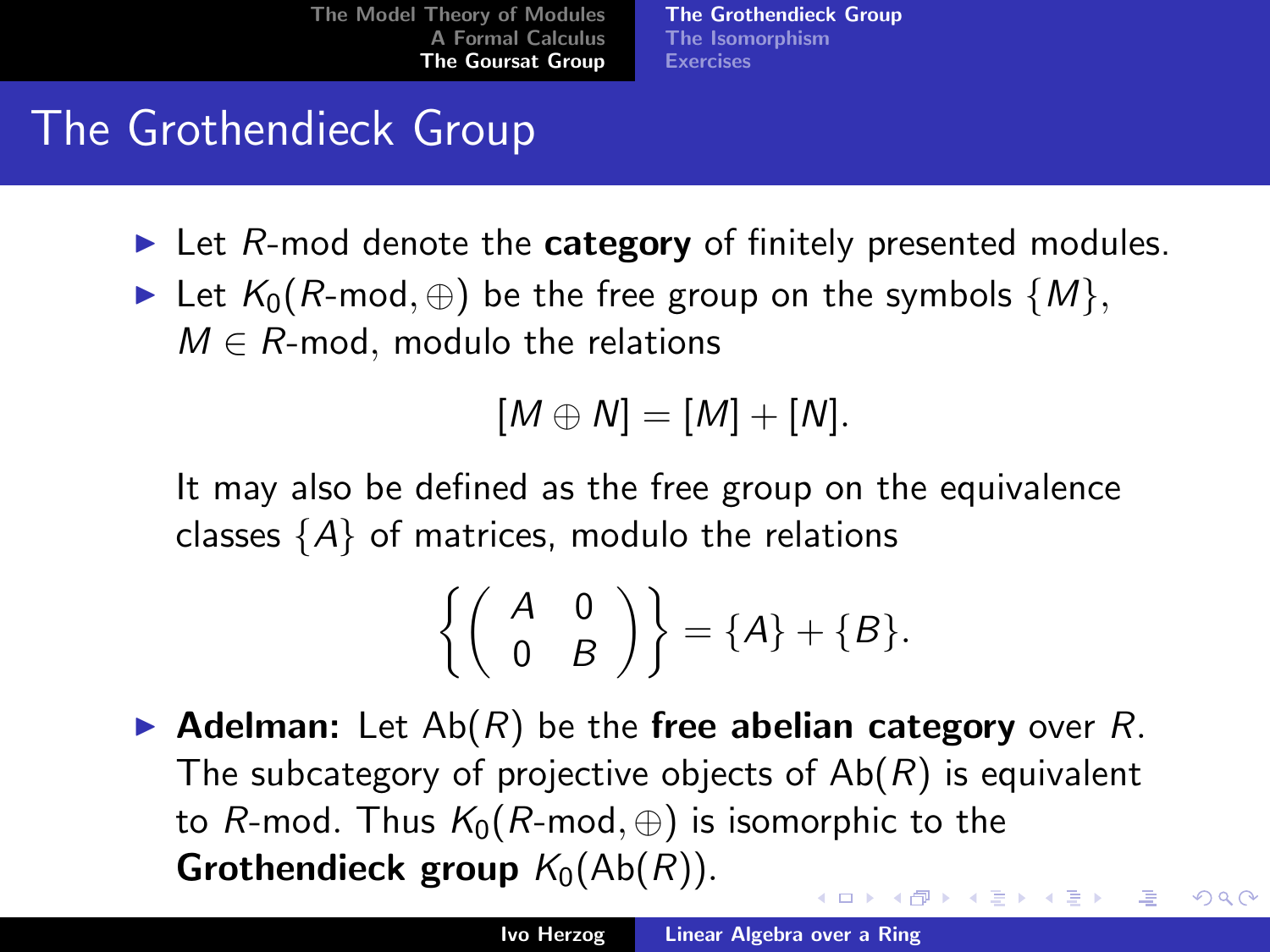[The Grothendieck Group](#page-56-0) [The Isomorphism](#page-64-0) **[Exercises](#page-71-0)** 

## Some Homomorphisms

 $\triangleright$  The Isomorphism Theorem. (IH) There exist morphisms



so that the composition obtained by going around, starting at any vertex, yields the identity morphism.

<span id="page-62-0"></span>K ロ ⊁ K 倒 ≯ K ミ ⊁ K ミ ≯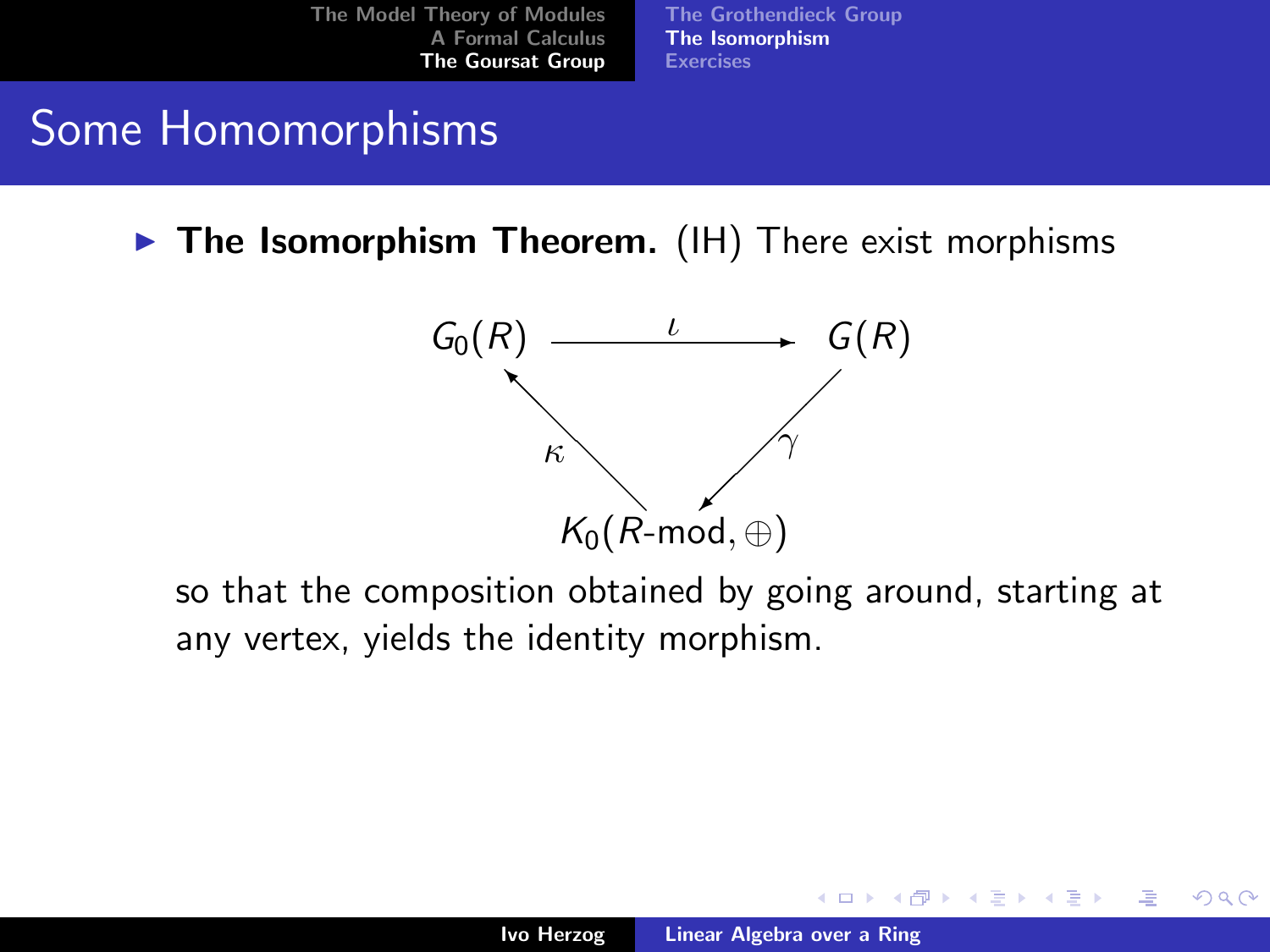[The Grothendieck Group](#page-56-0) [The Isomorphism](#page-64-0) **[Exercises](#page-71-0)** 

## Some Homomorphisms

 $\triangleright$  The Isomorphism Theorem. (IH) There exist morphisms



so that the composition obtained by going around, starting at any vertex, yields the identity morphism.

**►** The morphism  $\gamma$  :  $G(R) \rightarrow K_0(R\text{-mod}, \oplus)$  is induced by the function  $[A \mid B] \mapsto \{(A, B)\} - \{B\}.$ 

メロメ メ倒 メメ ミメ メミメ

つへへ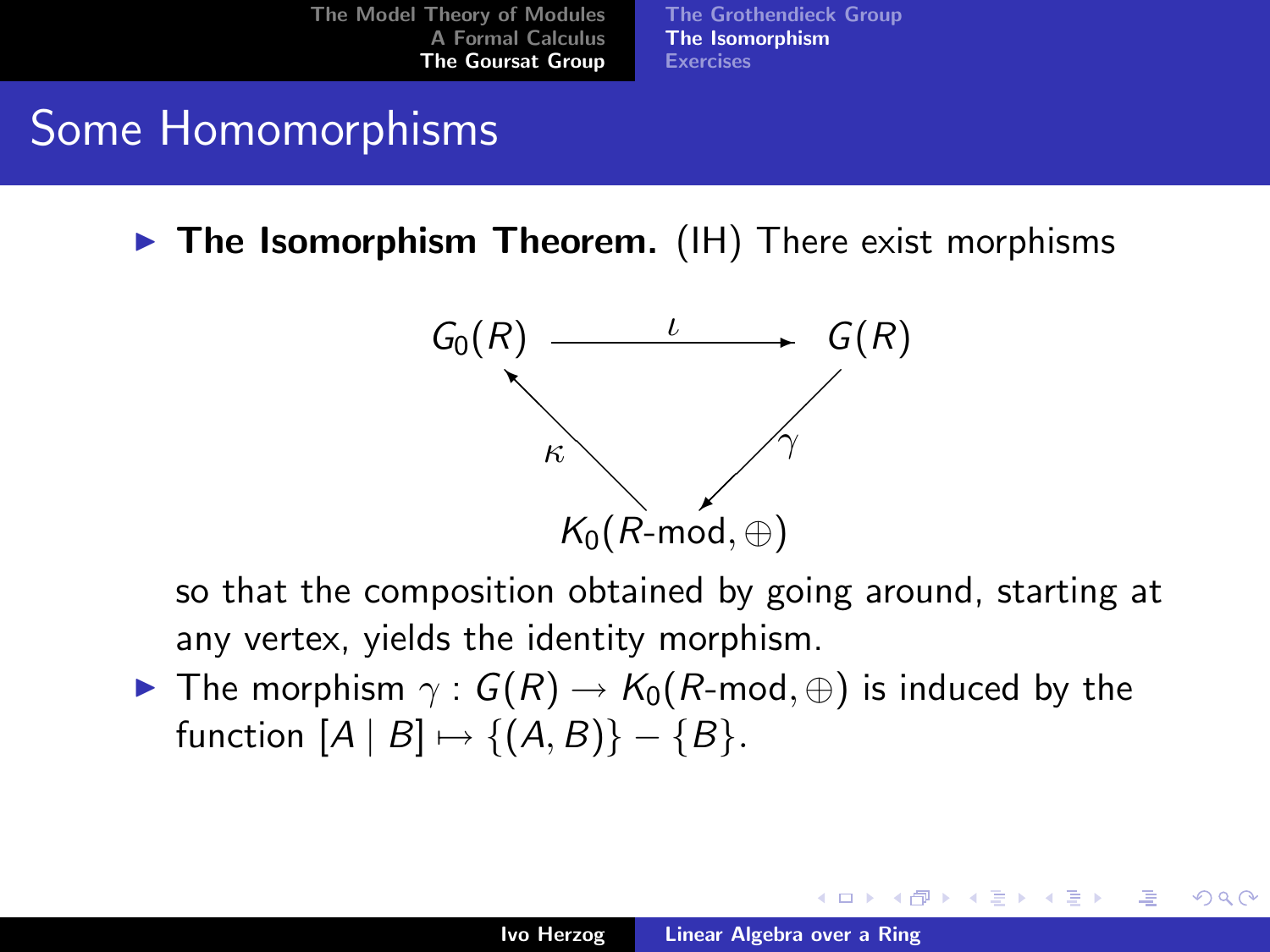[The Grothendieck Group](#page-56-0) [The Isomorphism](#page-62-0) **[Exercises](#page-71-0)** 

## Some Homomorphisms

 $\triangleright$  The Isomorphism Theorem. (IH) There exist morphisms

<span id="page-64-0"></span>

so that the composition obtained by going around, starting at any vertex, yields the identity morphism.

- **I** The morphism  $\gamma$ :  $G(R) \rightarrow K_0(R\text{-mod}, \oplus)$  is induced by the function  $[A \mid B] \mapsto \{(A, B)\} - \{B\}.$
- **►** The morphism  $\kappa$  :  $K_0(R\text{-mod}, \oplus) \to G_0(R)$  is induced by the function  $\{A\} \mapsto \sum_{j=1}^n [A_j \mid A_{j+1}, \ldots, A_n],$  where  $A_j$  is the  $j$ -th column of A. ∢ロト ∢母 ▶ ∢ ヨ ▶ ∢ ヨ ▶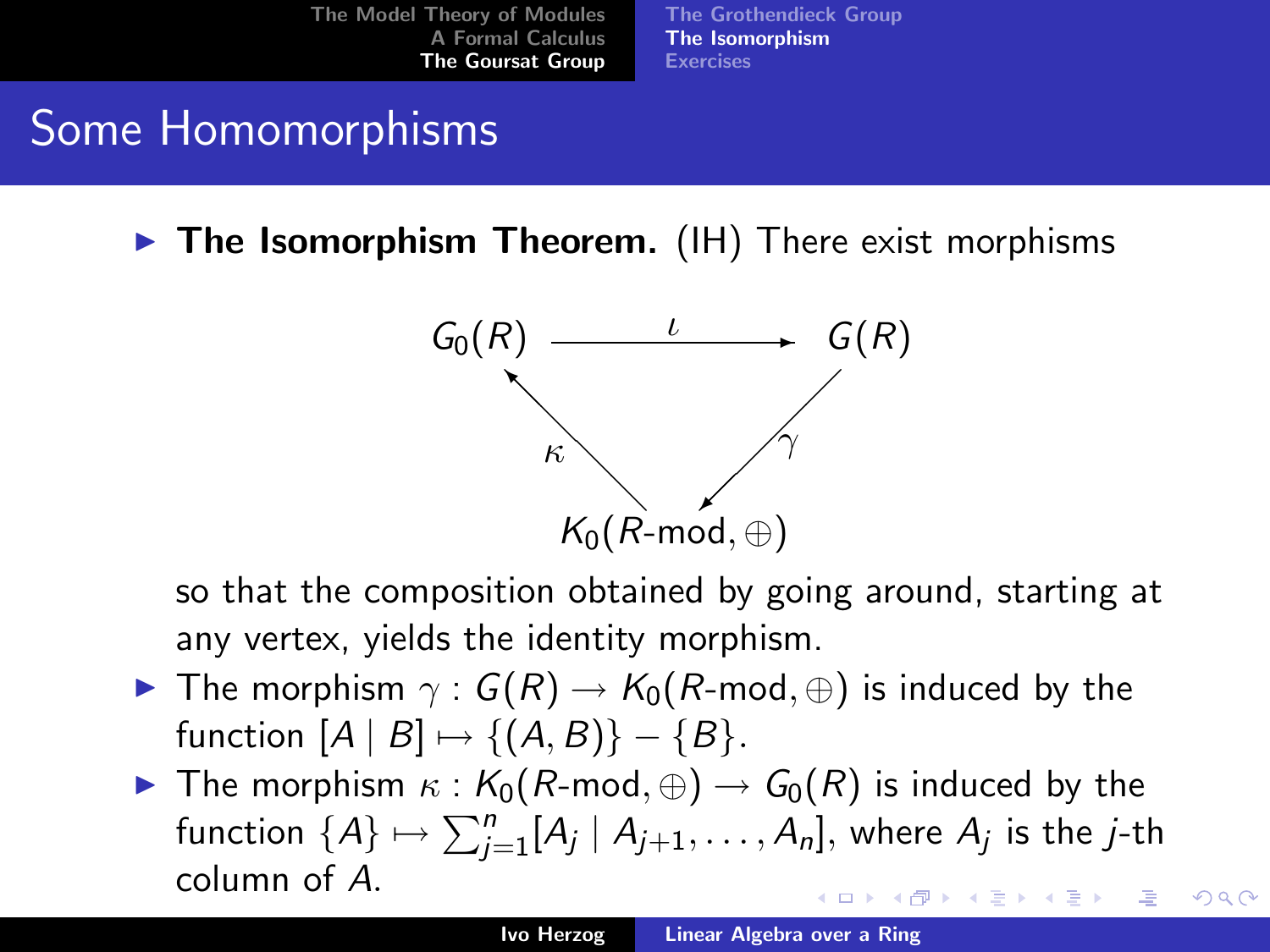[The Grothendieck Group](#page-56-0) [The Isomorphism](#page-62-0) **[Exercises](#page-71-0)** 

## Equivalent Matrices

- **Figure 1.** Two matrices with entries in the ring  $R$  are equivalent iff one can be obtained from the other by a sequence of operations of the following form:
	- 1. permutation of rows or columns;
	- 2. replacement of a matrix C by  $\left(\begin{array}{cc} C & 0 \ 0 & 1 \end{array}\right)$  , or the reverse;
	- 3. addition or deletion of an extra row of zeros;
	- 4. addition of a left (resp., right) scalar multiple of a row (resp., column) to another row (resp., column).

メロメ メ御 メメ ミメ メミメ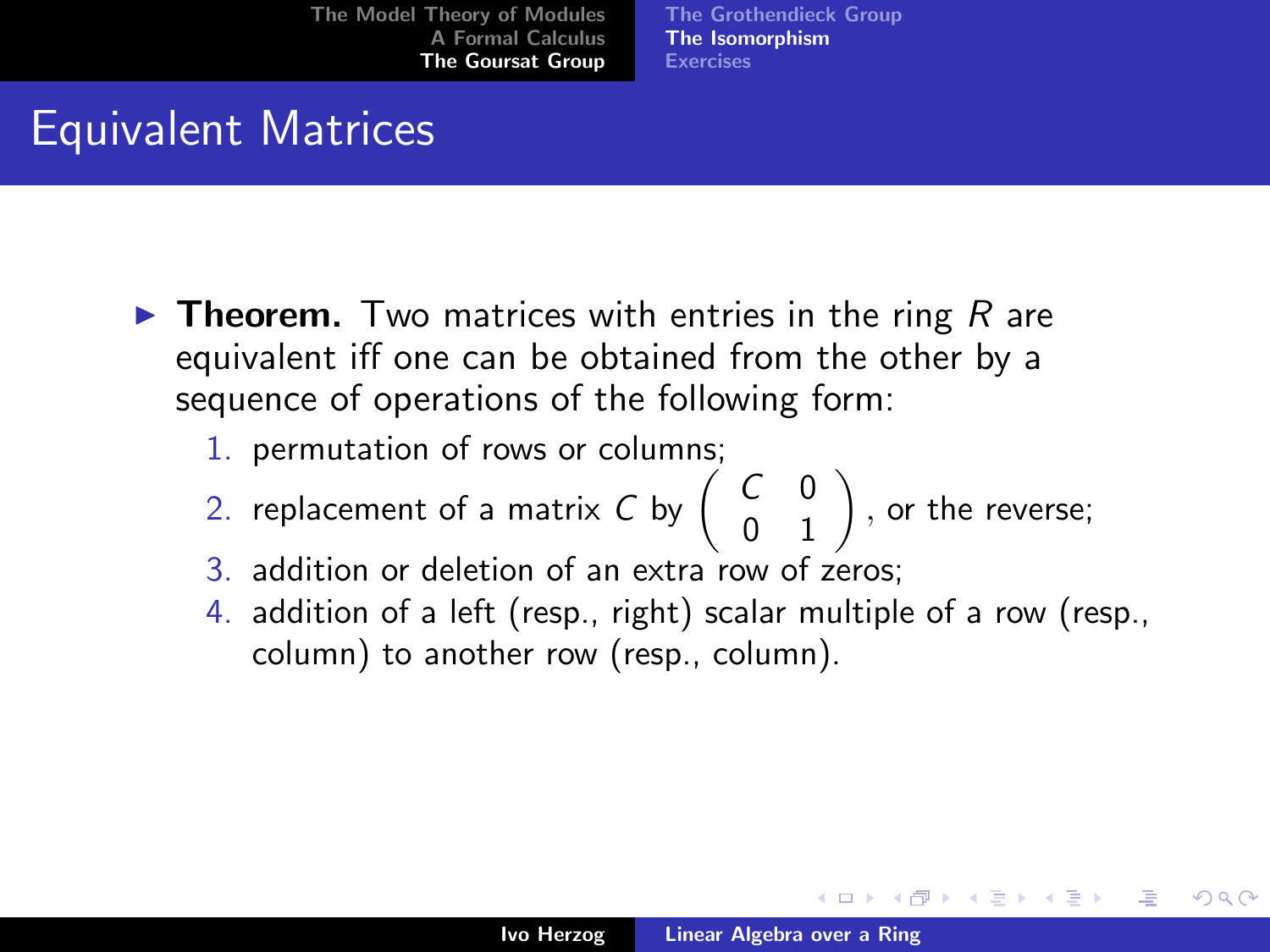[The Grothendieck Group](#page-56-0) [The Isomorphism](#page-62-0) **[Exercises](#page-71-0)** 

## Equivalent Matrices

- **Figure 1.** Two matrices with entries in the ring  $R$  are equivalent iff one can be obtained from the other by a sequence of operations of the following form:
	- 1. permutation of rows or columns;
	- 2. replacement of a matrix C by  $\left(\begin{array}{cc} C & 0 \ 0 & 1 \end{array}\right)$  , or the reverse;
	- 3. addition or deletion of an extra row of zeros;
	- 4. addition of a left (resp., right) scalar multiple of a row (resp., column) to another row (resp., column).
- Reference: Theorem 6.1 in Lickorish, W.B.R., An Introduction to Knot Theory GTM 175.

K ロ ⊁ K 倒 ≯ K ミ ⊁ K ミ ≯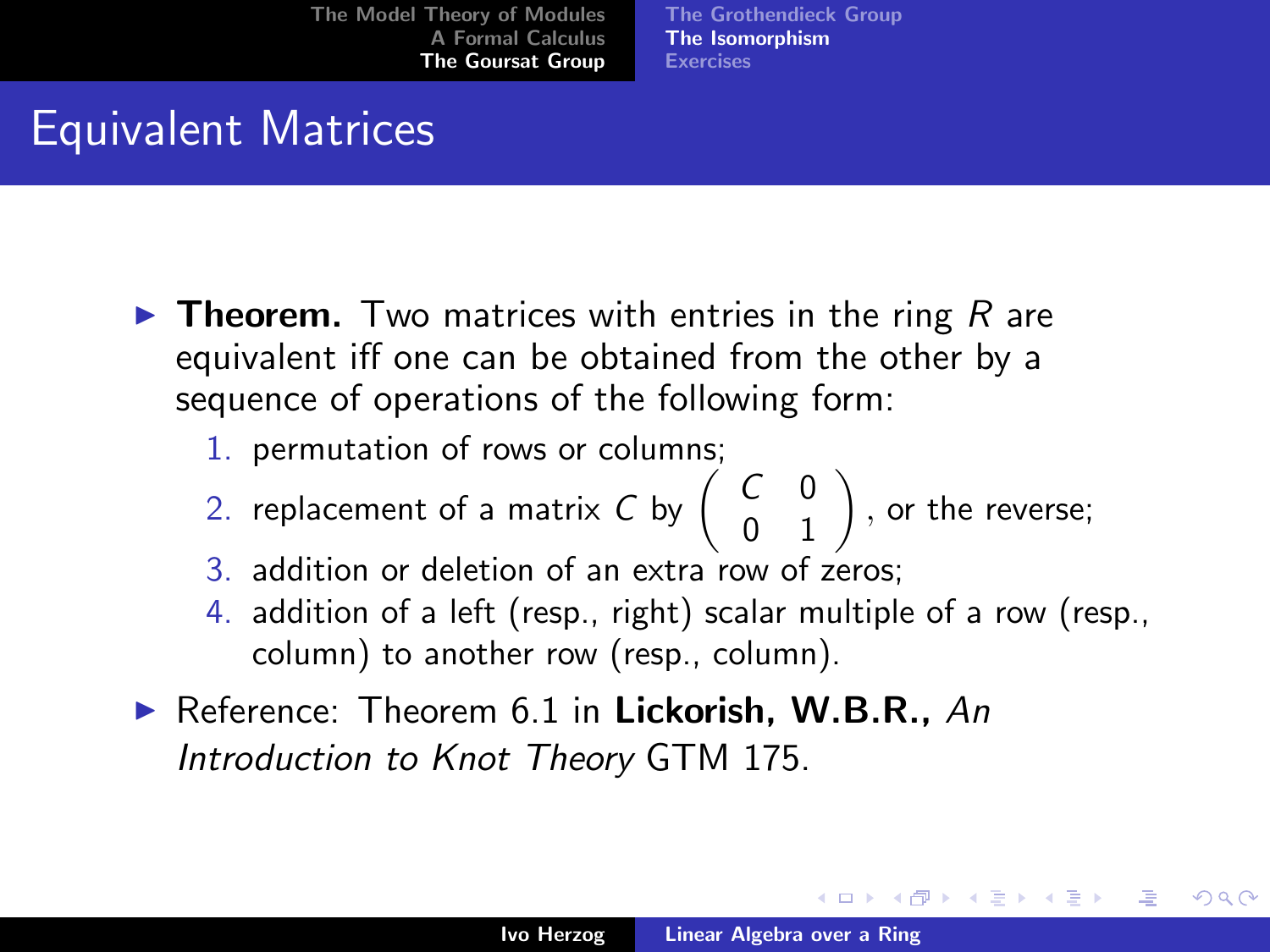[The Grothendieck Group](#page-56-0) [The Isomorphism](#page-62-0) [Exercises](#page-71-0)

# The Morphism  $\gamma: G(R) \to K_0(R\text{-mod}, \oplus)$

▶ Lemma. If  $(A | B) \leq (A' | B')$ , then

$$
\left(\begin{array}{ccc}A&B&0\\0&0&B'\end{array}\right)\sim\left(\begin{array}{ccc}A&B&0\\A'&0&B'\end{array}\right).
$$

K ロ ▶ K 個 ▶ K 君 ▶ K 君 ▶ ...

注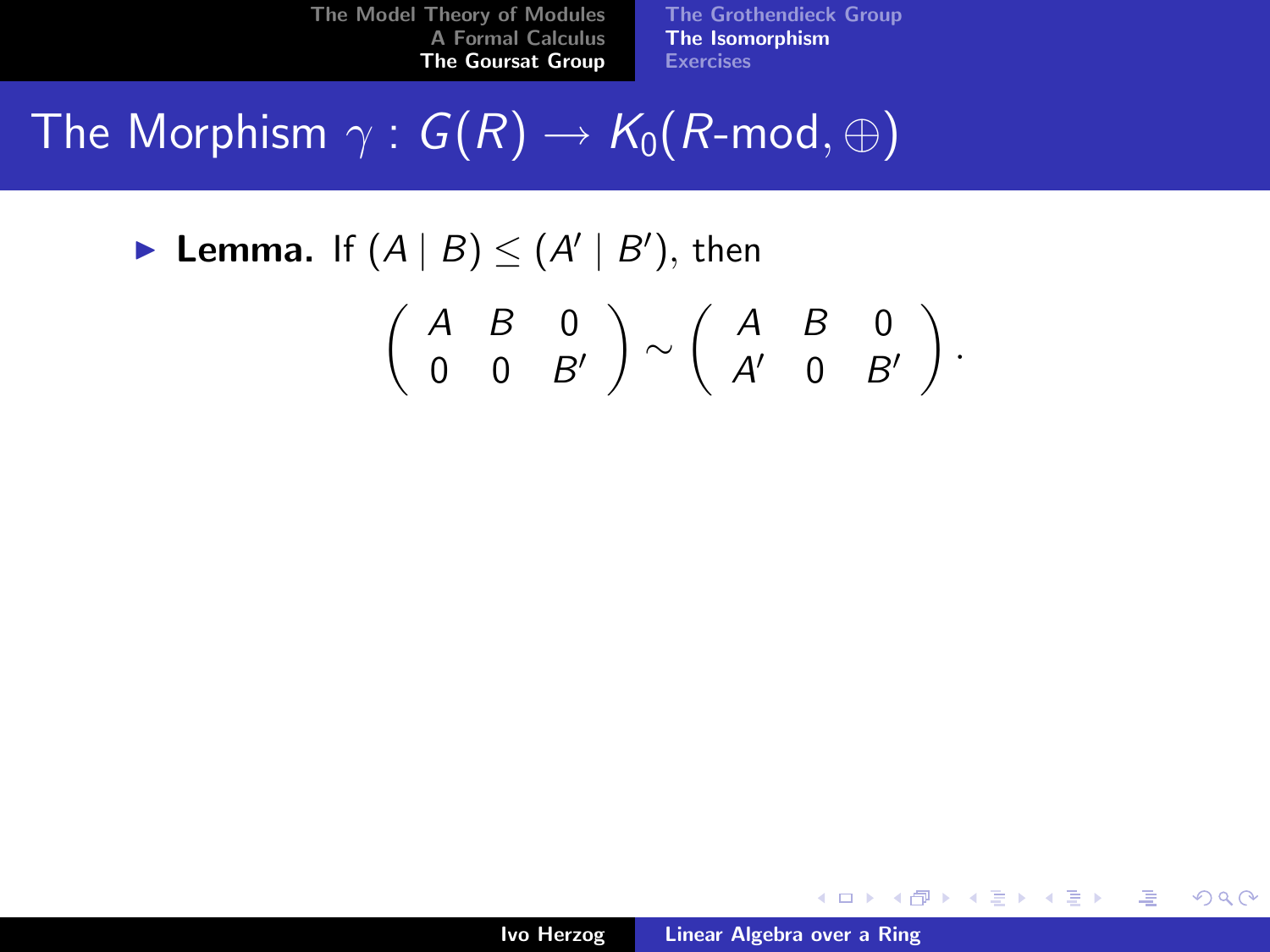[The Grothendieck Group](#page-56-0) [The Isomorphism](#page-62-0) **[Exercises](#page-71-0)** 

# The Morphism  $\gamma: G(R) \rightarrow \mathcal{K}_0(R\text{-mod}, \oplus)$

▶ Lemma. If  $(A | B) \leq (A' | B')$ , then

$$
\left(\begin{array}{ccc}A & B & 0 \\ 0 & 0 & B'\end{array}\right)\sim\left(\begin{array}{ccc}A & B & 0 \\ A' & 0 & B'\end{array}\right).
$$

Proof. We are given U, V and G such that  $UB = B'V$  and  $UA = A' + B'G$ . Thus

$$
\begin{pmatrix}\nA & B & 0 \\
0 & 0 & B'\n\end{pmatrix}\n\sim\n\begin{pmatrix}\nA & B & 0 \\
UA & UB & B'\n\end{pmatrix}\n=\n\begin{pmatrix}\nA & B & 0 \\
UA & B'V & B'\n\end{pmatrix}\n\sim\n\begin{pmatrix}\nA & B & 0 \\
UA & 0 & B'\n\end{pmatrix}\n=\n\begin{pmatrix}\nA & B & 0 \\
A' + B'G & 0 & B'\n\end{pmatrix}\n\sim\n\begin{pmatrix}\nA & B & 0 \\
A' & 0 & B'\n\end{pmatrix}.
$$

K ロ ⊁ K 倒 ≯ K ミ ⊁ K ミ ≯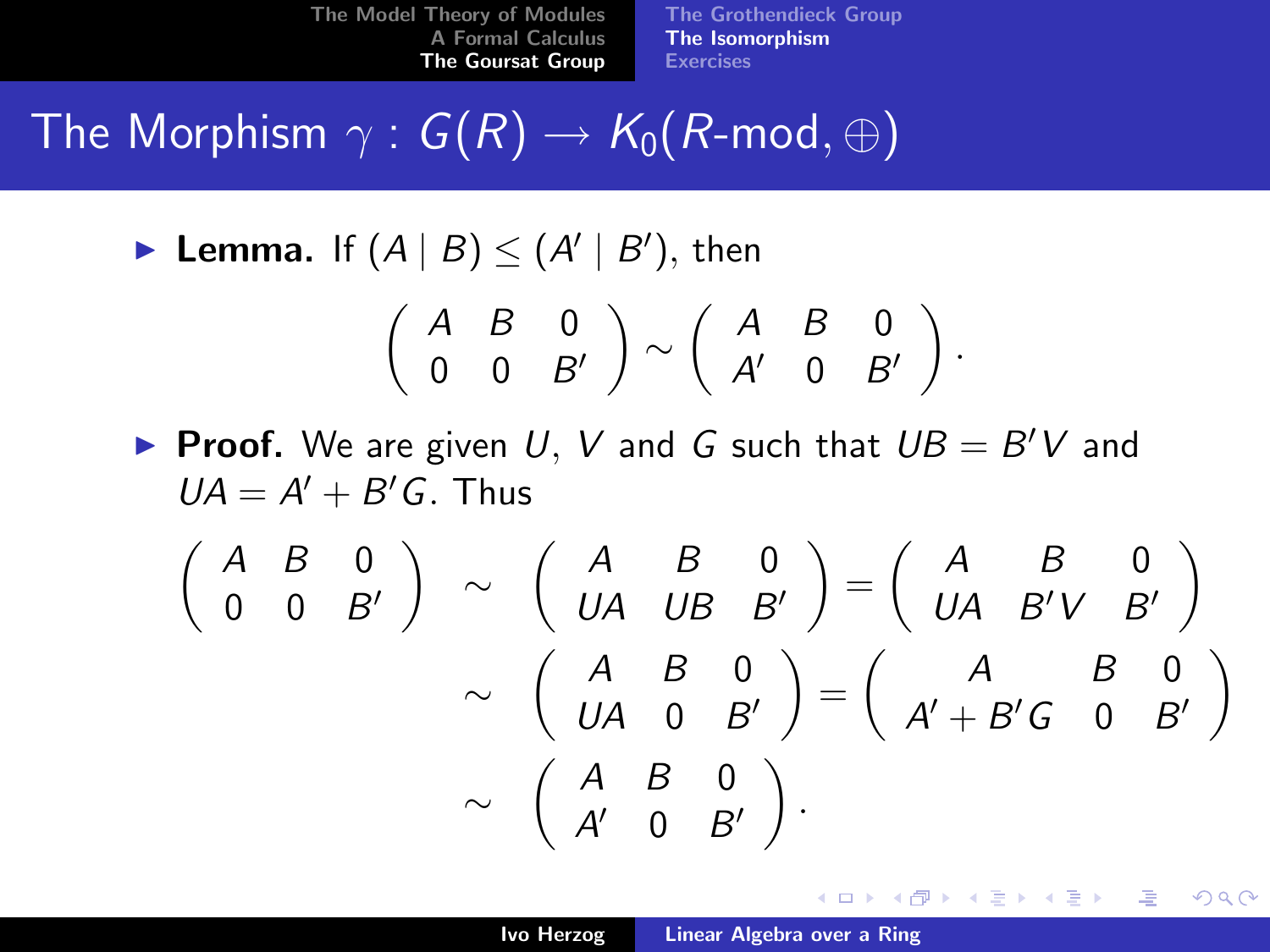[The Grothendieck Group](#page-56-0) [The Isomorphism](#page-62-0) **[Exercises](#page-71-0)** 

## $\gamma$  Is Well-Defined

$$
\blacktriangleright \text{ If } [A \mid B] = [A' \mid B'], \text{ then}
$$

$$
\begin{pmatrix}\nA & B & 0 \\
0 & 0 & B'\n\end{pmatrix}\n\sim\n\begin{pmatrix}\nA & B & 0 \\
A' & 0 & B'\n\end{pmatrix}\n\sim\n\begin{pmatrix}\nA' & B' & 0 \\
A & 0 & B\n\end{pmatrix}\n\sim\n\begin{pmatrix}\nA' & B' & 0 \\
0 & 0 & B\n\end{pmatrix}
$$

メロメ メ都 メメ きょくきょう

佳

 $299$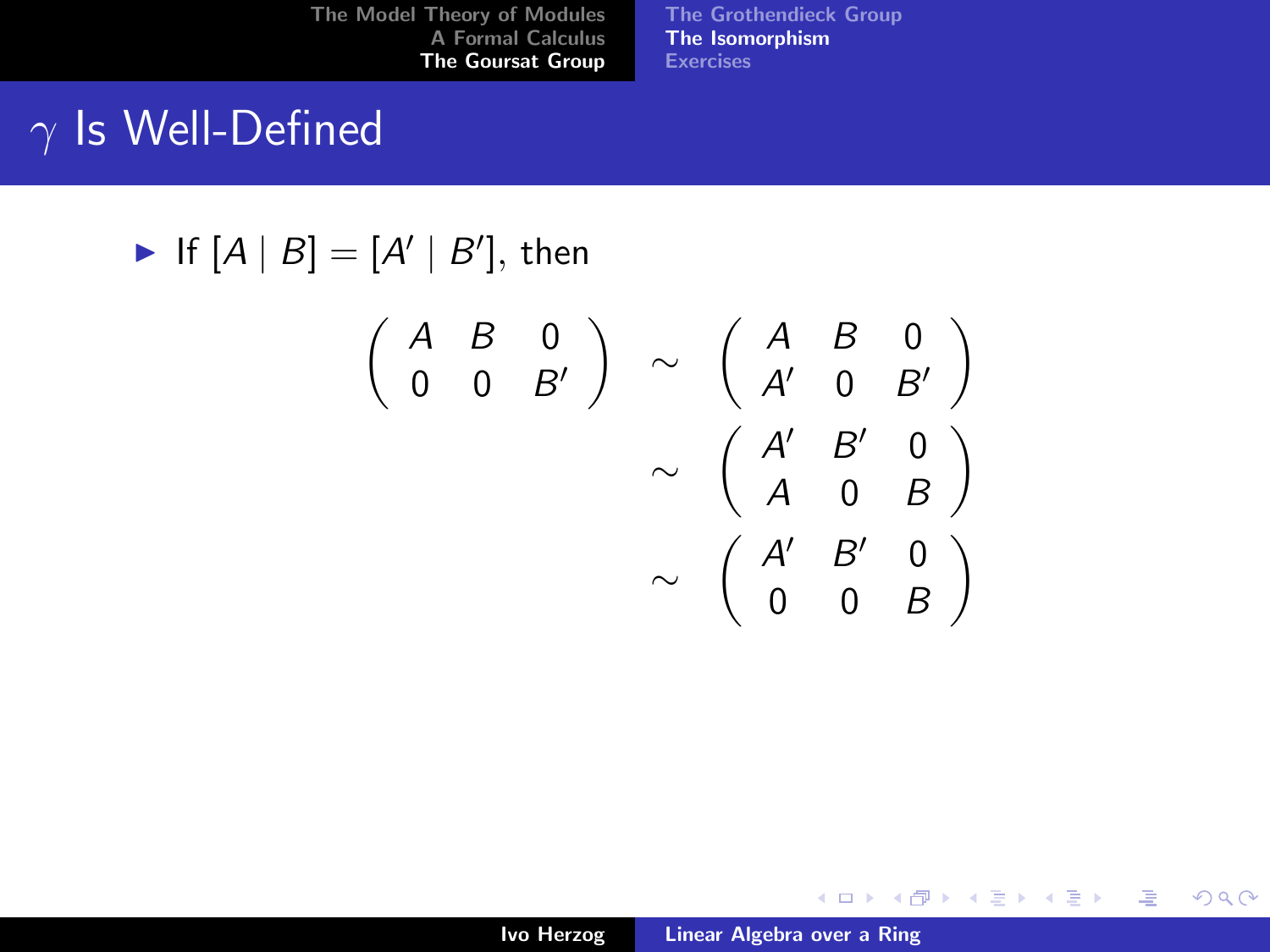[The Grothendieck Group](#page-56-0) [The Isomorphism](#page-62-0) **[Exercises](#page-71-0)** 

 $\setminus$ 

 $\setminus$ 

 $\setminus$ 

哇

 $2Q$ 

## $\gamma$  Is Well-Defined

If  $[A]$ 

$$
B = [A' | B'], \text{ then}
$$
  
\n
$$
\begin{pmatrix} A & B & 0 \\ 0 & 0 & B' \end{pmatrix} \sim \begin{pmatrix} A & B & 0 \\ A' & 0 & B' \\ A & 0 & B \end{pmatrix}
$$
  
\n
$$
\sim \begin{pmatrix} A' & B' & 0 \\ A & 0 & B \\ 0 & 0 & B \end{pmatrix}
$$

► So in  $K_0(R\text{-mod}, \bigoplus)$ , we have that

$$
\{(A, B)\} + \{B'\} = \{(A', B')\} + \{B\}
$$

and hence that  $\{(A, B)\} - \{B\} = \{(A', B')\} - \{B'\}.$ K ロ ⊁ K 倒 ≯ K ミ ⊁ K ミ ≯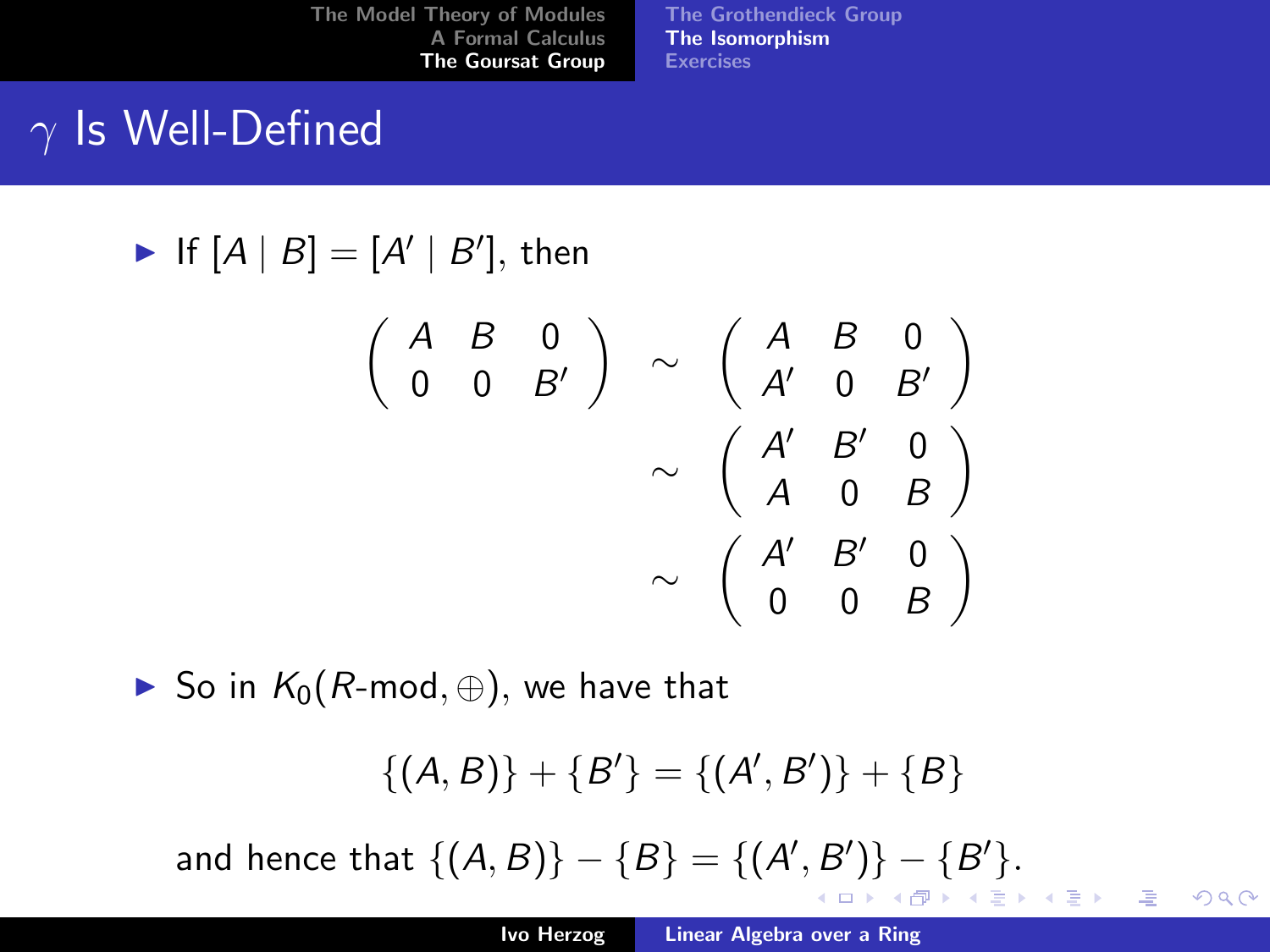[The Grothendieck Group](#page-56-0) [The Isomorphism](#page-62-0) [Exercises](#page-74-0)

#### **Exercises**

 $\blacktriangleright$  The material presented here on *n*-ary matrix pairs has been entierly self-contained, except for the theorem cited from Lickorish's textbook and the following three exercises:

K ロ ⊁ K 倒 ≯ K ミ ⊁ K ミ ≯

 $2Q$ 

<span id="page-71-0"></span>哇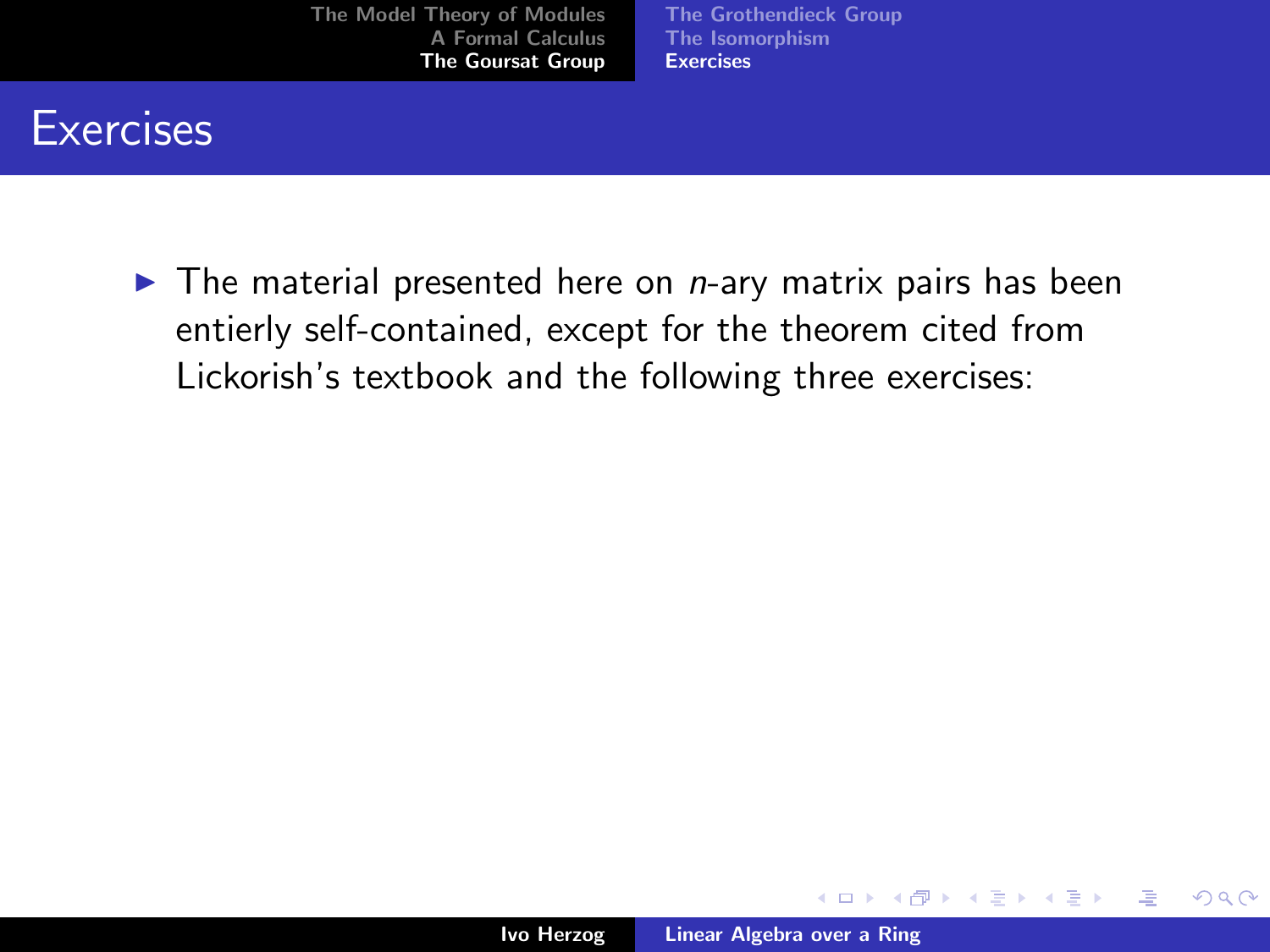[The Model Theory of Modules](#page-1-0) [A Formal Calculus](#page-17-0) [The Goursat Group](#page-49-0)

[The Grothendieck Group](#page-56-0) [The Isomorphism](#page-62-0) [Exercises](#page-74-0)

## **Exercises**

- $\blacktriangleright$  The material presented here on *n*-ary matrix pairs has been entierly self-contained, except for the theorem cited from Lickorish's textbook and the following three exercises:
- $\blacktriangleright$  1. Verify, using the definition of an *n*-ary matrix pair, that

$$
[A | B] \wedge [A' | B'] = \left[ \begin{array}{c|c} A & B & 0 \\ A' & 0 & B' \end{array} \right].
$$

K ロ ⊁ K 倒 ≯ K ミ ⊁ K ミ ⊁

 $2Q$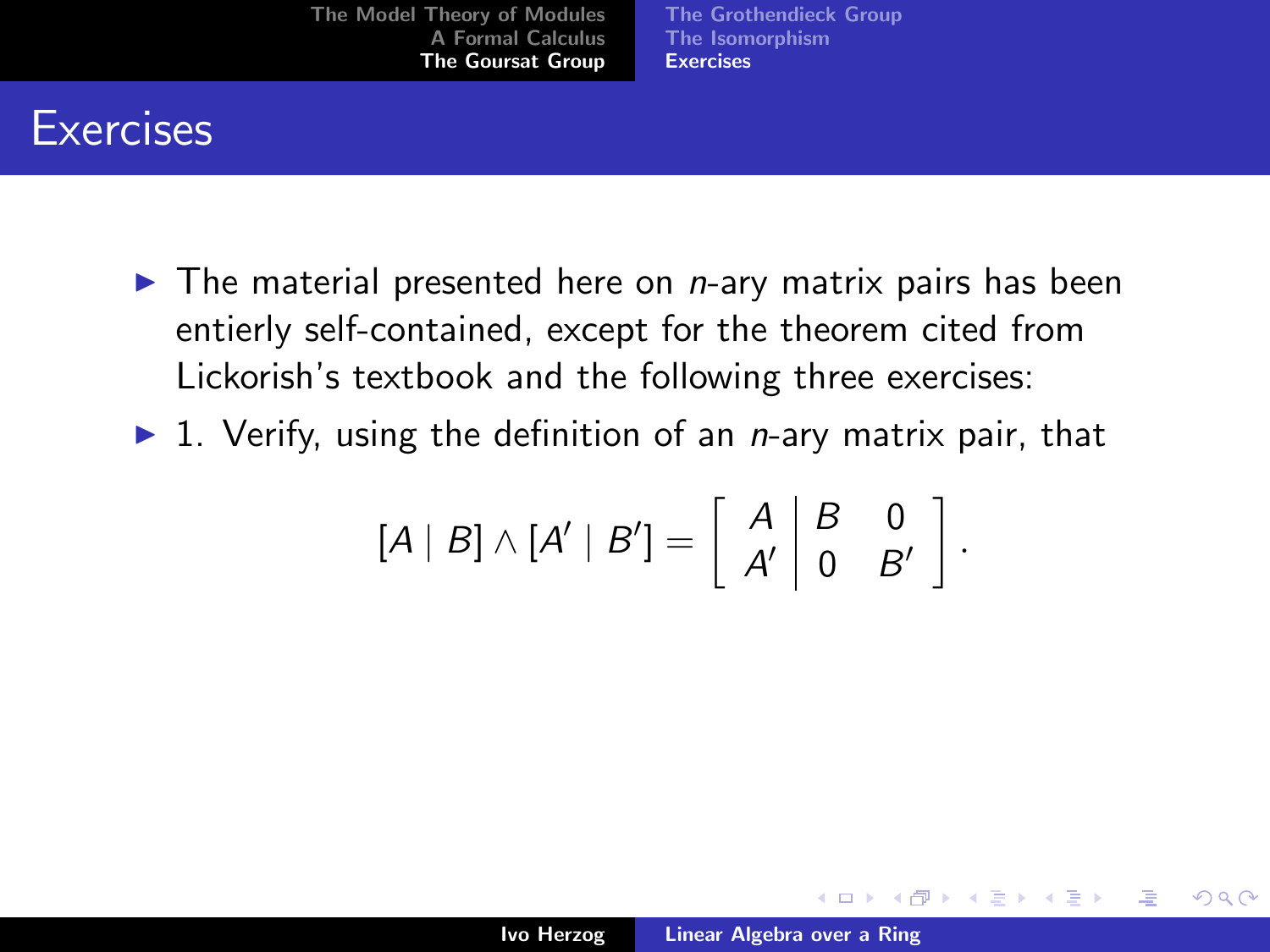[The Model Theory of Modules](#page-1-0) [A Formal Calculus](#page-17-0) [The Goursat Group](#page-49-0)

[The Grothendieck Group](#page-56-0) [The Isomorphism](#page-62-0) [Exercises](#page-74-0)

## **Exercises**

- $\blacktriangleright$  The material presented here on *n*-ary matrix pairs has been entierly self-contained, except for the theorem cited from Lickorish's textbook and the following three exercises:
- $\blacktriangleright$  1. Verify, using the definition of an *n*-ary matrix pair, that

$$
[A | B] \wedge [A' | B'] = \left[ \begin{array}{c|c} A & B & 0 \\ A' & 0 & B' \end{array} \right].
$$

**►** 2. Show that the morphism  $\kappa$  :  $K_0(R\text{-mod}, \oplus) \rightarrow G_0(R)$  is well-defined.

メロメ メ御 メメミメメミメ

つくい